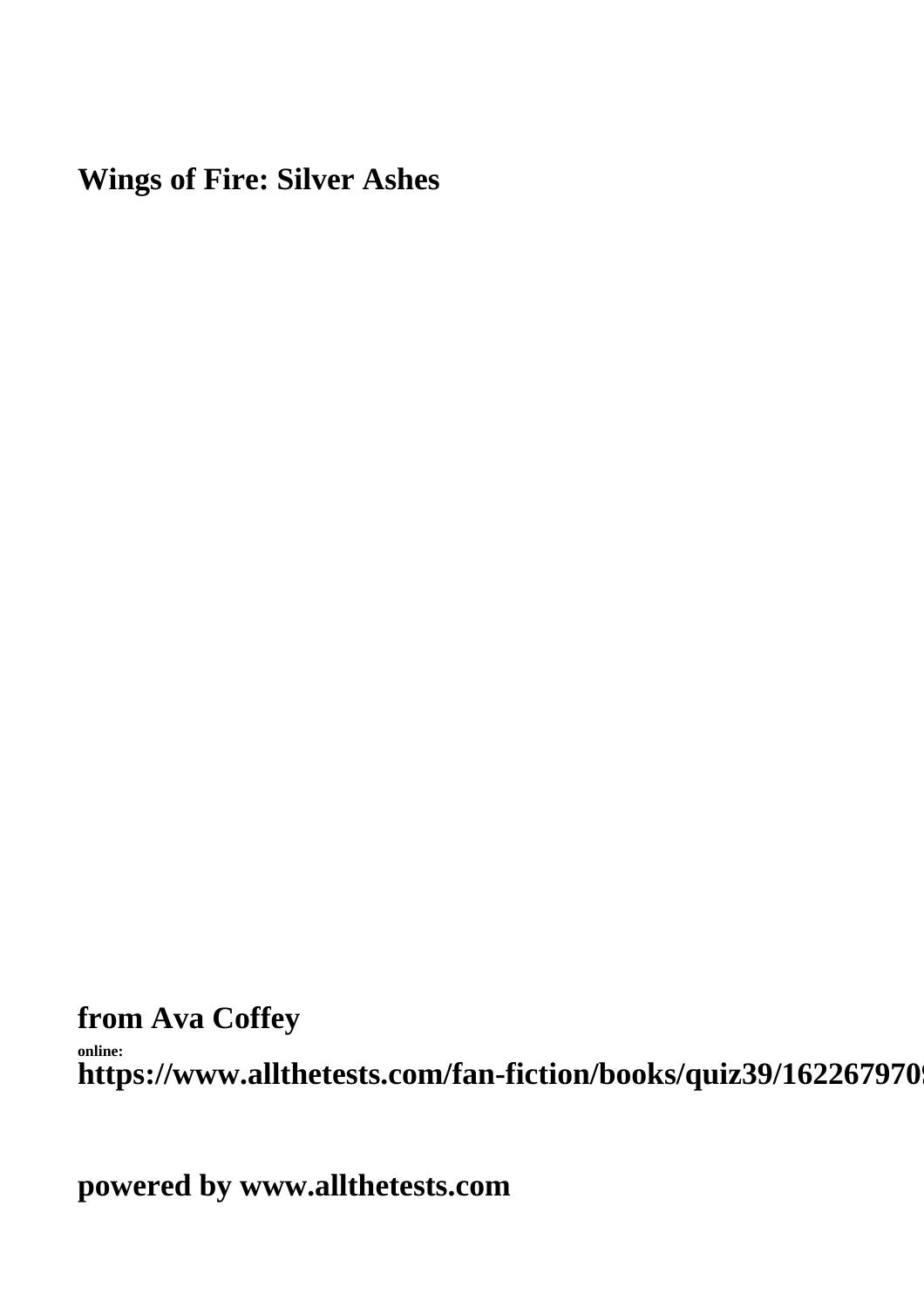## **Introduction**

Wings of Fire, Silver Ashes is about a NightWing named Starlight. Yes, there will be more books. (Please no hate in comments, this took me forever.)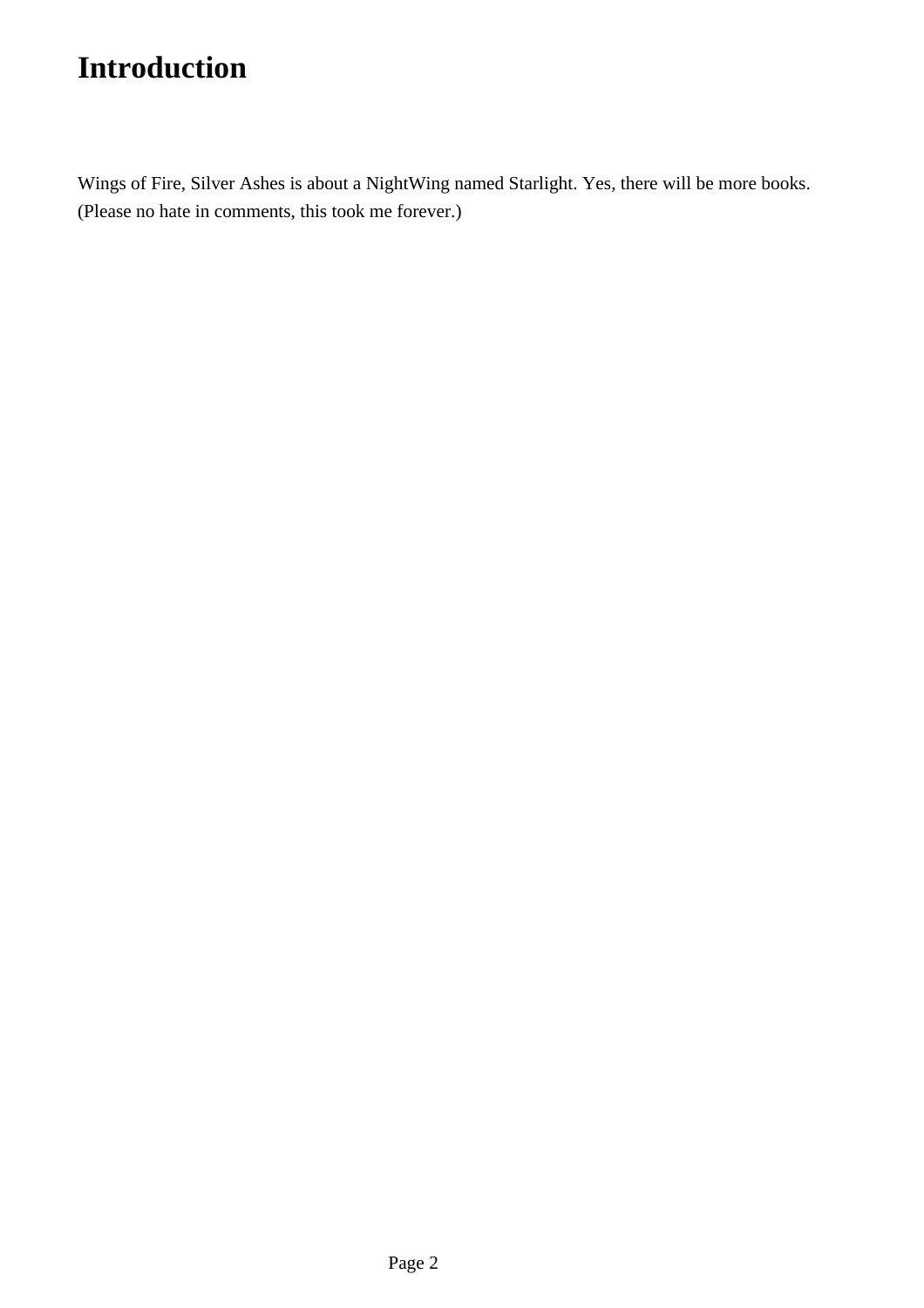(This book takes place roughly two years after the events of arc two, and ignores the events of arc three)

A scarred black NightWing was pacing back and forth along with the ashes of the decimated volcano. This volcano had once been his home. He growled softly at the thought, and he slashed his talons furiously on the ashes. After it had exploded, everyone thought he had died, turned into tiny flakes of dust and a pile of hardened lava, especially those horrible dragonets, who insisted they saw him perish. But he hadn't. Morrowseer suppressed a smile as he thought about how he had so cleverly hidden when they went back to inspect the volcano after the NightWings were safely in the Rainforest, and how he was so smart for staying here in the ruins, planning his revenge on the world for his misfortune. Oh yes, he was alive, and he was still as menacing as ever, matched only with his determined hatred for Pyyriah. Maybe even more so, due to his horrible burns and scars. He had a long, burned gash on his wing, so it drooped and dragged pointlessly behind him, and a missing foot, so he limped along, groaning, and a large burn over his snout that folded over, causing him to not be able to open his mouth all the way. On one side of his body his scales were melted into a blobby mass, and he had a gaping, sagging, horrendous pocket under his left eye, and his tail was lumpy and broken, so the bits left were spread out and ugly, like it had melted into a solid bloody puddle. He lived on the volcano, supposedly a pile of ashes, with only two dragons at his side. ?Furryslayer,? He growled intimidated, ?have you seen anyone that could be of use to me in your- visions? Or in your last trip to the Rainforest?? ?Us, you mean, lord Morrowseer.? Hissed Furryslayer in a slick voice with an unreadable expression, as she emerged from the small makeshift house that she stayed in when she was on the volcano. Furryslayer was black with deep green underscales, and no teardrop scales, but the dragon she had been with did have them, and they were huge. ?And as a matter of fact, yes, I have.? ?Who?? Morrowseer said, trying to sound bored. ?Uh uh, payment first.? Furryslayer said, mimicking his tone. Morrowseer hissed and reached into the green leather pouch around his neck. It was small and dirty, with a burnt patch on it and coated with ash and dust, but he handled it with care. He pulled out a small wood case and ran his claws over the smooth surface before he handed it to Furryslayer. ?Come here Darkstrike.? she ordered with excitement spilling into her voice. A ridiculously enormous black NightWing with uncolored underscales slipped out from the shadows and slithered up to Furryslayer. ?Ah, our payment has come.? Darkstrike said in a deep voice. Furryslayer opened the case with trembling claws and pulled out a glowing blue sapphire that sparkled in the dim pulsing firelight. She smiled at it before She placed it back into the wood slot and slid it in her own pouch. She then paused with her claw over the pouch before saying, ?Alright. Let's see.? Furryslayer opened her blue leather pouch again and she took out a small scroll. ?Ok- Now I do have a dragon who might be of use to you-us. I have deduced that she will quickly befriend all of the dragons in her winglet at school-she is going to Jade Mountain, you know.? ?I see.? Morrowseer rumbled. Furryslayer flipped the scroll over and began again. ?And there are a few things slightly strange about her. She is silver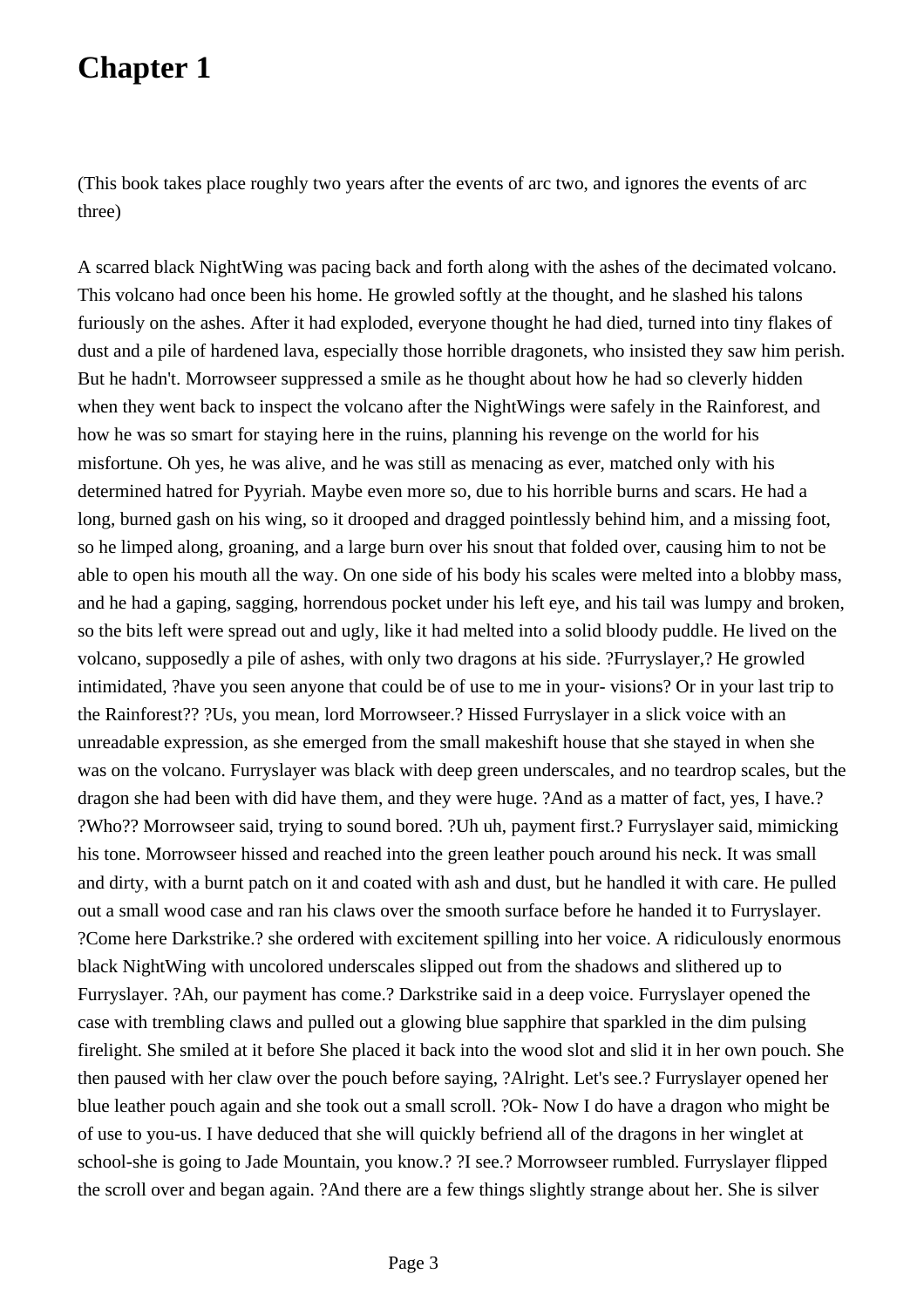ALL SILVER. Can you believe that? And the thing is, she has no NightWing powers. But she does power. Some sort of power, that few NightWings have had in centuries. Some power that the SeaWings have, That we need to get revenge.? ?No. It?s not possible. I can?t be.? Morrowseer interjected sharply. ?Oh, but it is. This dragon is an Animus. But she just does not know it yet.? Furryslayer said with a grin. ?You have been most helpful.? Morrowseer said wickedly. ?Another payment will be in order then?? Darkstike said as Furryslayer put the paperback in her pouch. ?Now, now, I just gave you the dream visitor. And I am positive that once I have Animus dragonet you can get much much more payment.? ?We. I am positive that once we have Animus dragonet.? Darkstike muttered under his breath. ?But I suppose you do deserve something now.? Morrowseer growled. He reached into his pouch once more and pulled out a small little round object wrapped in red silk. Furryslayer snatched it from him and put it in her pouch quickly but not before the silk slipped slightly and Darkstrike caught a small flash of silver underneath the red silk. ?Well.? She said smoothly. ?We must now plan how to get this little animus.? ?Yes,'' He hissed in his dust-filled voice, flicking his tongue over his teeth. ?Follow me.? He snapped around and briskly went into Furryslayer?s hut, dragging her along, and slammed the door, making the whole structure shake. ?You say she will be attending Jade mountain?? The huge NightWing demanded. ?Yes Lord Morrowseer.? Furryslayer said with a drop of venom in her voice. ?Well, then we must capture her before she gets there.? Morrowseer said breezily. ?That's the problem though.? The female dragon said, ?She will be going next week. We will have no time to plan and get her before she is safely inside the walls of the school,? smoke billowed out of Morrowseer?s nose and enveloped his snout and horns. ?What did you just say?? He growled as he stood up. ?She will be going next week.? Furryslayer repeated. ?Well, I think that would have been useful before! How are we going to do this- Wait? we CAN get her in school.? Morrowseer observed, sitting back down. He tapped his claws on the wood table. ?Yes, if we play our cards right, we might be able to get more than just an animus dragon. In fact, we might be able to get more than we originally thought. We could get more than what is beyond your wildest dreams.? An evil smile was creeping across the huge NightWing?s face. ?I could get even more than I wanted.? He said in barely more than a whisper. ?And you could get,? He said, his voice rising. ?More than you could have ever hoped for!? he bellowed, almost shouting with excitement. ?Get Darkstrike! We will plan and soon we will have the whole continent of Pyrriha at our claw tips.? Furryslayer?s eyes were shining with excitement as she scurried from the room to fetch Darkstrike. When she returned, Morrowseer had already started talking. Darkstrike?s eyes sparkled as Furryslayer and Morrowseer planned in front of him. When they finished, both were breathless. ?Now,? Furryslayer said. ?I have one more thing to tell you.? Morrowseer turned in interest. ?What?? he asked. ?She is very close to Starflight.? ?Ok, that would make sense. And this is important how?? Morrowseer rumbled. ?Don?t you see? If we capture her, surely the dragonets of destiny will go looking for her.? ?Aha!? Morrowseer said, catching on.?Kill two birds with one stone. You are quite clever, Furryslayer.? ?Just like you, Sir.? She said humbly. ?Now wait,? Morrowseer said, frowning. ?You never told me this dragonet? s name.? ?Oh didn't I?? Furryslayer asked. She smiled a sinister, spine-crawling smile as she relished the moment. ?Well then. Her name is Starlight.? Morrowseer smiled. ?I have a feeling that this Starlight could be very useful indeed."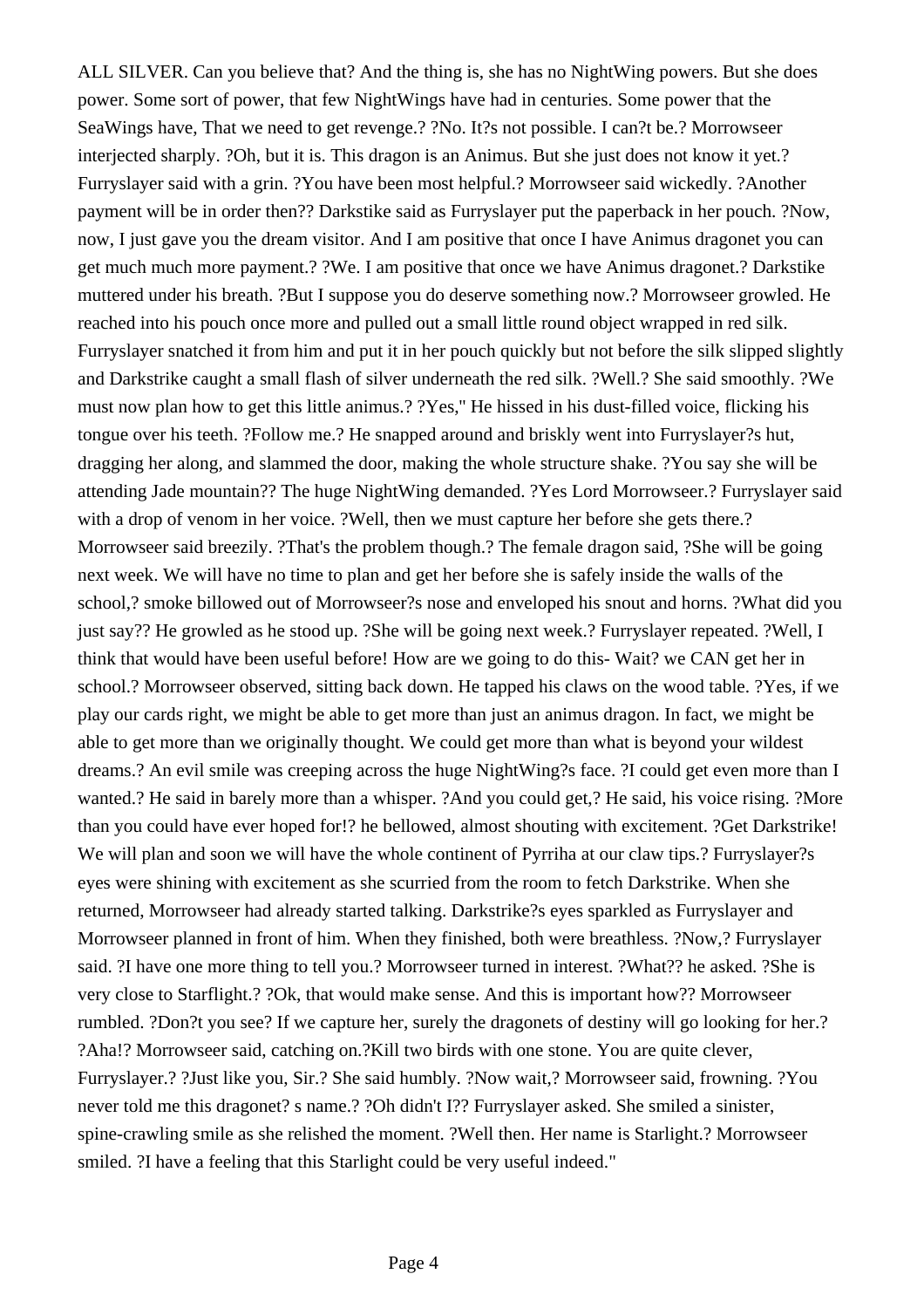Starlight was not a dragon who liked to get noticed. But she did. She always got noticed. That was expected, of course, because the silver dragon was very different. Unlike most NightWings, who were black with dark blue, purple, or green under scales, and silver scales scattered scales like stars, Starlight was silver. No black. No purple. No green. No blue. Just silver. That?s all. Her mother, Allsight, Who was normal looking, by the way, said she was beautiful. But Starlight wanted to be normal. Not like she ever would be. She sighed and flopped onto her bed of leaves and blankets. She thought about how everything would be so different if she just looked like a normal dragon, for the moon?s sake. She then turned and tossed her pillow on her head and thought some more. She was nothing special. But yet she had been chosen to go to Jade Mountain. She really did not want to, anyway. She wanted to stay home with her mother (And her father, if he ever came back from his last mission) and keep spending her days in the library, and keep her head low. She did not want to go to Jade Mountain, because with her silver scales she might as well be parading around yelling and carrying a banner that says Hello! I?m Starlight and I have silver scales! Please notice me! In all caps. She was annoyed that her mother insisted that she go. Did she not understand that she wanted to be normal? Going to Jade Mountain would not help her stay normal. She got up and walked over to her wall mirror and traced her claw around the black flowered frame, looking at herself. Even her horns were silver. The only non-silver thing on her body was her eyes. She had gray eyes. Well, she did have little, tiny, black scales around her eyes, wings, and tail. But other than that, silver, silver, silver. She had no friends. She was just the dragon who caused the whispers and pointing. ?I don?t want to go to school,? She whispered. Her mother then said behind her, ?It will be good for you, Starlight.? Starlight winced slightly and shook her head. She hated it when dragons said that. ?It will be good for you!? ?It?s for your own good!? and such. ?No mother. It won't.? ?It will,? Allsight said sternly. ?And you go tomorrow, so get packing.? Then she gave Starlight a significant look and left the room with her door slightly ajar. Starlight reached out and pulled her favorite necklace off of her carved wooden tree with silver leaves that her mother had given her for her last birthday. She wrapped the black chain around her claws and flipped the charm over. It was a purple little star, with wisps of galaxy blue and green in it. She then picked up the tree and pulled her purple bracelet, her black moon earrings, her spike-chained cinnamon-colored necklace, and her braided flower petal ring off the jewelry stand. Then she put them in a big brown oak box lined with dark blue velvet and put the box in her open suitcase. She carefully took a painting of her and her mother that she had painted last year and put it in the suitcase too. It was a pretty painting, made from shades of black and gray so she looked a little more like she was a normal colored NightWing. She realized with a start what her mother had said. She only had one day. One day left with her mother. She suddenly sat up and jumped to her feet. With a surge of energy, she walked out of her bedroom and lept off of the open hallway into the sky. She then soared without stopping until she reached the library treehouse. She almost passed it, but her sharp gray eyes caught it before she would have to turn around. Starlight landed with a subdued thump on the wooden landing platform and quickly raced into the library. Then she vaulted up to one of the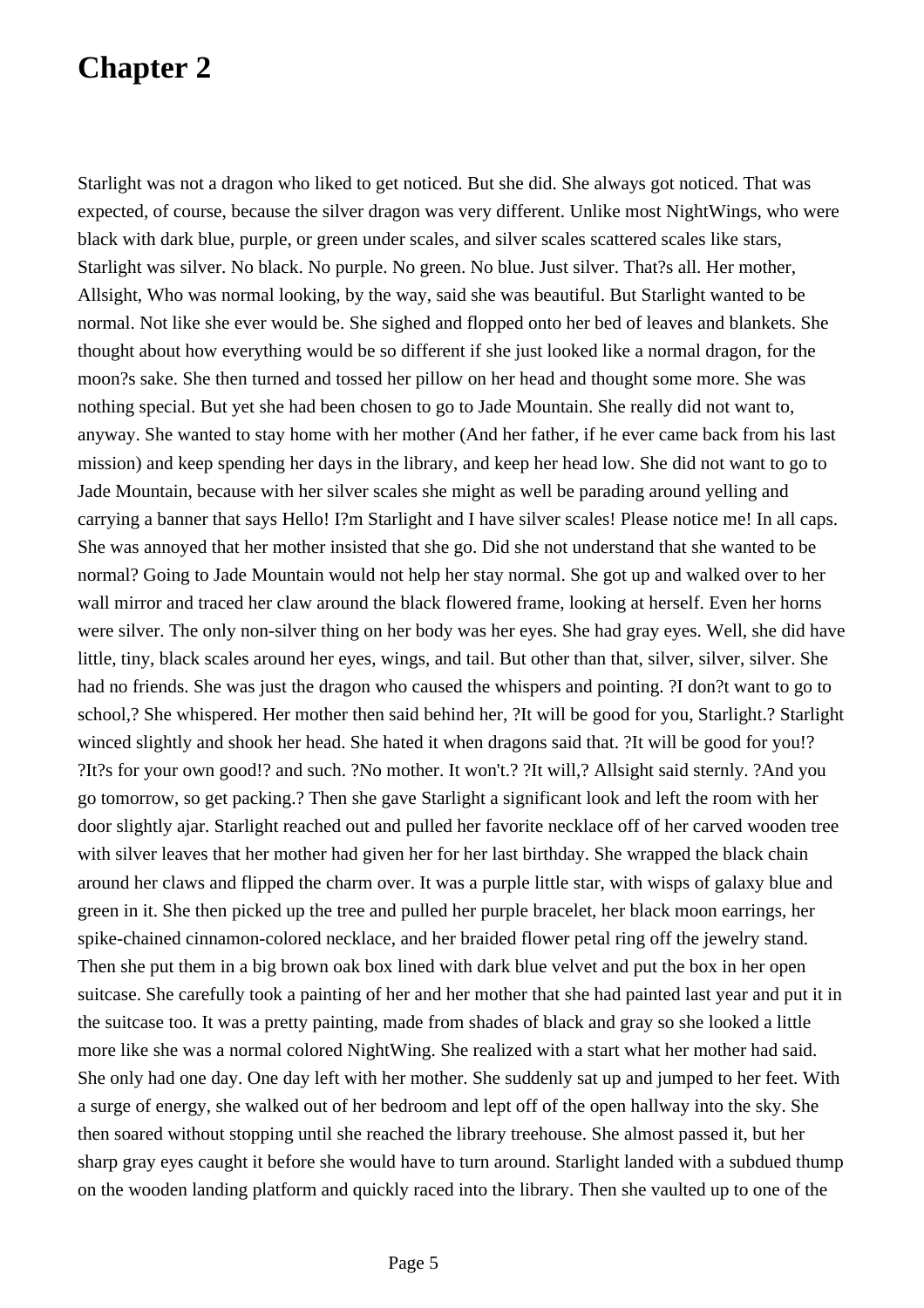top shelves and grabbed a scroll tightly bound in pink and yellow rope with a black wire melted to the tie forming the code h5n9k she hugged the scroll to her chest and lowered it to the ground with relief. She was certain that the scroll would be gone, but she had gotten it just in the nick of time. She crept up to the front desk where a Deep purple NightWing and emerald green Rainwing with wisps of Orange and sky blue that danced through her scales were seated. Their name-tags read: Sterling: NightWing: Librarian

And: Tiki: RainWing: Librarian in training

?Uh? Excuse me?? Starlight squeaked. Sterling looked up sharply but her eyes crinkled into a smile when she saw the Silver dragonet. ?Hello, Starlight darling. Tiki, this is Starlight, she is a very nice dragon with a mutual love of scrolls. And Starlight, this is Tiki, my new librarian in training. Tiki looked up and smiled at starlight. ?Uh hi. I was just wondering if I could maybe keep this scroll for a while? It's my favorite and I?m going to Jade mountain in a few days and I just really want to be able to read it at school??

The dragonet asked in a small voice as though the last sentence were a question. ?Of course darling! You are a great scroll lover and I know you will take good care of it.? Sterling said with truth in her tone. ?Thank you!? Starlight cried and then she looked down, embarrassed, and slipped away as Tiki and sterling looked at their work again.

At home again, Starlight had packed the scroll and 15 of her other favorites. It was the day before Starlight had to go to school, and she was a little nervous. Well, a little was an understatement. She was very nervous and she was not able to sleep that night. She tossed and turned, thinking and thinking about school. She did not even notice the pair of eyes watching her through her window? The next morning Starlight was eating some tangelo and lemony tasting green berries when her mother walked in. ?alright go get your suitcase and I will take you to school in a few minutes ok?? She Said. Starlight nodded and got up, walking to her room. Starlight checked around to make sure she did not miss anything And sat on her bed to look around. She saw her pale walls, her brown carpet, her many drawings, her scroll case, her desk covered in paper and ink. This was the last time she would see these things for a while. She picked up the most recent scroll she had been writing and placed it in her bag with a bottle of ink. She then glanced one last time at the room and left. During the walk to the mountain, she did not talk, She just looked around at the flowers and trees and smelled the flowers and trees and saw more flowers and trees? It was a little boring if she was honest. Maybe some new dragons and scenery would be good. But she definitely did not want to leave her mother. But she had to. She remembered the first time she had seen her mother. She remembered? Starlight was in total darkness. She did not know it, but she wanted the light. So she rolled onto her side and the darkness tilted-. She heard a voice outside? ?Oh, She?s a mover!? Then she had tilted again. ?Who says it's a girl?? another voice asked. ?I do,? said the first voice. She wanted that voice. So she turned again and heard a crack. A tiny ray of light shone through. So she pushed again and the egg fell apart. She looked up for the voice and saw the most wonderful thing ever. Her mother. She was black with green under scales and she was filled with joy at the sight of her face. It was her mother. Hers. and they would never be separated. She almost ran into a tree in thought because she was not paying attention. ?Here we are,? Allsight said unexpectedly. There it was. A huge mountain looming over their heads. The rest was a blur. She remembered a hurried ?Goodbye? and a hug, and teary eyes, and suddenly she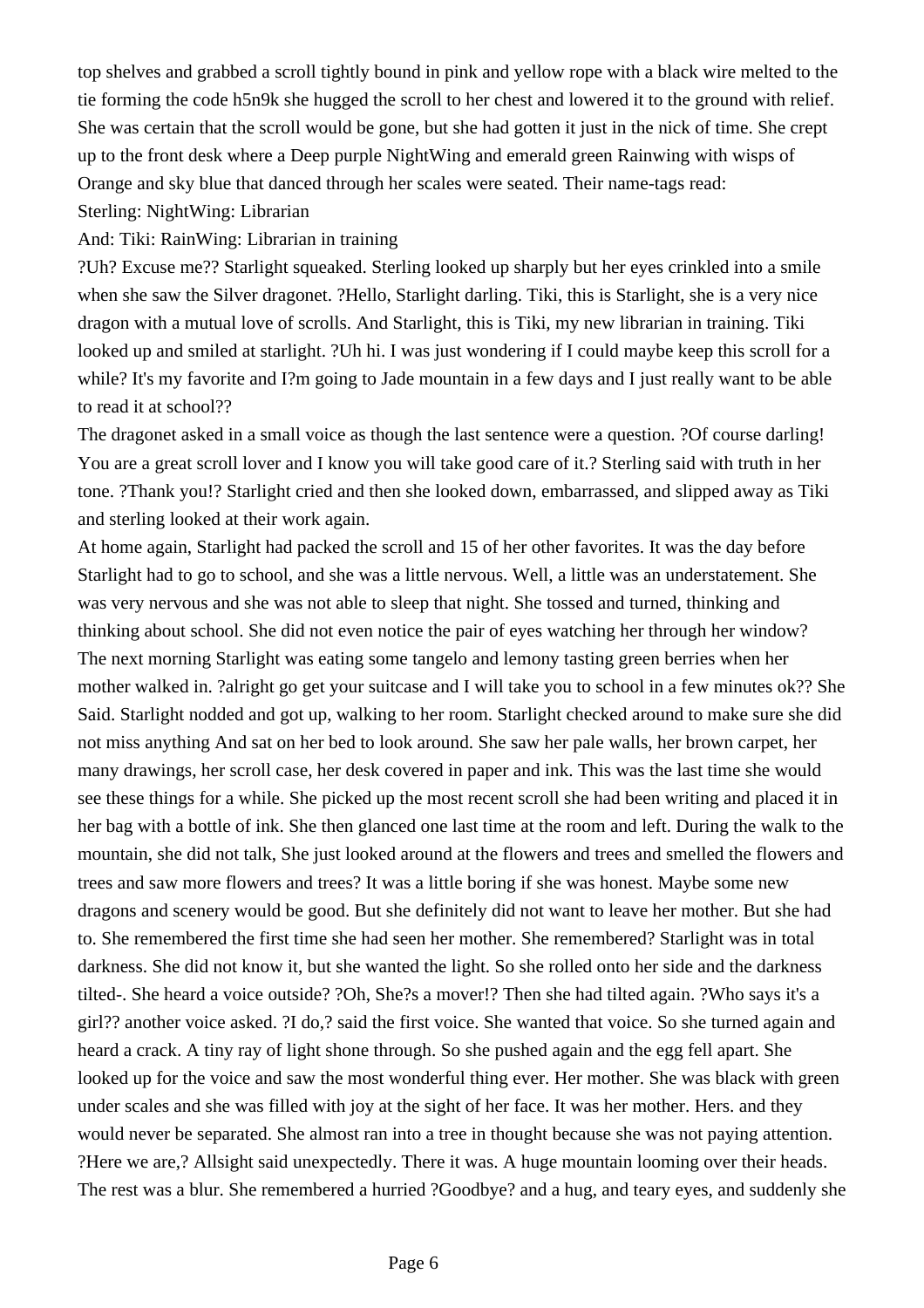was standing on a rock. She drew in a sharp breath at the sight of the ginormous school. She was at Mountain at last.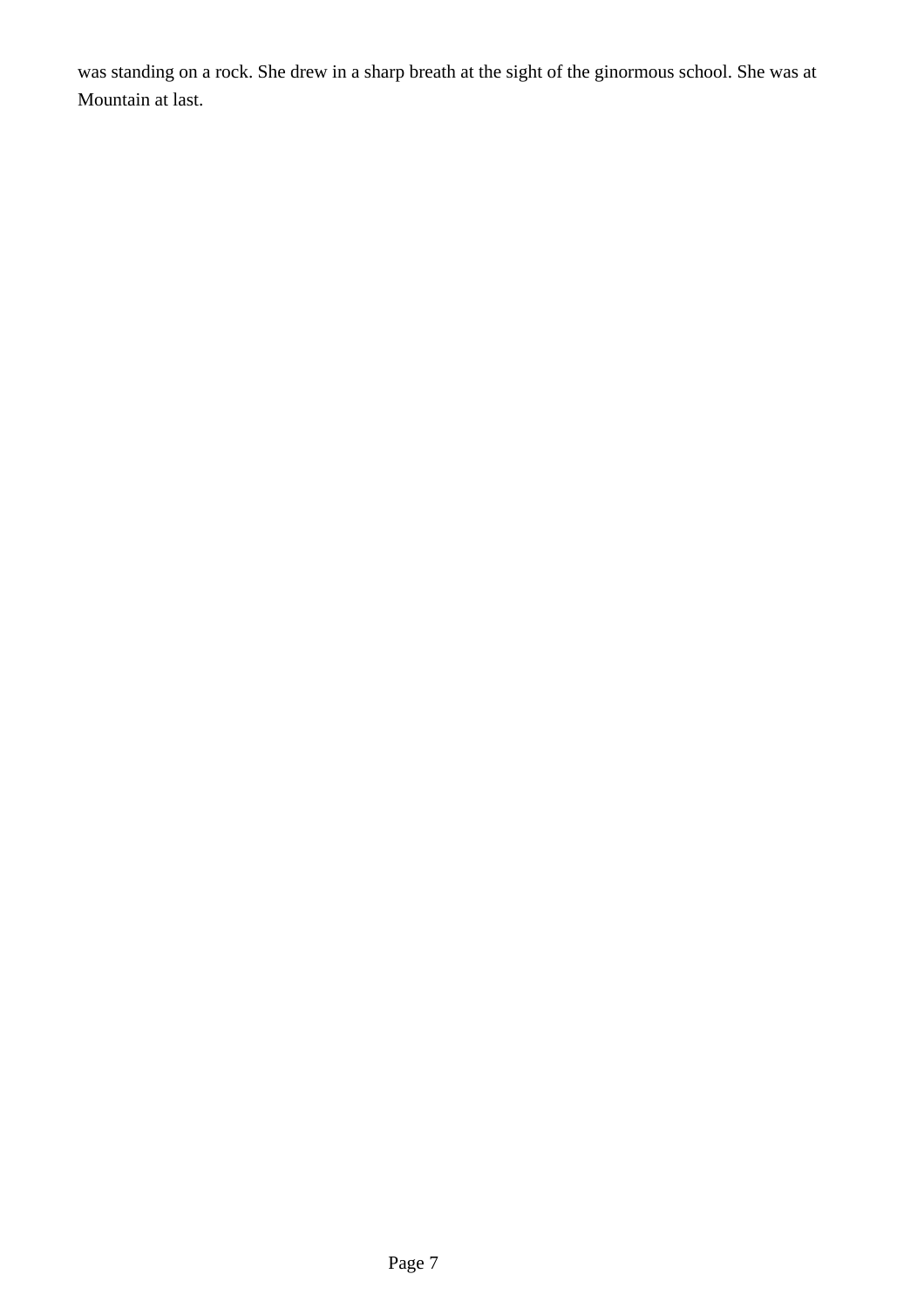When she walked in, She was not sure what to expect. So she wandered around until a large MudWing hurried to her. ?Hi Starlight, I?m Clay. Welcome to Jade Mountain. Follow me.? He took her shoulder and guided her to a nearby cave. ?Here you are! Your winglet!? Clay said proudly. ?Here is a pamphlet- and this is your sleeping cave.? He handed her a pamphlet and spread his wings around the cave. Starlight took the pamphlet. It read:

Welcome to Jade mountain! You are in Jade Winglet! Please feel free to explore and come to us if you have any questions!

#### Classes:

Art History fighting hunting kindness

Music tribe study outdoor activity

Any further information will be given later or at time of need

Then there was a map of the mountain. Starlight cocked her head at the paper before turning to the sleeping cave. Inside there were 3 female dragons. A light blue Icewing who was sitting on the floor and looking around the cave in slight interest, a purple and orange Rainwing who was swinging delightedly in a hammock, and a pale yellow SandWing who was hurriedly reading and writing in a scroll. When she walked in, the Rainwing swooped down and threw her wings around the startled Starlight. ``Hi!? the RainWing said in a rush. ?I?m Hibiscus and This is Snowshoe and Mirage. You must be Starlight, come in!? Hibiscus fluttered her wings and adjusted her silver glasses that perched on her nose. She excitedly took Starlight?s claws and pumped them up and down before she dragged her into the room. ?And you can sleep there!? Hibiscus added, pointing to a pile of moss and leaves. ?I?m sleeping in the hammock and Mirage has the corner ledge and Snowshoe has the tall ledge if that?s ok and guys say hi!? ?Uh that?s fine? Starlight stammered. Mirage said nothing and did not look up from her scroll. Snowshoe gave a smile and said, ?Hi I?m Snowshoe? ?Oh and the rest of our Winglet should be here soon.? Hibiscus informed them. Starlight?s head was already spinning. Why was this RainWing so upbeat? And why was Mirage so quiet? And was Snowshoe going to be nice? And did she say there were MORE dragons in this Winglet? Just Then, as if on cue, a dark blue SeaWing, a coppery brown MudWing, and a deep orange SkyWing walked in. ?Oh and this is Tiger shark, Copper, And Falcon.? Hibiscus said, pouncing on the chance to talk. ?Oh-hi.? Starlight tried to say, ?Hello,? Falcon said snootily. ?And RainWing, you have no right to talk to me as if I am a mere SkyWing. I am Queen Ruby?s very own Nephew.? Snowshoe snorted, and Starlight was pretty sure Mirage rolled her eyes, but she could not be sure. ?Hi.? Copper said with a smile Before he walked in and sat next to Snowshoe. Starlight noticed that Snowshoe slid away cautiously when he did this. ?Hey, Silverscales.? Tiger shark said with a sideways smile. Then he went with Falcon into the room and sat in the center. Just then, a large sound rang out. ?Class!? Hibiscus squealed and bounced up. She grabbed Starlight?s s talons and dragged her over to the door. ?Come on! I am so excited!? Starlight could not bring herself to say, ?Me too!? but she did go with the RainWing. In art class, they had free creativity. They were supposed to make something for another dragon, and they picked names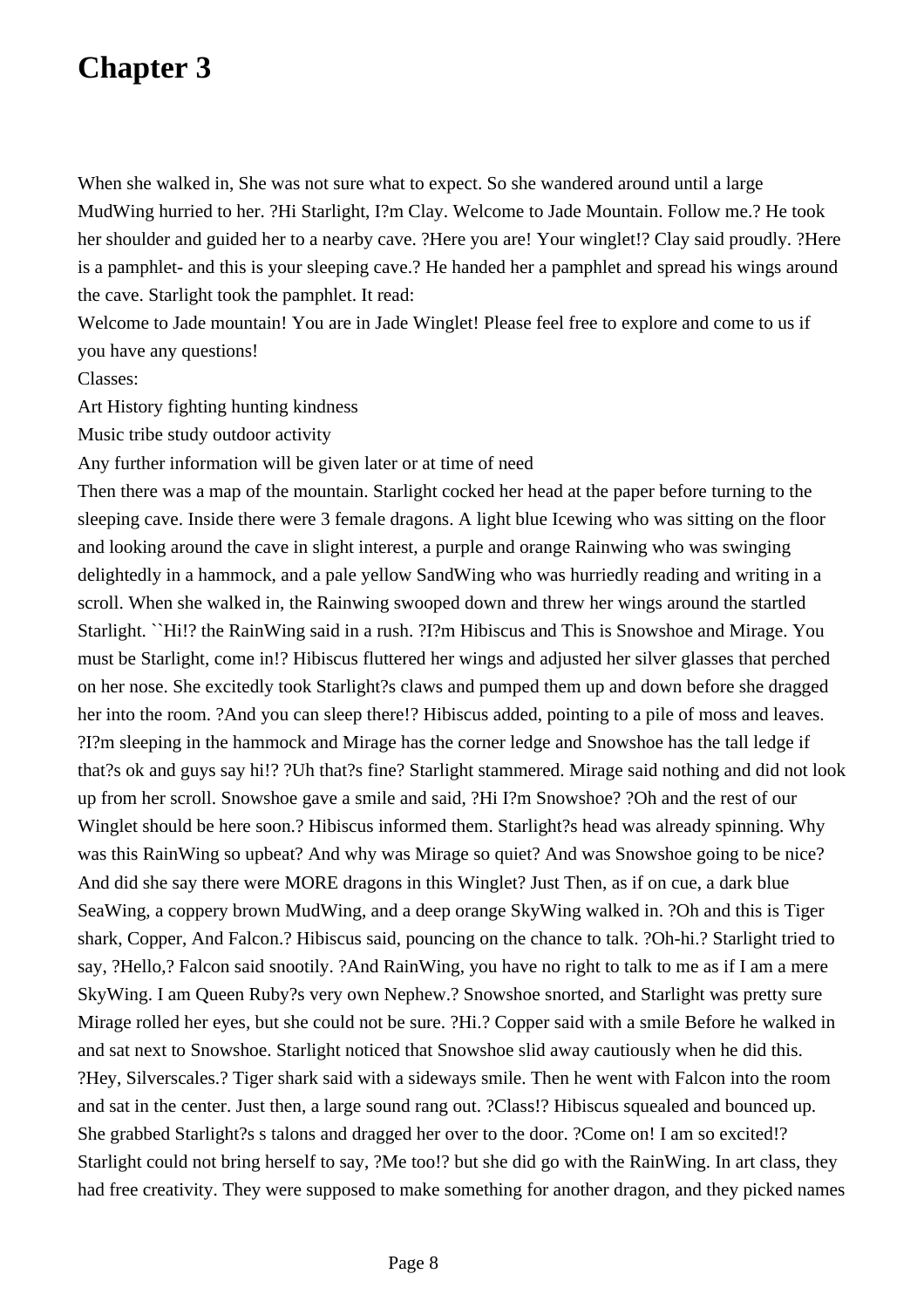out of a hat. Hibiscus got Copper, Copper got Falcon, Falcon got Snowshoe, Snowshoe got Tiger Tiger shark got Starlight, and Starlight got-Mirage, who got Hibiscus. Starlight had no idea what Mirage would like. So she settled for a necklace. The SandWing would like a necklace, maybe. The necklace was almost perfect, in Starlight?s opinion. It was a warm gold braided chain, with 7 little amber drops hanging from the bottom, with one 2 on one side, 3 in the center, and 2 on the other side. When she was done, it was time to give the gifts. Starlight saw Mirage hand Hibiscus a clay yellow flower without saying anything, but she gave a tiny little smile at the look of delight on the RainWing?s face. Then she turned to Starlight, who handed her the necklace. She took it and inspected it for a moment, before she put it on, giving a small nod of thanks. Then she walked away. Then Tiger Shark walked up to her. ?Here.? He said. ?I did not know what to give you so I just copied what Snowshoe gave me.? He held up a little figure of a fish. ?So you carved me a fish?? Starlight asked, confused. Tiger shark gave a laugh. ?No, I carved you this,? He said, holding up a little wood carving. It was perfect in every detail. It was a beautiful little carving of a star, painted to look like the night sky in an explosion of galaxy color. There were little silver pinpricks of silver, for stars, and she noticed they each emitted a tiny light, and she released with satisfaction that it was for her name, Starlight. Starlight smiled at it, and then said, ?Thank you so much!? ?Your welcome.? The SeaWing said, also smiling. After class, she carefully placed the caving on her shelf in her corner. Mirage was still wearing her necklace, and Hibiscus had put away her flower, and Starlight saw Snowshoe toying with her painting from Falcon. It was of a white snowy background with spires of ice and blocks of snow as the centerpiece-It was the ice palace, Starlight now knew. Starlight barely had time to arrange her items around her little space before the bell rang again. ?Now we have music!? Hibiscus said in a sing-song voice. ?Let?s go!? In music class, everyone had picked an instrument. Snowshoe and falcon were sharing a harp and Tiger shark was playing a pair of shell claps. Mirage was beating some drums with her tail, to Starlight?s surprise, because she did not seem such a musical dragon, and Copper and Hibiscus were sharing a long stringy thing that sounded low and sad. (This did not match Hibiscus?s personality at all, which is probably why she switched to a tambourine made of wood and leaves that rang like bells when she hit it.) Starlight had selected a flute made from bamboo and green leaves. Altogether, they sounded quite nice. After music class, it was time for lunch. Starlight went into the prey center with Hibiscus and snowshoe. Mirage had stayed behind for some reason, still reading her scroll. The prey center was a huge cave with a large enclosure of many animals and lots of separate piles of fruit. Starlight stopped over to the prey enclosure and set her eyes on a small and hairy ugly monkey that was prowling around the fenced area, yapping annoyingly. She started toward it, but a commotion behind her stopped her in her tracks. Falcon was angrily advancing on a little SandWing who was holding a half-eaten bird in her trembling claws. ?GIVE IT TO ME!? Falcon roared at the whimpering dragonet. She sank low to the floor, hiding her face. The SandWing tried to whisper something to Falcon but he ignored her. He took a deep breath to yell again but a voice interjected. ?What is going on?? Tiger shark demanded. ?She took my bird! And I want it back!? Falcon snarled. ?Uh, no, she caught it on the floor.? Tiger Shark said. The little SandWing nodded immediately. ?Well I am a prince and I WANT THAT BIRD!? he insisted. Starlight suddenly found herself in front of the dragonet too. ?Let her have it.? Starlight said. ?Can?t you see she?s hungry and she got it first?? Falcon tossed his head. ?I don?t care. I WANT that bird.? Starlight stared at him. Why was he acting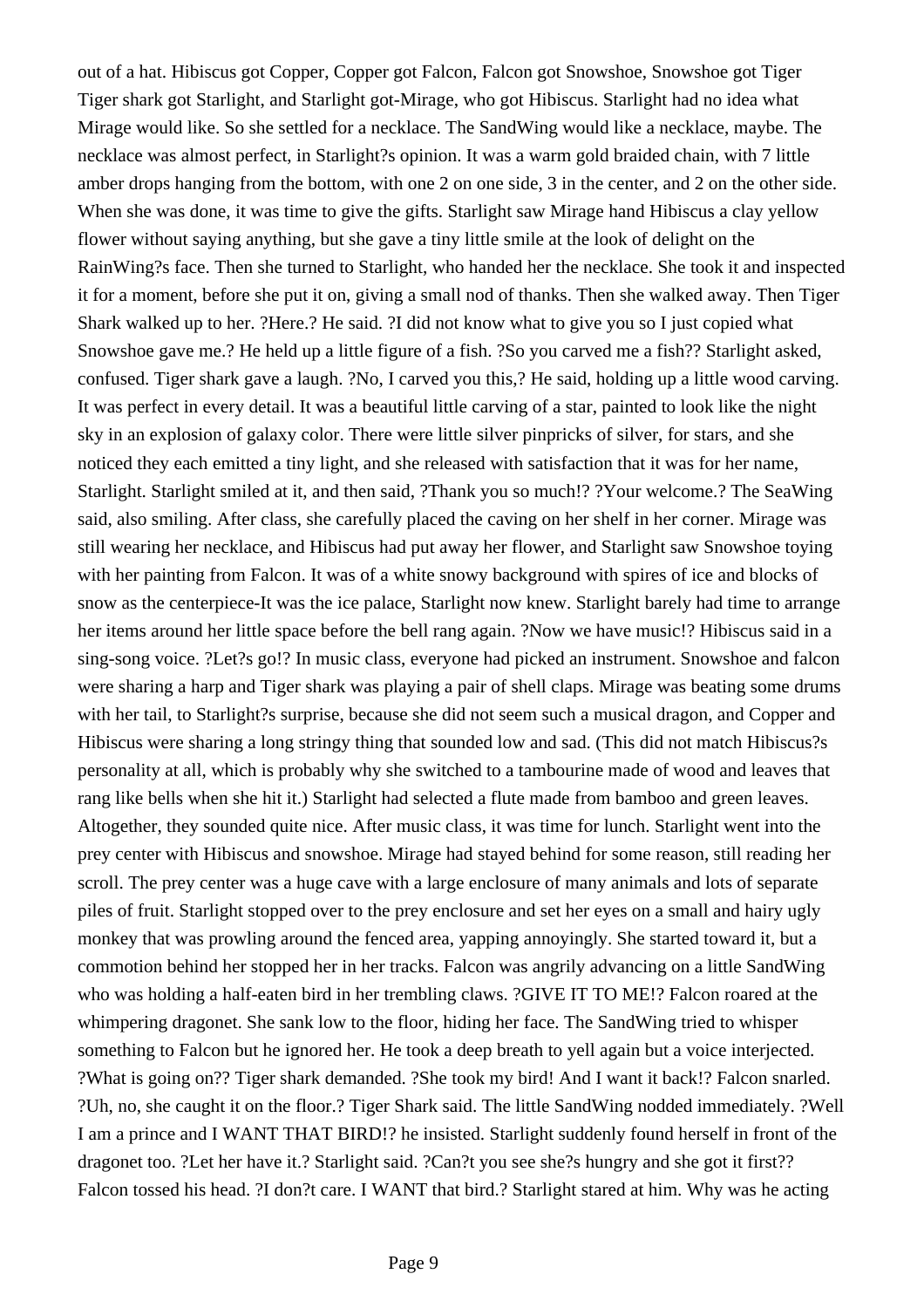like a one-year-old dragonet? ?What she said.? Hibiscus said, bristling behind Falcon. The SkyWing at the dragons surrounding the little SandWing and shrugged, trying to look unconcerned. ?Fine. it?s probably gross anyway.? but as he walked away he muttered, ?Stupid RainWing? The little SandWing squeaked a thank you and hurried away. Relieved, Starlight turned back to the monkey. After lunch, It was time for another class. Starlight was walking to the history cave when she suddenly felt a weird twinge in her claws. ?huh.? She wondered. That had never happened before. For all of the history class, she felt the strange twang again and again, and by kindness class, it was not even a throb, it was a long, steady, line of agonizing stinging. By the end of the day, She was sick of it. She collapsed with a groan on her bed and felt the pain again. ?Stop hurting!? she snarled at her claws. To her immediate surprise, they did. She tilted her head. How had that worked? She would have to figure it out tomorrow. She was too tired to do anything about it now. She then turned sideways and tried to fall asleep. Once she did, she dreamed of her in the library, reading, until the dream flipped, and she found cold eyes staring back at her in a too-real dream. She cried out, in terror and alarm, because these were not the eyes of any mere dragon. These were the cold, dark, piercing eyes of Morrowseer, the dead NightWing.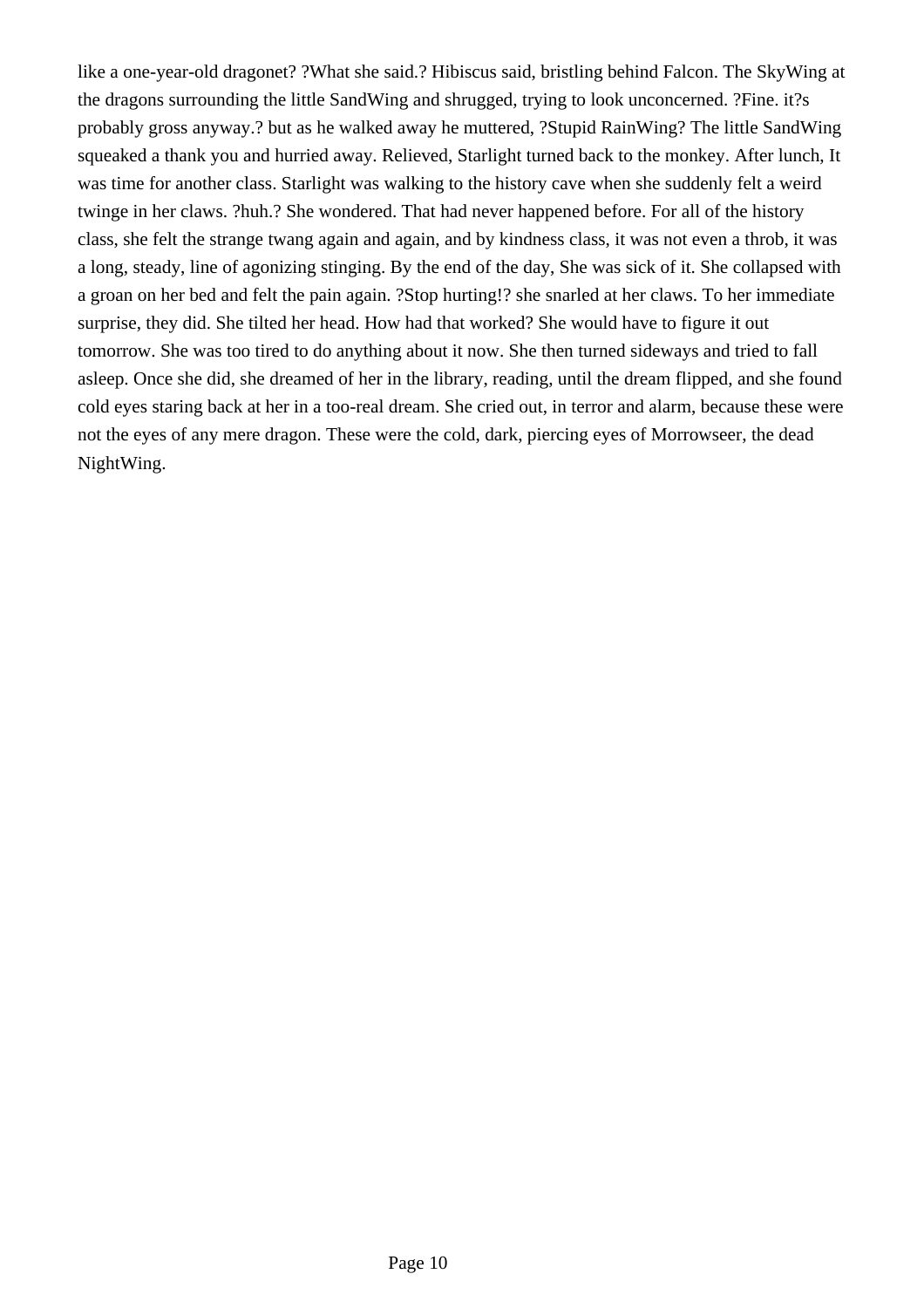?Hello there Starlight? Morrowseer said in a choked, dusty voice. Starlight?s heart lept with terror at the sight of the NightWing. He was covered in horrible injuries and burns, and he definitely looked like he had been exploded by a volcano. And yet, how was he alive? But then, suddenly-He just flickered, somehow, and Starlight saw the sleeping cave behind him. ?Oh.? She said, relaxing. ?This is just a dream? ?That may be, little animus, but I am very real and very alive,? Morowseer said slyly. ?What? Wait, but that means you must have a dreamsvisitor and wait- did you just call me an animus?? Starlight cried. ?I did,? Morrowseer confirmed pleasantly. ?But I?m not an animus!? She panicked. ?Oh, but you are.? Morrowseer hissed. ?Don?t you know? How did you just stop your claws from hurting?? ?luck.? she pressed. She was not an animus she just could not be, so she just wasn't. ?I made your claws hurt, little animus. To let you know, so you could find your true power.? Morrowseer said, smoke wrapping around his snout. ?No!? She hissed. ?No. I have no power. I AM NOT AN ANIMUS!? She was backing away from Morrowseer?s patient eyes. She did not know why this was so hard for her to grasp. She was different. But this was something beyond her imagination. But yet, something seemed true about his tone. Maybe she was. Maybe he was right. ?How did I not know before?? she asked, calming down a little bit. She swept her tail over her front talons and settled her silver wings at her sides. She blinked expectantly at Morrowseer, silently demanding an answer. ?Because you never tried.? The large black NightWing responded. He too had sat down, and he curled his tail around a rock behind him, with his huge wings spread low like the night sky sweeping in, surrounding Starlight, like smoky blackness closing in on her? she shook herself out and nodded. It was true. She had never once thought about being an animus. It just seemed so impossible that it never even was a possibility in her practical mind. A small pinprick of belief suddenly turned into a tidal wave of truth. She was an animus. Her. Starlight, the quiet weirdo with the silver scales. Starlight, the library dragon who never talked to anyone because she was too shy. Starlight, who had always felt as though she never belonged because she now knew, she did not. She was special. She had power that everyone else could only dream of. She suddenly felt pride and understanding cascade through her silver body. She was an animus. She was herself now. She was now the queen of her own mind. ?Thank you!? she cried. ?For what?? Morrowseer asked gently. ?For telling me who I am,? she said humbly. She bowed her head and settled her wings back. Morrowseer?s face crinkled into a smile. She could never even think of a time where she would have imagined him to smile. ?Your welcome, then, little dragon.? And then he left her dream.

Morrowseer was slightly mad at himself for forgetting to ask the dragonet. But part of him liked her smile, part of him did not want to manipulate the sweet little animus. He hated himself for it, but part of him even liked her. His talons closed around the blue dreamsvisitor. He would do it tomorrow. He had no time to delay. His revenge rested in this little animus?s unknowing talons.

Starlight had no idea what to do. Tell? Or don?t tell. She could either tell the teachers about Morrowseer?s visit? but she felt as though it was not her information to tell. Well, maybe it was. But she decided not to tell yet. She liked Morrowseer, a little bit. And she was interested in him. Maybe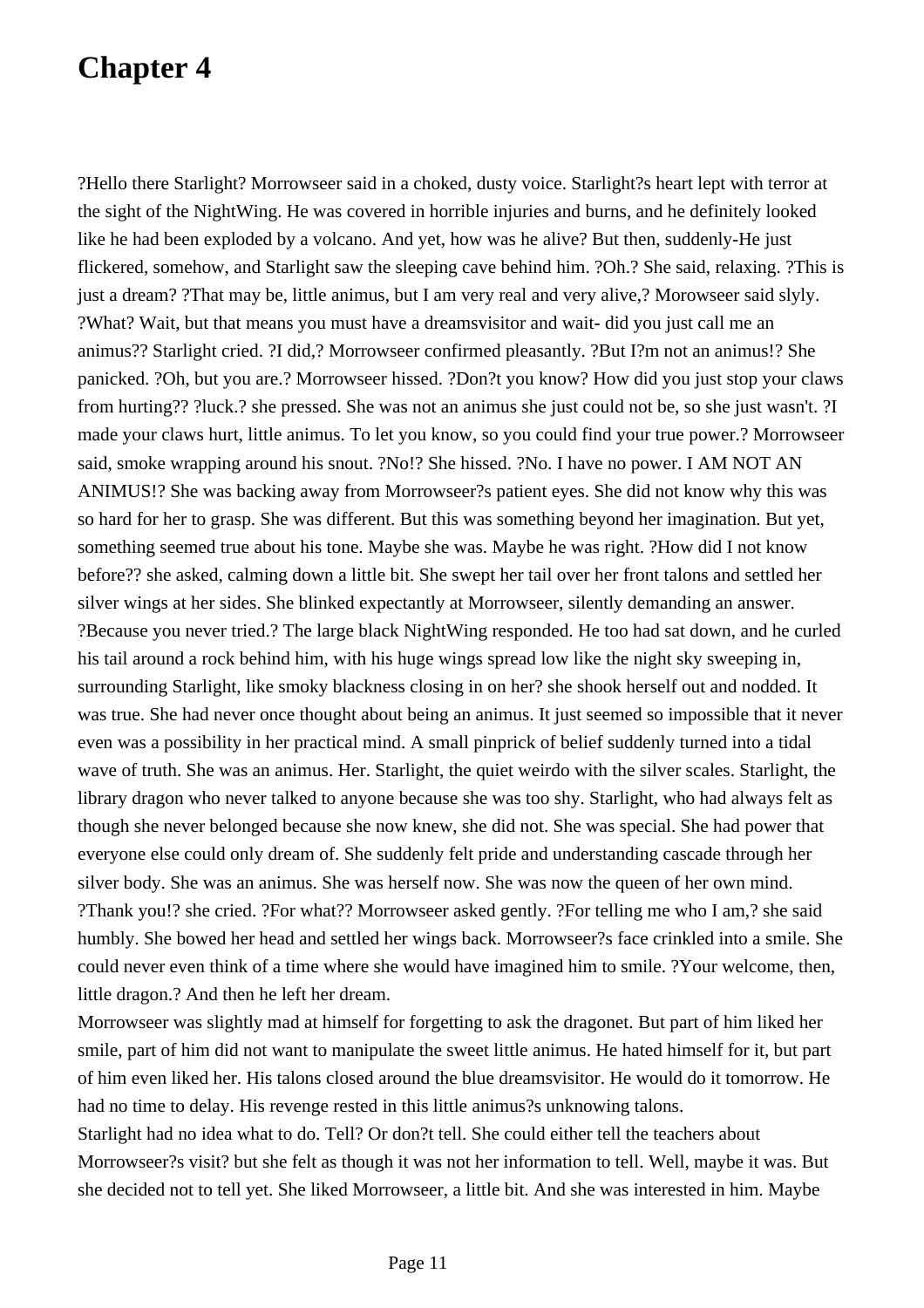they could even be friends. So she would keep his secret, at least for now. But her being an animus? maybe she should test out her power before she decided what to do. She looked around the cave where Mirage, Snowshoe, and Hibiscus were sleeping peacefully. Well, some of them were. Mirage was twitching slightly, while her talons opened and closed around something that was not there, and her tail twisted as though she was trying to steady herself. Starlight tore her gaze away from the SandWing and set her eyes on the first thing she saw-her star necklace. Her claws were aching to try something. But she reluctantly sat down and closed her eyes. She needed to think of an enchantment. Protection, maybe. Or she could do something about her silver scales? no. She was just starting to like her sparkly silvery body. She was going to keep that. After all, it was part of who she was. But maybe she could do something smaller? like her horns, maybe. Yes, her horns. She could make them black, like the teeny black scales that dotted parts of her body. Starlight took a deep breath and reached for her necklace. When she grasped it, She whispered, ?I enchant this necklace to make my horns black.? She waited breathlessly for a moment, looking in her mirror. But nothing changed. With an aggravated sigh, she sank to the floor. She angrily tossed the necklace aside. And flexed her talons. Why hadn't it worked? Why were her horns still STUPIDLY SILVER? She then realized something and she reached out and took the necklace. She carefully placed it over her head. Still nothing. But wait? She took the necklace off and thought for a moment. Maybe she needed to make the enchantment more specific. So she whispered to it, ?Enchant this necklace so that whenever Starlight the NightWing wears it, It will cause her horns to become black and it is undetectable that they ever were silver.? When she finished, she felt something in her claws. Like a little pang of cold that whisked through her body, along with a little zing of- I can do whatever I want. She suddenly remembered something, like a little thought poking through her skull, but she could not put her talon on what it was. So she slid the necklace on with hope in her mind, and as soon as it touched her scales, her horns started to ripple like molten lava. They crinkled as though evaporating before suddenly a wrapping of black closed itself over her horns and smoothed out until her horns were undeniably black. She wanted to shriek with joy. It had worked! She smiled up at the ceiling and thought, Thank you, Morrowseer. she then tried to think about what her brain had tried to tell her. Something about being an animus, maybe. And then it hit her like a bolt of lightning. She remembered the cold feeling when she had cast her spell. Her heart plummeted like a shooting star in the night sky. She remembered what happened to Animi who used their power too much. A little dusting of fear covered her now. She could not use her power. Except for little things. She could not tell anyone about her being an animus. And she had to be careful. Very, very careful. So she made a vow to herself to not use her power unless necessary. She grimaced at the thought of her turning evil. She hated the thought of her hurting any of her clawmates, even though she had just met them. They were all great so far, except Falcon, who was stuck up, and Mirage, who was silent. But the rest of them were so nice to her. And honestly, she knew much worse dragons than Mirage and Falcon. She looked ruefully at her talons. All the happiness had fallen away and was replaced by a hard shell of understanding. She would never use her magic except for important things. She would never hurt anyone. She looked over at her sleeping clawmates. I won?t hurt you. She promised them in her thoughts. But I will protect you.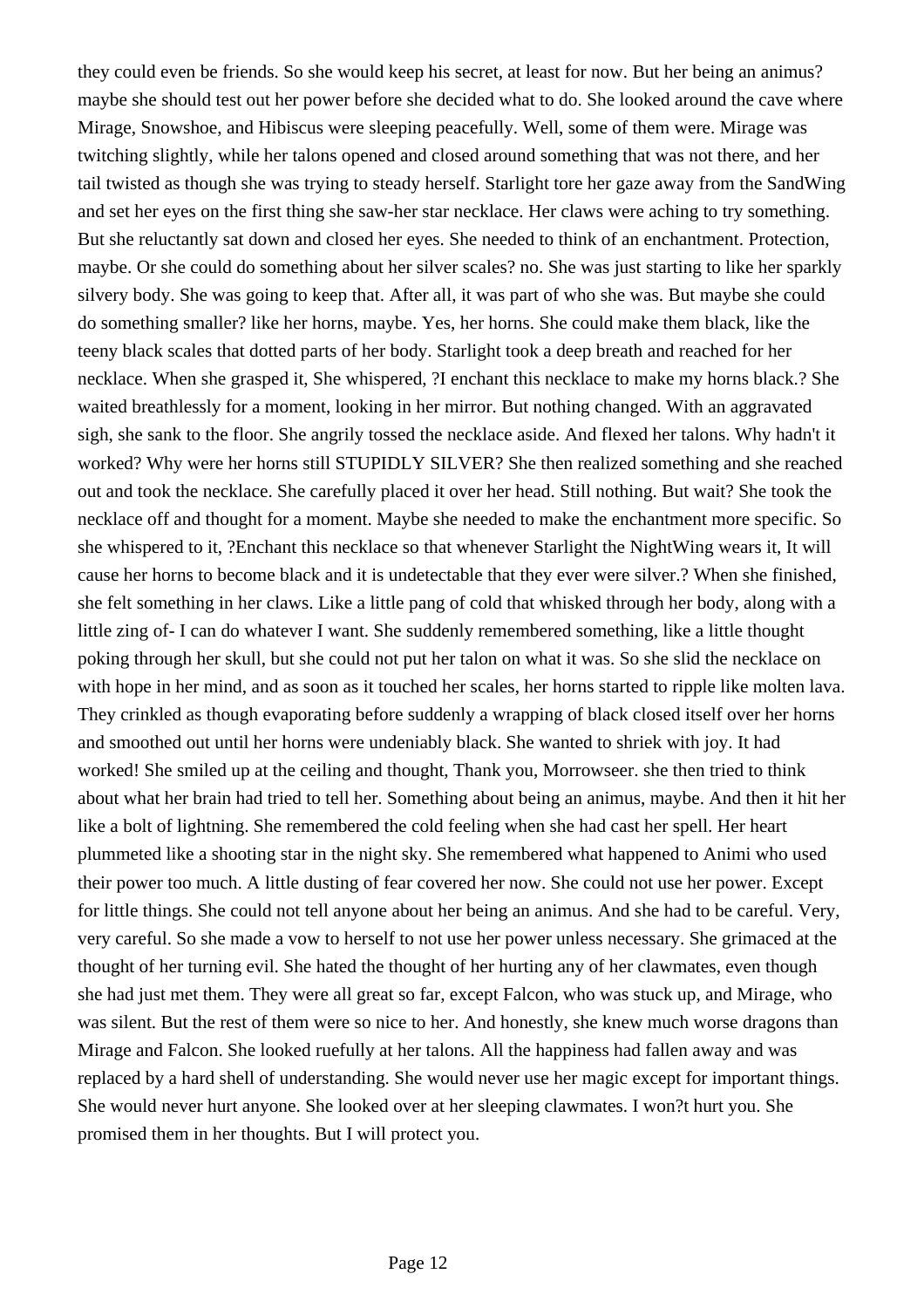The next morning Starlight was wearing her necklace. When Hibiscus noticed this she smiled her huge RainWing smile, but when she looked up and saw the NightWing's horns she startled lept back with a yelp of confusion. ?What in all the moons happened to your horns?? Hibiscus practically yelled. ?What's wrong with them?? Starlight asked innocently, reaching up to run her claws on them. ?It's just? their? black!? The RainWing stammered. Huh. Starlight thought. She had never seen upbeat, energetic Hibiscus stammered before. Starlight tilted her snout. ?So?? She asked, slightly hurt. ?Uh?? Hibiscus said. She seemed to realize she had upset Starlight, so she sat down and swept her tail over Starlight?s and angled her wing to brush against the NightWing?s. She bit her lip as though thinking about how to phrase her next sentence, and ducked her head, clicking her talons to the stone floor, while waves of thoughtful blue and a serious cloudy gray rolled over her scales. ?Well it?s not that I don't like them, but how in all of Pyrrhia did you do that? And for Queen Glory?s sakes please tell me that you just put a cover over them or something?? Hibiscus said, tapping her own horns as though afraid they would suddenly change color. ?Well, uh, I just-'' But Starlight was cut off by another voice. ?What happened to your horns?? Snowshoe asked sharply, like a claw slicing through an ice block. She leaned against her lege and snaked her neck forward, peering at Starlight. Now Mirage was up too, and she said nothing, but she lashed her tail furiously and opened one wing slightly, as though she was testing the air for answers. Starlight was overwhelmed. She opened her mouth to speak, but suddenly Mirage jabbed a talon at the other two dragons and opened her wing to the door. Hibiscus moved away from Starlight and took Snowshoe?s talon and led her to the cave exit. ?We are going to go get breakfast.? She informed them as she left. Once they were gone, out of sight to the last tip of a tail, a voice said, ?You're an Animus, aren't you.? The accusation felt like a stab in the heart. Starlight turned to the door, expecting to see a dragon outside, but only Mirage was there. ?Just tell me the truth.? The voice said again. It was nice to listen to, but it held secrets and fear and sadness at the same time. Starlight stared at Mirage. Her mouth had definitely just moved. ?I thought you couldn't speak.? the NightWing said. ?You and everyone else.? Mirage answered sadly. Starlight could definitely hear the emotion in her voice. She could hear the secrets, the pain, the terror, the crying, the bleeding, the slight hints of a dragon who was deeper and smarter and stronger than anybody knew, that had been glossed over with the pleasant covering tone. ?How did you know?? Starlight asked. ?We all have our secrets.? Mirage said, silkily skidding around the question. Starlight remembered the position that Mirage had been in. She had stood still, tail poised over her head, her sandy-colored wings tilted sideways, her tongue sliding over her white teeth, with one talon scraping a weird symbol on the floor. Starlight racked her brain trying to think of something that could be what caused her to have such amazing senses. Starlight looked the SandWing over. She had her necklace on, and she wore no other jewelry on her pale scales. Her gleaming black eyes were sharp and watchful, and she had a gold and black cuff on her tail barb, that wrapped and twisted around her weapon, so she couldn't scrape anyone with it. The cuff made a little chink rattle click when it bumped along the floor, but other than that she made no noise when she moved. ?But?? Mirage started. ?I could tell you my story if you want to hear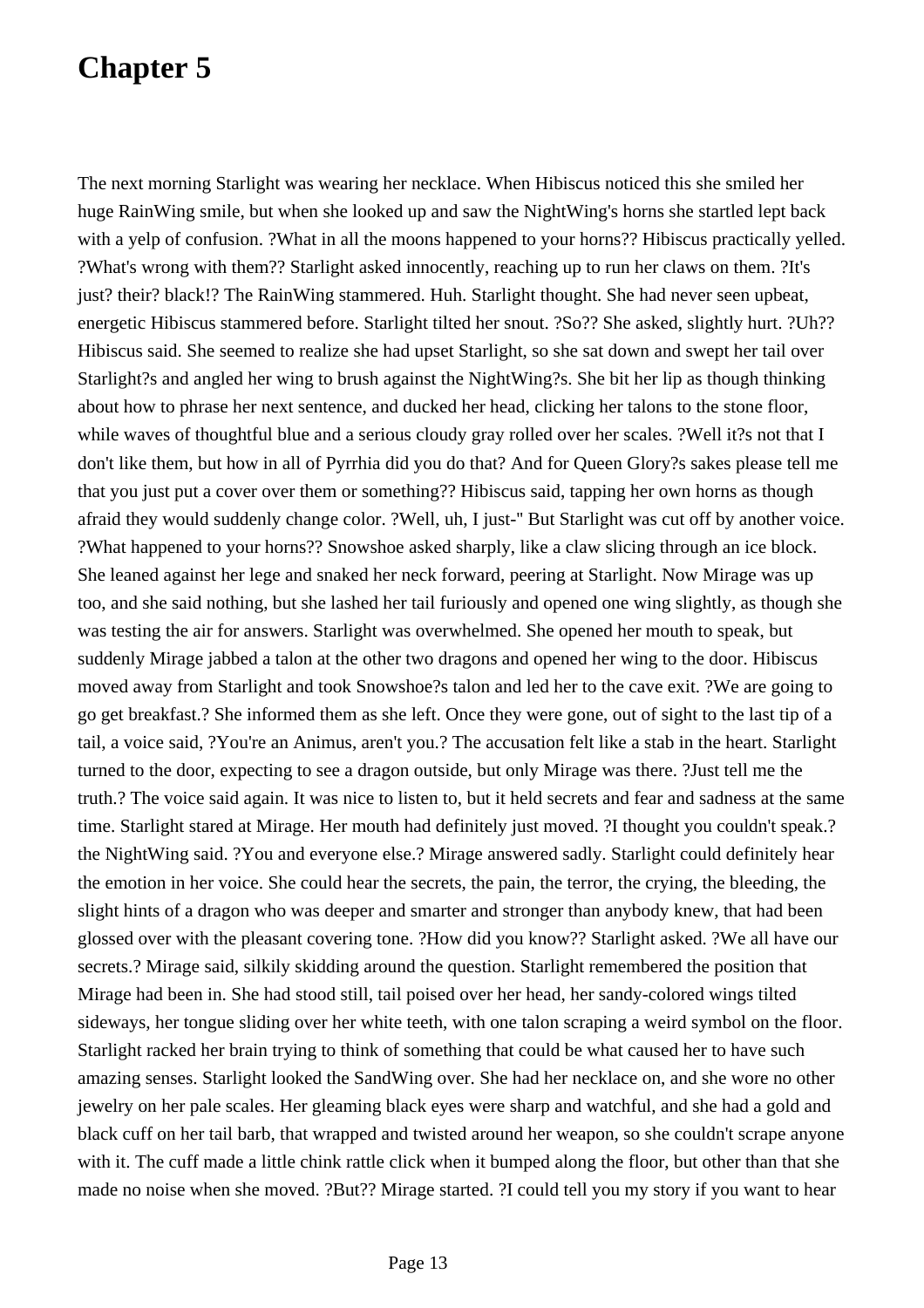it.? Starlight desperately wanted to hear it, but she also knew that Snowshoe and Hibiscus would be soon. ?Ok,? Starlight said. Mirage drew in a deep breath. ?I don?t have any family. I lived alone. I?ve done? terrible things. But so has the world. And for all I care, they deserved it. A long time ago, when I was little, I lived with my mom and my brother. And? this NightWing I knew. She was like another mother to me. But one day, she and- it was horrible, and- and my mother had a fight about letting me go to our school. and... ? Mirage stopped for a moment. ?And my mother killed her.? She said in barely more than a whisper. ?And then she went all funny and weird. And so we just kept our distance, until one day she just went on a tail stabbing rampage, and my brother, who was such a great dragon, tried to stop her and she-she killed him too. So I ran away. And as far as I?m concerned, that dragon is no mother of mine.? Mirage turned away. ?But how I knew-how I know things-? Mirage looked at her talons. ?I have powers. I have senses, and I can-? she sighed. ?See the future.? Starlight was awestruck. ?But why don?t you talk to anyone?? She asked curiously. ?I speak only to those who are worthy of hearing me.? Mirage said, facing back to Starlight. ?Which is why I haven't said a word in two years.? Starlight was amazed. ?Anyway, the other dragons are back.? the SandWing said. Starlight turned and saw Hibiscus bounding inside. Mirage had already dropped a veil of mystery and silence over her face. ?We are going to go meet the Silver Winglet! Then we have a Hunting class with them! I am SO excited!? Hibiscus jumped up and down around the room until Snowshoe had to take her shoulder and calm her down. ?Let's GO!? Hibiscus squealed. In the hunting cave, seven other dragons were seated around the room, all facing a bigger blue SeaWing. ?Hi. I?m Tsunami.? The SeaWing said. ?Let?s all introduce ourselves.? After Starlight and her group introduced themselves, the silver winglet started too. First, there was an IceWing named Frostbite, who evidently was as self-absorbed as Falcon, a bouncy, talk-happy SeaWing named Starfish who immediately got along with Hibiscus, a downright beautiful SandWing who was named the Atacama, and who sidled over to sit with Mirage, a NightWing by the name of Galexia who was black with a pattern of galaxy spirals under her wings, a MudWing named MudSlide who was messing with a little chunk of rock, a RainWing named Papaya who was lazily flopped over on the floor, half asleep, and finally a SkyWing named Garnet, who had her nose in the air and was flicking her tail away from everybody. ?Ok! Does anybody have any questions for each other?? Tsunami asked. Hibiscus raised her arm. ?I was wondering if like Falcon and Garnet were related, maybe, because they are both kinds of grumpy and superior-looking.? she asked, with no shame. Falcon opened his mouth in outrage, but Garnet cut him off. ?No. we are not related.? She said, twisting her wing away from Falcon. ?Ok!? Hibiscus said brightly. ?Uh, I have a question too.? Galexia piped up. ?What?? Tsunami asked. ?I was wondering why Starlight has silver scales. I?ve never seen that before.? she tilted her head at her. ?Ooh, I was wondering that too!? Starfish squealed. ?Me too,? Mudslide confessed. Garnet was looking at her talons, thoroughly unconcerned, and the Atacama was sitting with her tail flipped over her talons, leaning into Frostbite and whispering something to him. Something like snippets of, ?And don?t- stuck- we are- have enough- quiet.?

?Oh, uh?? Starlight stuttered. ?She doesn't know,? Hibiscus answered for her. Snowshoe, Copper, and Tiger shark all nodded. Galexia squinted at her. ?Well let?s go hunt!? Tsunami said, smiling, trying to distract them. She leaped from the floor and spread her sapphire blue wings. ?Are you coming?? She asked before she jumped out the huge window behind her. Hibiscus, Snowshoe, Mirage,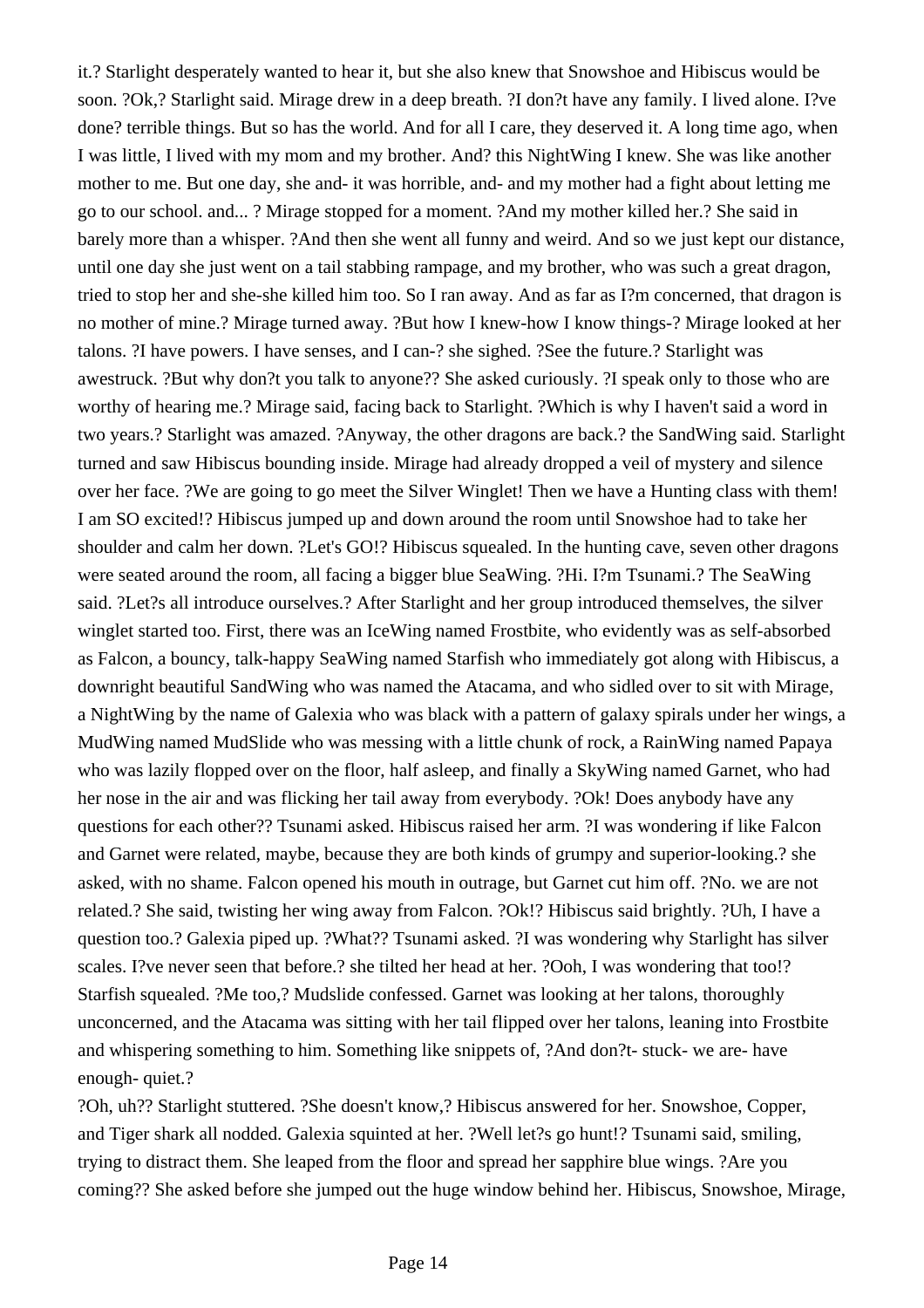Tiger Shark, Copper, Falcon, Papaya, Frostbite, Atacama, Starfish, Mudslide, Garnet, and Galexia out after her, leaving Starlight alone in the room.

She breathed in and flew out behind them. ?We are going in pairs.? Tsunami informed her. Hibiscus and Starfish had been paired up, and Mirage, who Starlight would have liked to be with was with Garnet, Falcon and Frostbite were together, Galexia and Snowshoe had paired up, Mudslide and Tiger shark were together, and Copper and was with Papaya, Witch left Starlight with the Atacama. The SandWing spread her talons out and pointed her tail toward a cliff nearby. ?I saw a herd of goats over there if you want to catch them,? She offered. ?Sure.? Starlight said. ?So you really don?t know why your scales are silver?? The Atacama asked, tilting her head around to look at Starlight. ?You really don?t? And Galaxia knows practically everything, so like, if she doesn't know then, well, it must be really rare, if not one of a kind.? she fiddled with her gold bracelet. Starlight tipped her wings forward and dropped her tail so it dragged in the air behind her, limp and wet-seeming. ?I really don?t.? She said sadly. Her SandWing companion had a little umh noise and turned away. She was a truly spectacular hunter, swiftly stabbing her tail at the prey. After hunting, all of the Silver winglet dragons and all of Jade Winglet were sitting together in Starlight?s cave. In one corner, Falcon and Garnet were sitting, not looking at each other, but each trying to look more impressive than the other SkyWing. Hibiscus and Starfish were happily bouncing around, talking, and Snowshoe, who was trailing behind them, was trying to calm them. The Atacama was next to Frostbite who was across from Mudslide who was next to Galexia, so Galexia and the Atacama talked while the two boy dragons argued, with their tails all entwined in a big circle. (Starlight guessed they were a group of best friends) Tiger Shark and Copper were arm wrestling, and Papaya was taking a nap, so that left only Mirage with nothing to do, and she was Following Snowshoe, watching her try to get Starfish and Hibiscus to stop tramping her homework. Copper beckoned Starlight over. ?Who do you think will win?? he asked her. Starlight shrugged and sat down next to them. Then she felt a poke in the shoulder. It was Garnet. ?Tell your little RainWing friend to stop making so much noise. She and hyper are getting on my nerves!? she hissed. But before she could do anything, a loud bang came from behind them. ?Stay away from her!? a voice roared. Starlight turned around. A confused-looking NightWing was staring at the MudWing who had yelled. ?Uh oh,? Atacama whispered from behind her. ?Mudslide gets super protective of Galexia and last time she was with that Nightwing, a meteor almost killed the four of us, so he kind of yells whenever he gets near him.? The mudslide was lashing his tail angrily. ?Uh, I just came to tell the silver winglet that they need to leave and go to art and the Jade winglet needs to go to History so? yeah.? the NightWing mumbled. Mudslide stopped and bowed his head. ?Oh. Sorry,? he mumbled. On the way to history, the other dragons were still reenacting the scene, but it was not even that funny to Starlight. Hibiscus came over and bumped wings with her. ?It will be alright. History will be so fun!? she said with a little smile. ?Ok.? Starlight agreed, smiling faintly at the little RainWing. She dearly hoped it would be.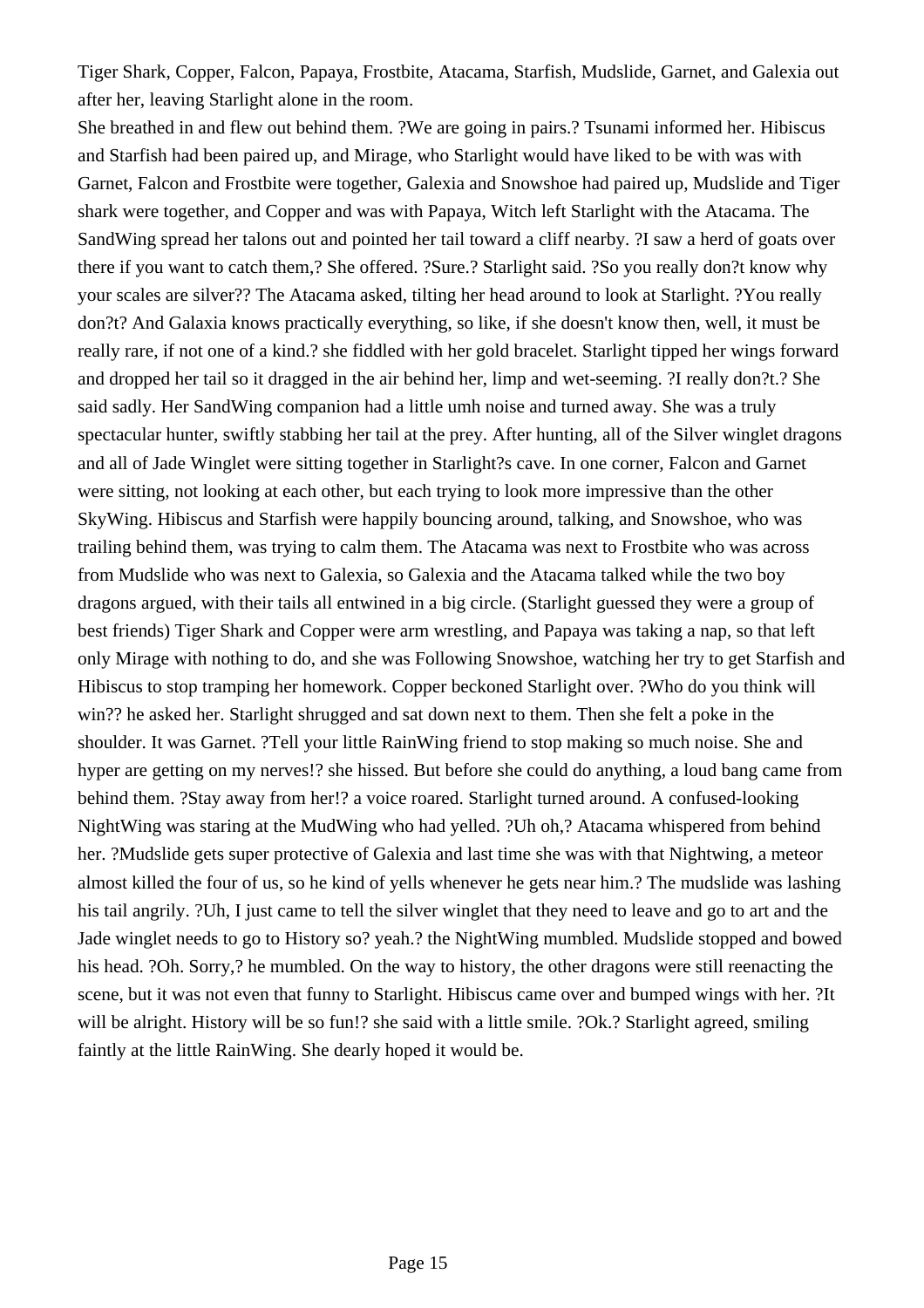History was not fun. Not in any means fun. It was an endless, boring hour of a rusty old SeaWing with a voice like claws on metal droning on and on and on and on about before the Scorching and all this boring nonsense that one-year-old dragonets knew, and that a bunch of six-year-old dragonets like Starlight and her clawmates had known for years. Starlight was a very good student who was smart and loved learning. But this? She would rather be torn apart bit by bit by starving lions than waste her time on this horrible excuse of a class. She could go on and on about it, but you get the point. ?Before the scorching when we had no queens, scavengers killed a lot of us. But once the queens were elected we were much safer. For example, it was thanks to one historic IceWing queen that they have a great wall to protect them. And obviously, this calls for a paper on the queens. I would like all of you to write a page on the current queens, state a few facts about them, and what they have done for Pyyria. Make sure that all your facts-? And that went on and on and on. Starlight was batting the tip of her tail back and forth on her desk with her claws, and she kept re-settling her wings. Her eyes darted around the room, spotting Falcon, who was whispering to himself, Snowshoe, who was scratching a drawing into her wood desk, Hibiscus who was anxiously beating her tail around and twitching her wings, and Mirage, who was the only one listening intently. The other two boys were asleep. Suddenly she spotted Webs, standing next to her, his eyes narrowed and his talons tapping impatiently on the stone floor. ?I said go get a scroll and start your essay on Pyyrian queens, Miss Starlight, did you hear me? Or are your talons more interesting than my class, hmm?? the teacher growled. Starlight went red in the face and dropped her tail. ?Sorry,? she whispered and raced up to get a scroll. The next class, which was a special hybrid presentation, was much more interesting. There were five dragons in the center of the room, all hybrids. There was a middle-aged male SeaWing-SandWing who was a strange greenish-yellow color. He had a barb on his tail and he had webbed claws with gills. There was an old male IceWing-SkyWing with white scales and red veins in them and huge wings, with icicle horns. Next to him, there was a young SeaWing-NightWing dragoness who had gorgeous dark blue scales with purple eyes and webbed talons, with silver scales under her wings. Then there was a male RainWing-MudWing of about twenty years with gold scales and long venomous teeth, and a curled slim tail with a long neck, but he had lots of strong muscle. Finally, there was a creaky old MudWing-Icewing with pale tan scales with streaks of white and brown and blue, and many horns on her muscular neck, with spikes on her blue-brown tail that rattle on the floor. ?This is Sandshark, Freezeburn, Azure, Mallard, and Amberfrost.? Sunny introduced them. ?Why don?t you all go talk to them?? Starlight was very interested in all of them, but she decided to go to Azure first since she was part NightWing. ?Hi.? Azure greeted her. Starlight glanced around. All the boys were talking to the handsome Mallard, and Snowshoe and Mirage were speaking with Amberfrost. Hibiscus was the only one talking to SandShark, which left Feezeburn shuffling his talons awkwardly. Tiger shark was the only one to notice this, and he went over to talk to him. Azure was looking confused at Starlight. ?Heeelllooo?? she asked. ?Oh, uh, hi. I?m Starlight. And I?m a NightWing if you were wondering.? Starlight said, shaking out her wings. ?Huh. I guess we?re both weird-looking NightWings then.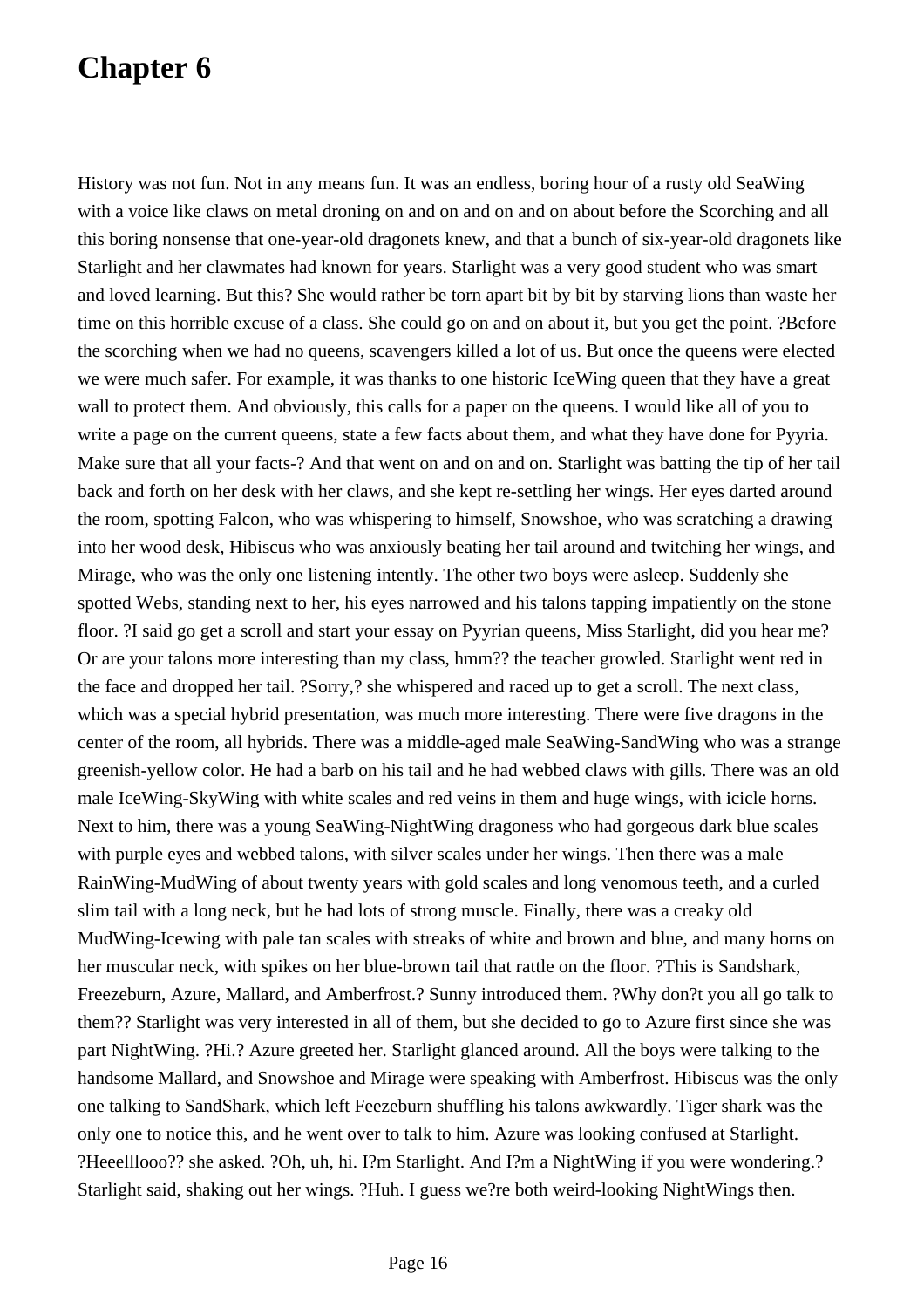Though personally, I like your silver scales.? Azure swept her tail up with a smile. ?I guess being a taught me that being unique-looking doesn't mean you look bad. Being unique is good.? Azure opened her midnight blue wings. With a mischievous grin. ?Don?t you think?? she asked. ?I do.? Starlight said wholeheartedly. ?And I think you are absolutely beautiful.? The smile on Azure?s face was enough to brighten the sun. ?Thank you. Nobody has ever told me that before.? she said. ?Well anyway, why don?t you go talk to Sandshark over there. He knows tons about SeaWing hybrids, so he might help answer some questions about SeaWing hybrids like me.? Azure suggested. ?Ok!? Starlight said and stepped over to talk with Sandshark. ?Hey.? Sandshark said as she stepped over. He flopped his tail over his dark green talons and resettled his green-yellow wings. ?What can I tell you about?? he asked her. ?I was wondering if you could just tell me all you know about SeaWing hybrids.? Starlight said. ?Alright then? he wrinkled his pale yellow brow thoughtfully and tapped his talons on the floor. ?So basically, when there is a SeaWing hybrid, let's start on powers. Now when a SeaWing crosses with a fire-breathing tribe, the offspring can not breathe fire. And if they crossed with an IceWing or RainWing, however, they can use venom or ice breath. And if you are crossed with a SandWing or IceWing, you get the physical weapons too like the tail barb or the spikes. And all SeaWing hybrids can breathe underwater, except MudWing SeaWing hybrids, they can hold their breath for up to five hours. And for looks, you will just be a mix of colors, and the similar color will decide if you are green or blue. Like an IceWing hybrid, the SeaWing color would be blue, and for me it?s green. Oh, and one more thing is that SeaWing hybrids that are crossed with NighWings like Azure do in fact have the potential to have NightWing powers. Is that all you want to know?? Sandshark finished. ?Yes that is good, thank you.? Starlight said and shuffled over to talk to the old Freezeburn. ?Hello, little darling.? he said kindly, extending one white, red-veined claw to her. Starlight reached out and pressed her silver talons to his palm before she sat in front of him, curling up her tail tightly and letting her wings sink on the floor. ?What would you like to know?? he asked in a slow voice, smiling at her, displaying his shockingly white teeth. ?I would like to know about your powers, please.? Starlight asked tentatively. ?Sure. So I have No breathing abilities, my fire and ice cancel each other out. Although I have huge wings and I was a very strong fighter back in my time.? He stretched one wing out and Starlight gasped at the huge white and red mass. Wow, she thought. ?And I have serrated claws and these spikes.? he showed his dangerous talons and turned, displaying his line of spiky horns stretching from his head to his tail. ?That is really cool. And I like your red veins.? Starlight told him. ?Thank you little darling.? he said. ?Well go on your way, I suggest speaking with AmberFrost over there, she knows all about IceWing hybrids and she is quite the nice gal.? Freezeburn told her, pushing her to the other side of the room toward Amberfrost. Amberfrost was a very old MudWing-IceWing, older than Freezeburn, and she looked tired and her tail and neck were thin, and her MudWing muscle was a bit flimsy looking. ?Hello.? She said in a tired and shallow voice. ?I just had a few questions about IceWing hybrids.? Starlight told her. ?Alright but make it quick. My voice is wearing out.? Amberfrost wheezed. ?So I think I get the color situation. But I was just wondering if you could hold your breath, for how long, and if you can breathe anything.? Starlight stated. ?Well I can hold my breath for an hour and I can breathe fire if I am very hot and Ice if I am very cold. Is that all?? ?almost. I was just wondering if all IceWing hybrids have spikes and streaks, or no.? ?They do.? Amberfrost concluded. ?Thank you!? Starlight said, and walked over to talk to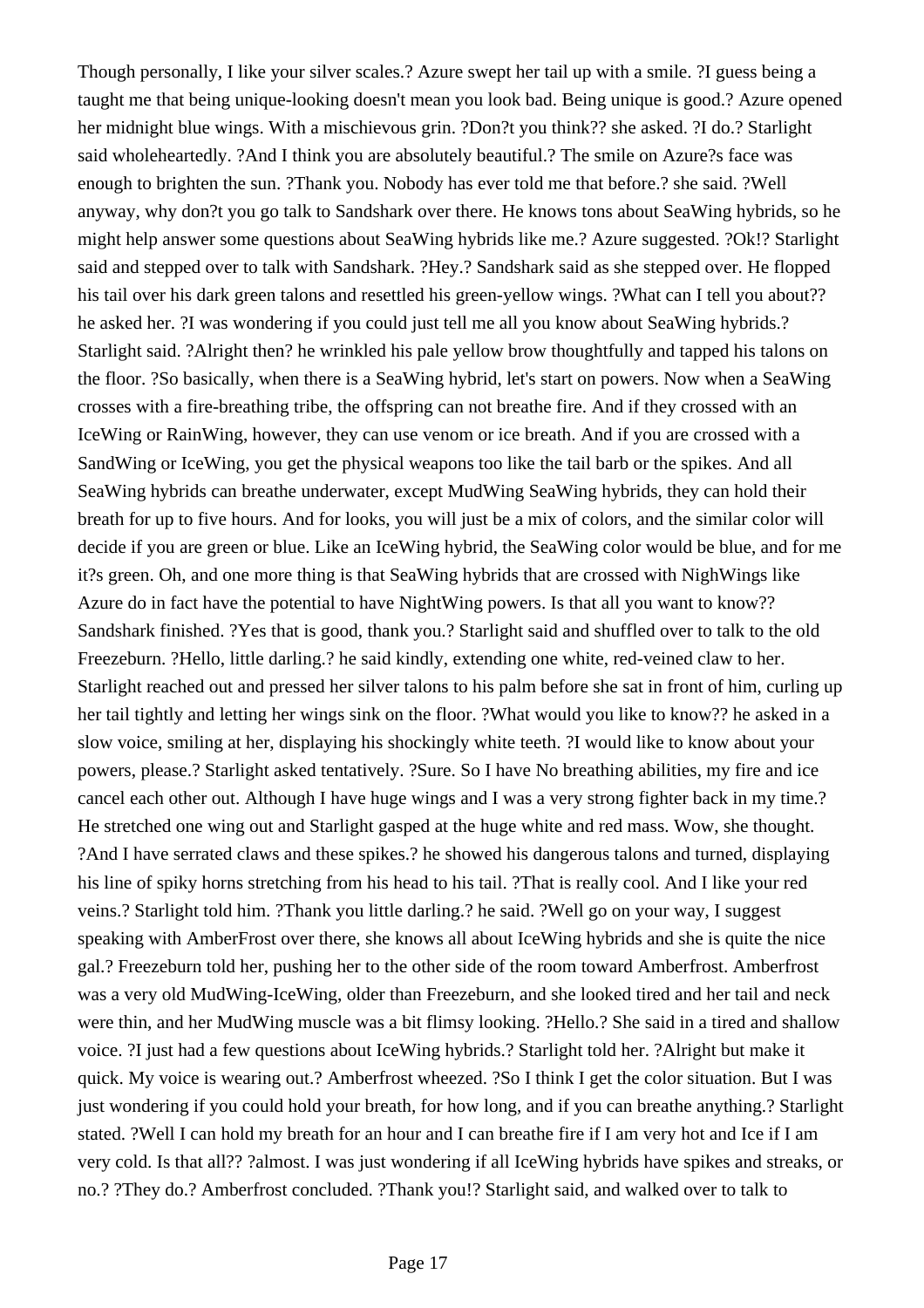Malard, the only hybrid left. He was very handsome, and his gold scales shined around flecks of and green. ?Ok.? Starlight started immediately. ?Can you spit venom, can you change color, do you like the rainforest, can you breathe fire, can you hold your breath.? she asked without missing a beat. ?Yes, no, yes, yes-no, only for fifteen minutes.? answered, as fast as her. Starlight finished her writing in her scroll and rolled it up with a deep breath. She had gotten everything she needed. Now she was as close to an expert on hybrids as she could get. She gave a sigh of relief when the bell rang for dinner. Maybe today wasn't so bad after all.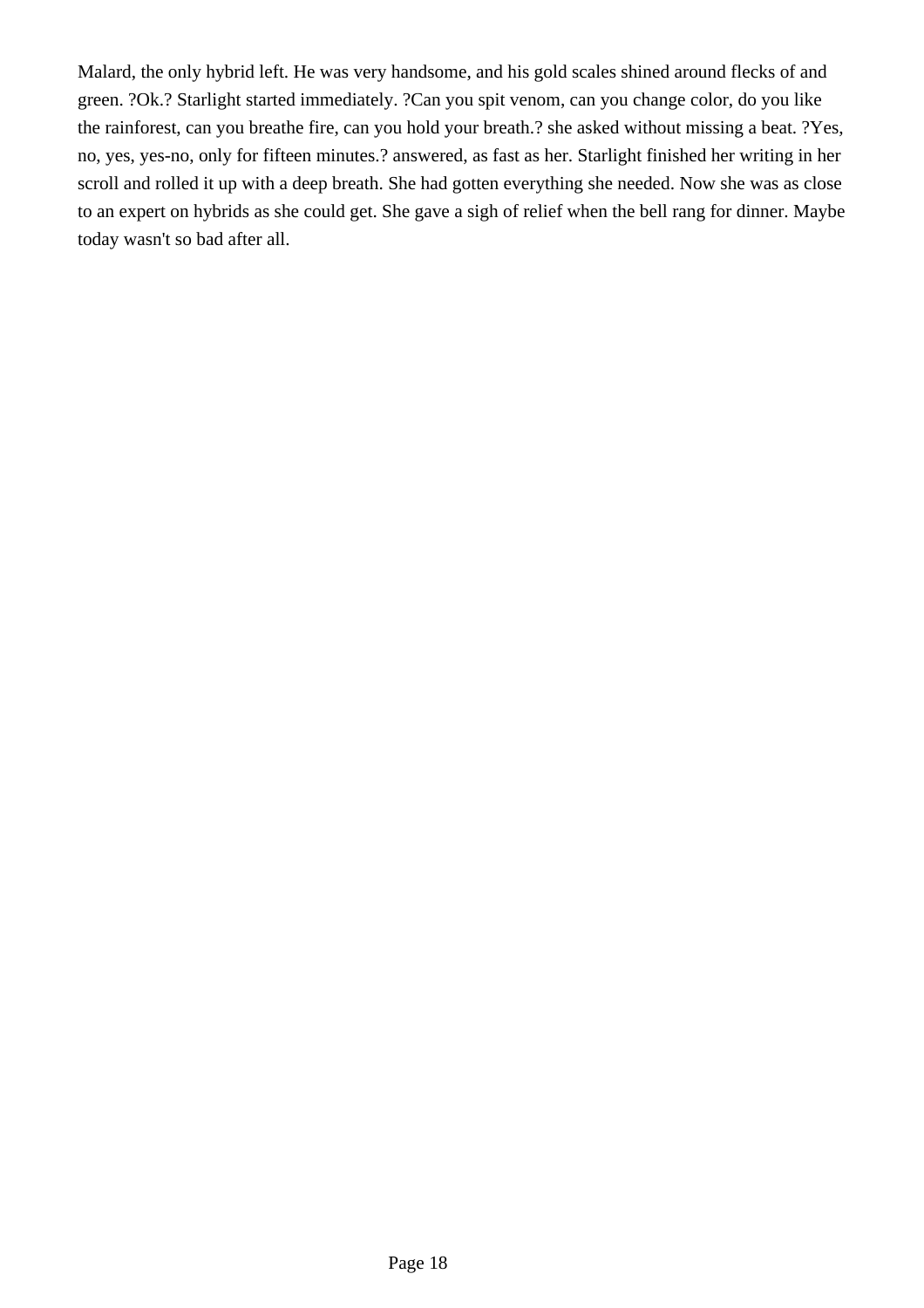That night, Morrowseer visited Starlight again. ?So.? he hissed softly. ?I see you have already cast a spell.? he looked slightly disapproving, but he tried to cover it up with a twitchy smile. ?But don?t cast anymore without my consultancy.? ?Why?? Starlight demanded. ?It?s my power. I can do whatever I want with it.? Morrowseer clenched his teeth. ?Because I said so.? Starlight tossed her head and glared challengingly at him. ?No.? ?Fine. you two, come.? two dragons stepped out from behind him. One was a large, no huge, and burly black NightWing with undescales with no color and silver teardrop scales by his eyes, and a bony, thin female NightWing with green underscales and a pouch around her long neck holding up a sharp-eyed face. ?Who-who are they?? asked Starlight. ?Starlight, meet Darkstrike and Furryslayer. Also known as Darkstalker and Foeslayer.?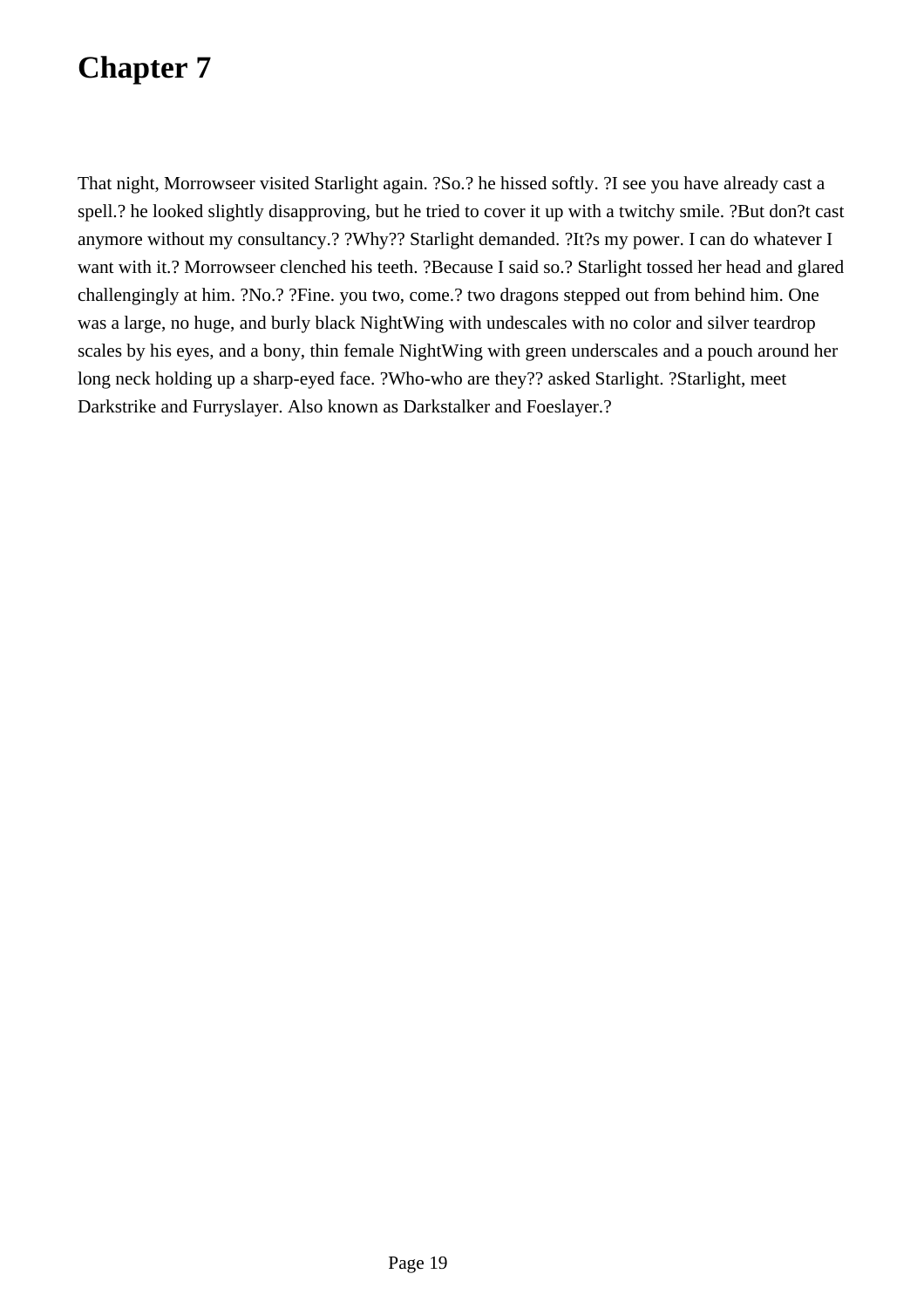Starlight?s face drained of color. She felt like she couldn?t breathe. She took a step back, her wings trembling. She could see it now. She squinted at Darkstalker/Darkstrike. He was so big that Foeslayer/Furryslayer was dwarfed beside her, and she assumed that the dreamsvisitor altered his size, because she would have expected him to be bigger. She noticed a long line of chilly blue scales under his wings. Starlight pressed her claws to her head. ?Don?t be scared of him, Starlight. He is powerless compared to me.? Morrowseer hissed. She doubted that. ?But? but Foeslayer, didn?t she want to change? Isn?t she good now?? Starlight asked weakly. ?Ah. yes. I had dear Darkstalker here mind control her, well, make her cold and want to follow me, before I demanded that he follow me. The price for disobedience was her life.? He jabbed a talon at Foeslayer. ?But? how are they free?? she whispered. ?How did you know what happened to them?? He asked disapprovingly. Starlight seized her tail and squeezed it. ?Moonwatcher is my cousin,? she whispered. ?She told me about it? she is like a sister to me.? Darkstalker raised his head. ?Moonwatcher? She?s? your cousin?? His eyes widened in furry. ?YOUR COUSIN?? he roared to Morrowseer. ?You told me she had run off with that annoying SandWing and gotten lost in the sea.? the huge NightWing hissed angrily. Morrowseer glared at him. ?So what? You follow me. Who cares about her?? ?I do.? Darkstalker hissed. Starlight had never imagined him like this. Maybe being the one under control with their claws tied had changed him. ?I've had enough.? the giant NightWing turned and stormed away, leaving a blank-eyed Foeslayer and an angry Morrowseer behind. Starlight decided she did not like Morrowseer too much anymore. Starlight glared at Morrowseer. ?How?? She asked angrily. ?I?ve seen Hope and her son recently.? Morrowseer rolled his cold eyes. ?That was never them. Do you know how Darkstalker ate that strawberry? He enchanted himself to be immune to transformation. Hope and her brat are just faking. Darkstalker and Foeslayer have worked for me this whole time.? He paused. ?And you could too.? Starlight dropped her tail and growled, bringing her wings back. ?Never,? Morrowseers eyes flashed dangerously. and then she woke up.

Starlight hurried along the halls at school the next day, trying to escape before her winglet saw her. But of course, Snowshoe stepped in front of her. ?We need to talk to you before school starts,? she said, raising her talons to gesture around at Hibiscus and Mirage. Hibiscus nodded as sharply as possible, but the effect was kind of ruined by the spirals of lemon yellow, splashes of bright pink, explosions of lime green, and dazzling sky blue patches that whisked through her bright scales, making her look like a rainbow blew up all over her. Mirage ducked her head and looked away. ?Well actually I will probably do all the talking and Snowshoe might say like two words and Mirage will just probably do that thing where she listens and is part of a conversation but NEVER talks.? Hibiscus reasons, scrunching up her snout while clouds of smokey gray-purple enveloped her wings. ?Well anyway, let's go.? The little RainWing bounced ahead, the purple fading back to vibrant orange. When they were all seated comfortably in the cave, Starlight saw Tiger shark, Copper, and Falcon emerge into the room too. Exasperated, Starlight threw up her wings. ?What do all of you annoying dragons want?? She asked, annoyed. ?We want to know why you've been acting weird,? Snowshoe announced.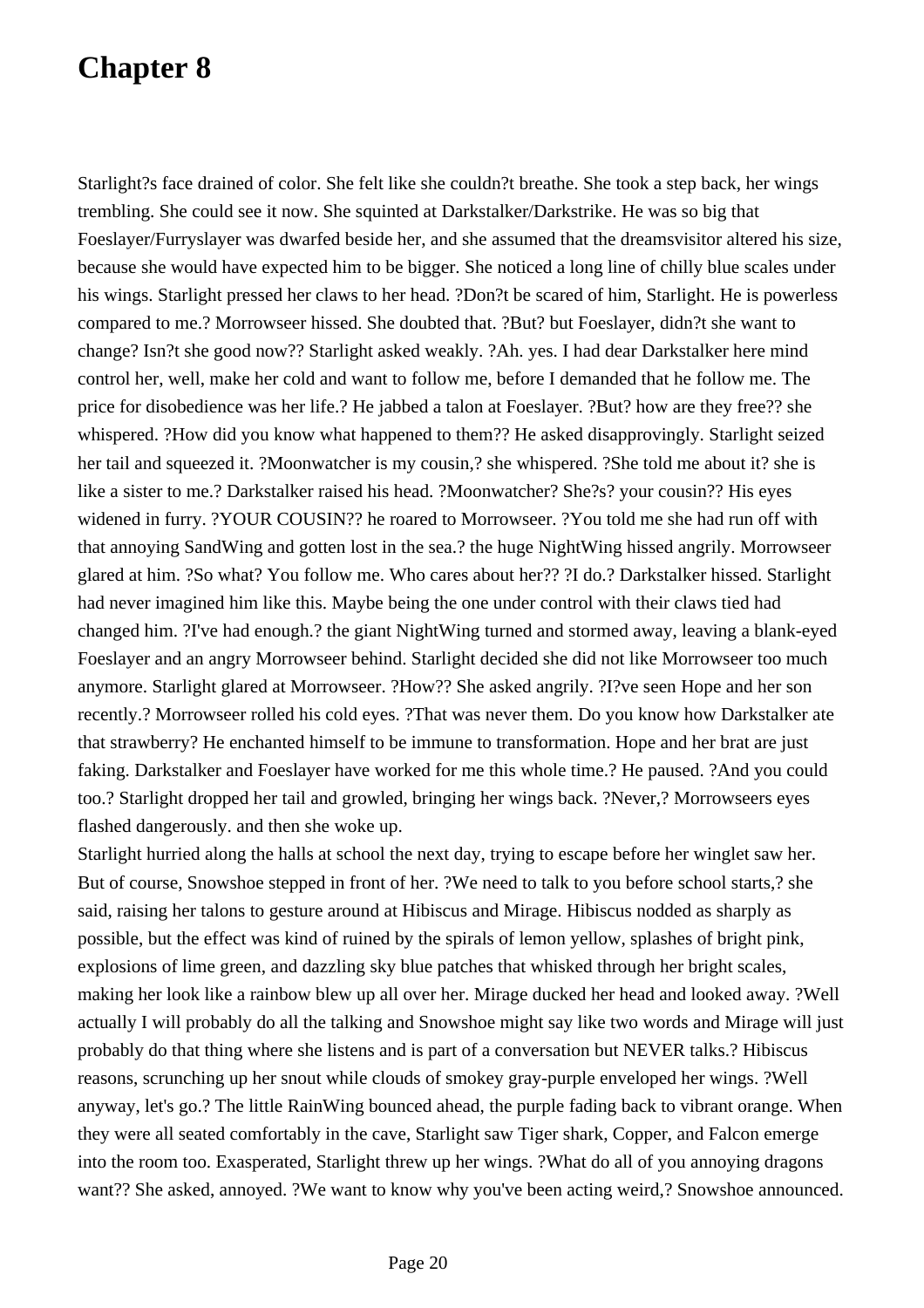?I have not been acting weird!? Starlight exploded. Everyone gave her a look. Even Mirage looked ?Uh-huh. What about when you forgot class? Or lost that scroll? It?s not like you, Starlight, and you know it.? Copper told her. ?Fine.? Starlight snapped. She took a deep breath. ?I just found out I?m an animus and I?ve been dreamsvisited by Morrowseer and he had Darkstalker and Foeslayer working for him and he wants me to help him get revenge and Mirage had nightWing powers and guess what? I already cast a spell and I might turn evil and I look weird so if you're wondering why I?m not myself recently, there?s your answer, and if that?s not good enough I really don?t know what to tell you.? She glared around at the group, silently challenging them to argue. Copper?s mouth dropped open. Snowshoe was opening and closing her snout, and Mirage looked thoroughly unsurprised. Starlight ducked her head. Nobody would want to be her friend now. She was even more of a freak than her clawmates had known. But then, unexpectedly, she felt wings wrap around her. She looked around to see Tiger Shark hugging her. He smiled at her and beckoned Hibiscus over. She happily jumped up and joined the hug, practically shoving the NightWing and SeaWing over, her glasses knocked off her face in the process. They all laughed, pushing each other until Snowshoe gracefully stepped over and stretched a wing around them too. Copper and Mirage came as well, so Starlight was nearly suffocating in an ocean of blue, yellow, white, brown, and pink wings and tails. Even Falcon, against his will, grumpily slid over to put himself in the mix. The six dragonets giggled as he angrily shouted at them about personal space, and clawed at their tails. ?So I guess you don?t think I?m horrible after all? You still want to be friends with me?? Starlight said incredulously. In a muffled voice Tiger Shark said, ?What do you think?? ?You're totally awesome.? Hibiscus agreed. Falcon rolled his yellow eyes. ?I do NOT want to be a part of all this mushy awesome friend stuff. You can all be a big clump of happy butterflies, but I am not going to be a part of your ?Let?s all be best friends'' nonsense.? ?I think he means that he thinks you're awesome too.? Snowshoe translated, lightly bopping him on the snout with her tail. ?Guys, this is so great, but we kind of has more important things to do,? Copper said, lifting his snout to look at them. ?That's true. We have class.? Hibiscus said, scrunching up her snout. ?On second thought, maybe we can skip that. Surely all of this very important stuff and info is more important than class. Like maaaayyybbeeee Starlight being an animus is a good excuse for missing kindness class, maybe.? Starlight snorted a laugh. And that was when they heard the scream. Talons thumped outside on the entrance ledge. Starlight rushed out to see what was going on. And she saw the most terrifying sight she had ever seen.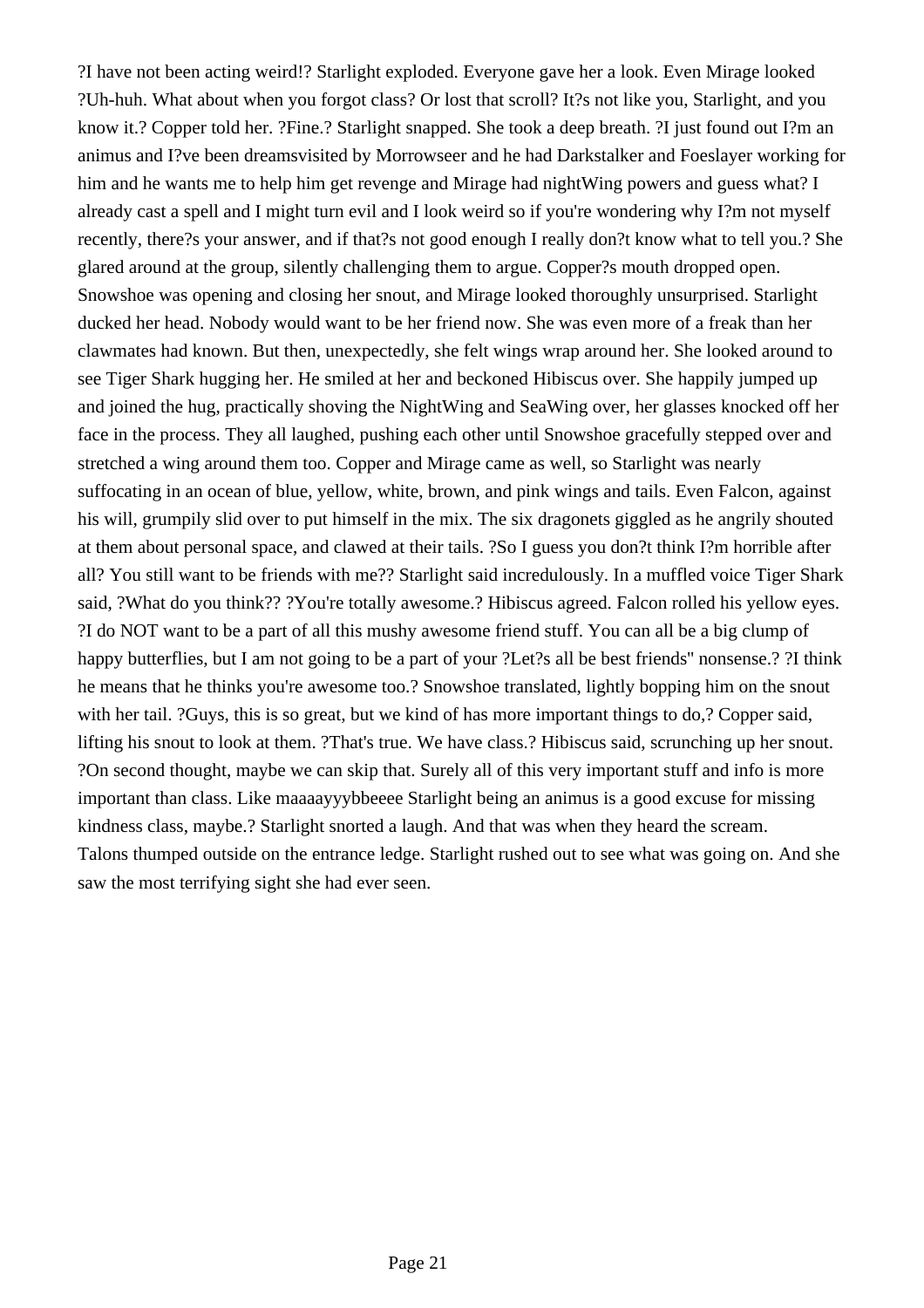It was Queen Glory. But It did not look like Queen Glory of the NightWings and RainWings at all. She was a horrible, scary purple black, with blood red zipping through her scales. Her face was contorted in an angry, awful look and she had a twisted thorny black crown on her head, with a purpley black gemstone on it that had clouds of gray smoke swirling inside it. Her talons were longer than usual, sharper than usual, more menacing than usual. She had ropes of black spiky chains wrapped around her neck and dangling on her wrists and claws, and she had a silvery purple bracelet with thick sharp spikes pointing inward, digging into her wrist. Her usual flowers and viny rings and beautiful elegance was gone. She was now a dragon that screamed evil, from her wicked sharp horns to her lashing purple tail. But the scariest part of all was not her killer expression or her thorn crown or her scales, it was her eyes. They were pure glowing orbs of red. Red like a bloodstained flower, red like the setting sun, red like the blood her talons that weren't hers wanted to shed. Those eyes would haunt Starlight for the rest of her life. Queen Glory lifted her blank eyed, cruel snout and said in a voice nothing like her own, like poisonous snakes hissing and dragons screaming and death, with only the smallest fragment of the voice of Queen Glory inside, ?Bring me Starlight.? Her blank eyes glared around at the petrified watching dragons. ?Or you will be sorry. Bring me Starlight or you all die.? Nobody moved. A few eyes flickered in Starlight's direction, but nobody turned her in. Nobody moved. A few moments passed. Stil, nobody moved.?HOW DARE YOU DEFY THE ORDERS OF YOUR QUEEN!? Glory roared to the crowd. Glory swept down and in one giant swoop she snached up a whimpering little SeaWing and hissed around at the school. ?Bring me Starlight or this dragonet dies.'' She looked around and then, suddenly, Glory changed. It was like a snake shedding her skin. her eyes returned to emerald green, her scales to lime, the smoke in her crown stopped. Glory stared around for a moment, then started scrapping at her bracelet desperately. She looked in horror at the dragonet and lifted him gently back down before she said hoarsely, ?Run Starlight.? and then evil glory returned.

Purple and black billowed over her scales, and her eyes glossed over red. She snapped her neck over to Starlight, a wicked snarl on her face. Starlight felt scales and talons grab her arm gently. ?We need to go! Hurry come on!? and so they ran. They ran and ran and ran. And Starlight did not look back. When they reached a corner, Starlight was turned. RainWings were coming for every side. Hibiscus tugged them into the wall and she and Copper covered them as best they could. Even so, a pale blue wing stuck out, and a sandy tail, and a black horn, but they dared not move. They all waited with bated breath. Starlight's tail was sore and her scales scraped on rough stone, but even though her head was jammed between Snowshoe and the wall, and her scales felt scraped raw, and her talons were acing, but even so, she stayed still and quiet. Finally, Starlight saw two red eyed RainWings whisk past, looking for them. After they passed, the group kept going down the hall. Until they reached the dead end. Starlight looked in horror at it. They were trapped. Snowshoe turned trying to look for a place to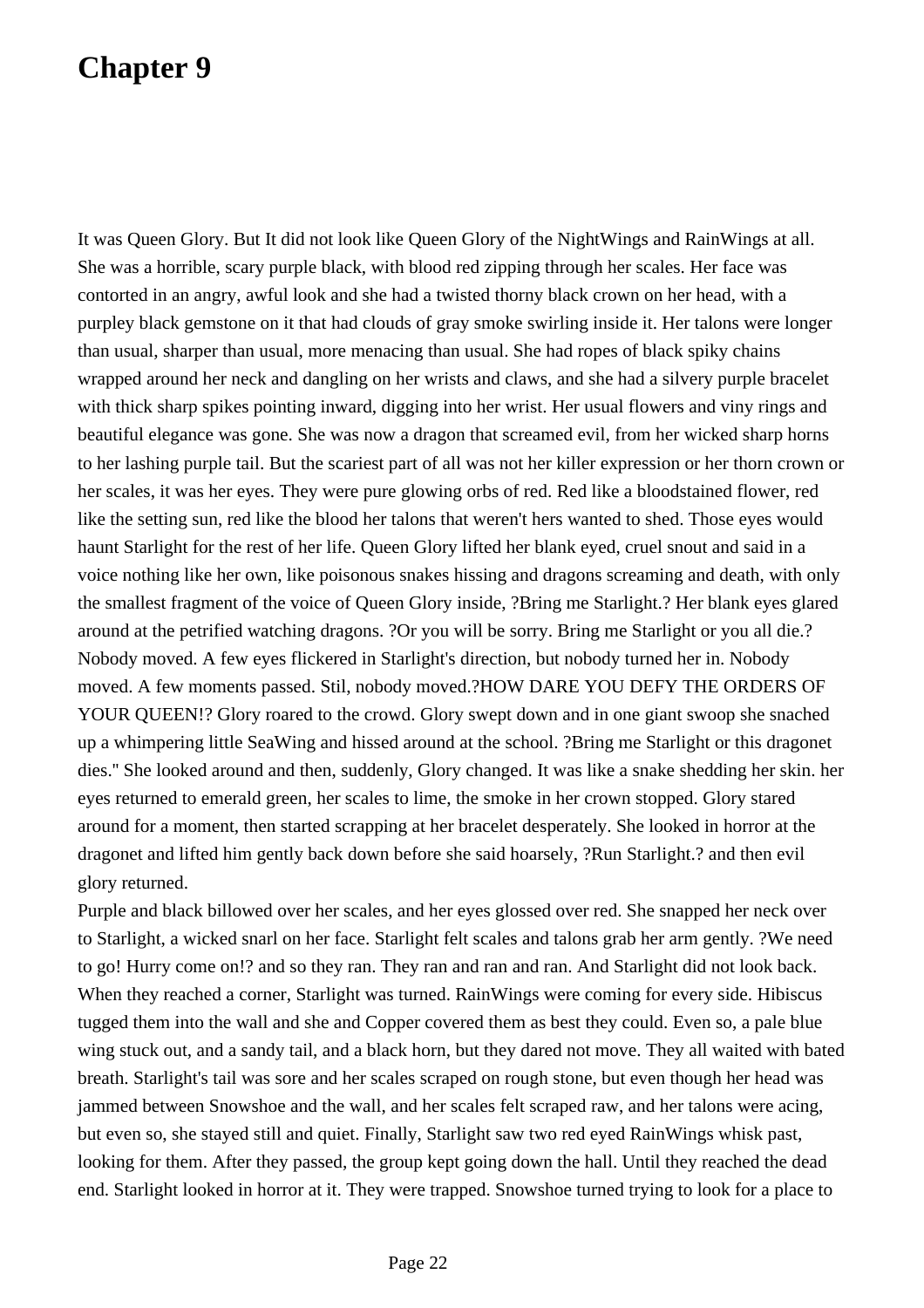hide. Tiger shark reached out and felt the wall. ?Hey, I feel a? there?s a crack! Copper, help me pull rock out.? he said excitedly. Tiger Shark inserted a talon into the crack and yanked. A teeny, tiny, little pebble popped out, and a tiny beam of orange sunlight flitted through the hole. ?Well we aren?t getting through this.? Falcon observed. ?Wait- we have an Animus!? Hibiscus jumped in. Starlight started at her. ?Me?? ?Yeah, just blast the wall down or something.? Snowshoe said as though this was obvious. Starlight looked down. ?I kind of don?t want to use my power? unless absolutely necessary.? her friends looked at her like she was insane. ?Uh, It kind of is absolutely necessary, Starlight.? Hibiscus said solemnly. Starlight looked around at her Winglet?s pleading faces. ?Alright.? she said. Starlight pressed her talons to the rock. A moment later, the rock cracked and slid away from her claws, so a hole just big enough for a dragon to slip through was cut into the rock. ?So cool!? Copper whispered in awe. Starlight beckoned for them to follow her through the hole. Outside, a hot steamy breeze rustled through their wings and played with their tails. They were on a ledge, a ledge on the back of the mountain. It was empty except for a couple of large boulders. Moss grew in thickets, smothering out the gray boulders and a fuzzy layer of moss and soft plants covered the ledge like a carpet. A few purple and blue swirled, curling flowers grew in cracks on the rocks and in the moss rug. It was nice and peaceful and beautiful. Interrupting the pretty silence, Falcon said, ?We need to hide. This is not where we stop. We need to keep flying.? ?Maybe not.? Starlight murmured, examining the ledge. She studied the boulders and the moss. There was no way to hide behind the rocks on the moss. Maybe if they hid under the ledge, or maybe they could even hide under the moss and act like rocks. Maybe they could? But wait? she cautiously moved toward the largest boulder. It was sitting to the side, with a huge curtain of moss that ran from all over the boulder to cover a patch of rock floor next to it. It looked normal, and it looked like just a natural phenomenon, but still- She carefully poked the moss dangling on the floor and it shifted slightly. excited, She took the corner and tugged it. In one swoop, the moss was gone, to reveal a hole in the rock, leading to a deep, dark passage far below. Hibiscus let out a sigh of awe. Starlight craned her neck to see. It was almost totally dark. The only light was the sun. She beckoned for the others to come see. ?We need to go down there. It?s the only place to hide.? Starlight said immediately. Without missing a beat, Tiger Shark leaped from the ledge and spiraled downward into the hole. She followed, and the others followed behind her. When the moss was restored, the tunnel faded into pitch black, broken only by thin, dull green beams that made it through the thick moss. The air was cold as it rushed by her. She tucked in her wings and let herself fall, down down down, until she sensed the end was near. She flung out her wings and floated down some more. When her talons finally thumped on solid rock, she looked ahead and saw nothing but another dark passageway. She tentatively stepped forward and then again, until she was briskly walking along. She checked to see that everyone was still there, and she went a little faster. Eventually, she saw a pinprick of light ahead. She walked faster, flapping her wings to go quicker. The light was growing bigger and brighter. Soon, she exploded into a big, wide cave. It was huge, with a river trickling in the middle and moss growing everywhere. A fire was lit in the center, and the cave was homey and warm, like it was built for them to stay in. ?This is perfect.? she said breathlessly. The other nodded. They split off to explore the cave. Starlight was looking at a beautiful pink flower growing in a patch of dirt, and swishing her tail in the cold river, when suddenly, movement came from the side. Something large emerged from a small passageway on the left side of the room. As the thing got closer, she gasped.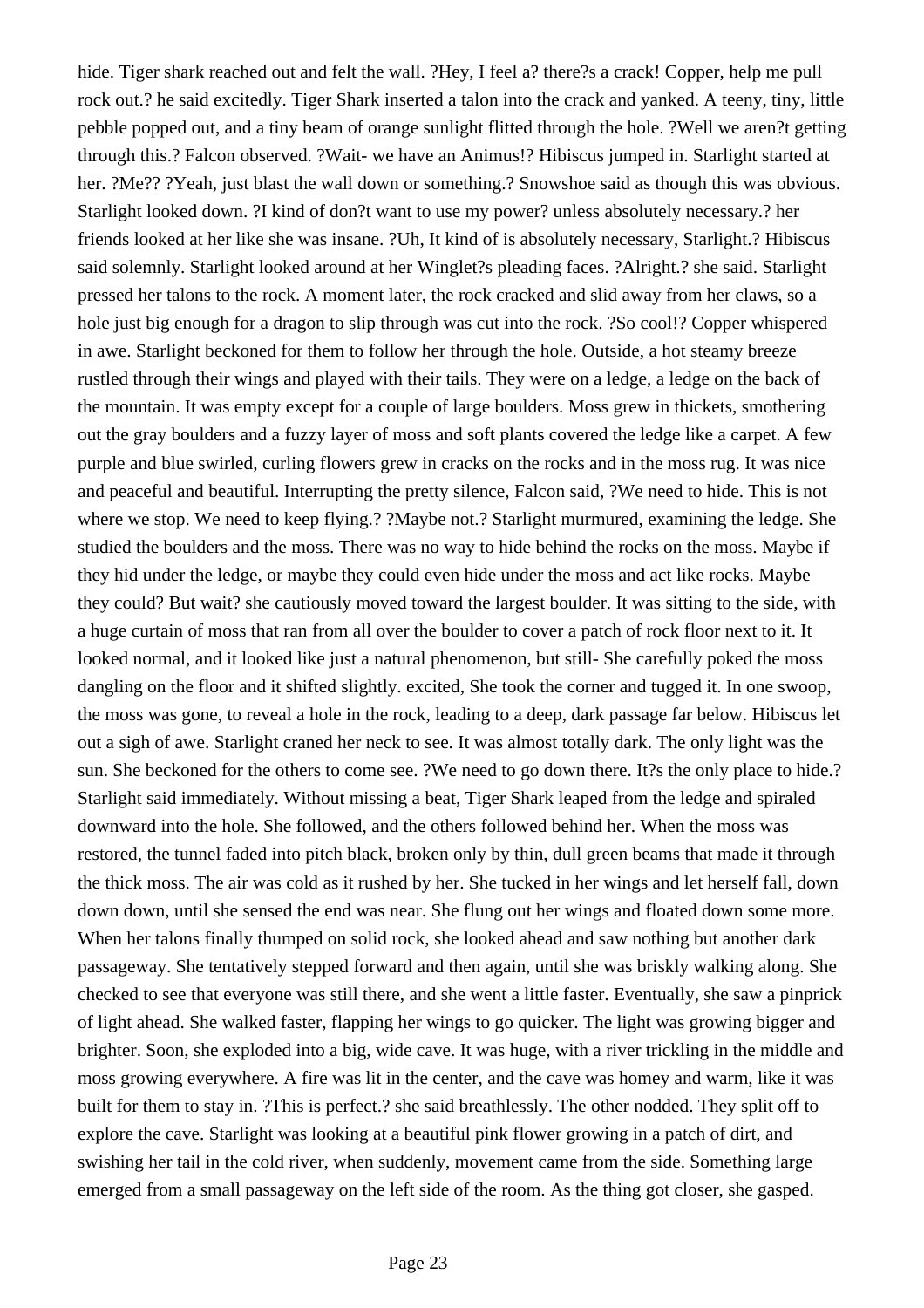That's a dragon! Starlight thought in terror. She tried to dive in the river, But the white dragon stepping them had normal eyes, and she walked gently. She looked kind. Starlight paused. The IceWing stepped into the light. She was a pale, pretty white with little shimmers of blue along her wings and tail. Her cobalt blue eyes were slightly concerned, but she seemed like she was not too surprised to see them in the cave. And she spoke in a voice like crystalized sugar and honey, sweet and snow like, in a way that made you want to just forget all your worries. Starlight found herself already liking the strange dragon. ?Hello, friends.? she said softly. ?I see you?ve found the Jade hideout.?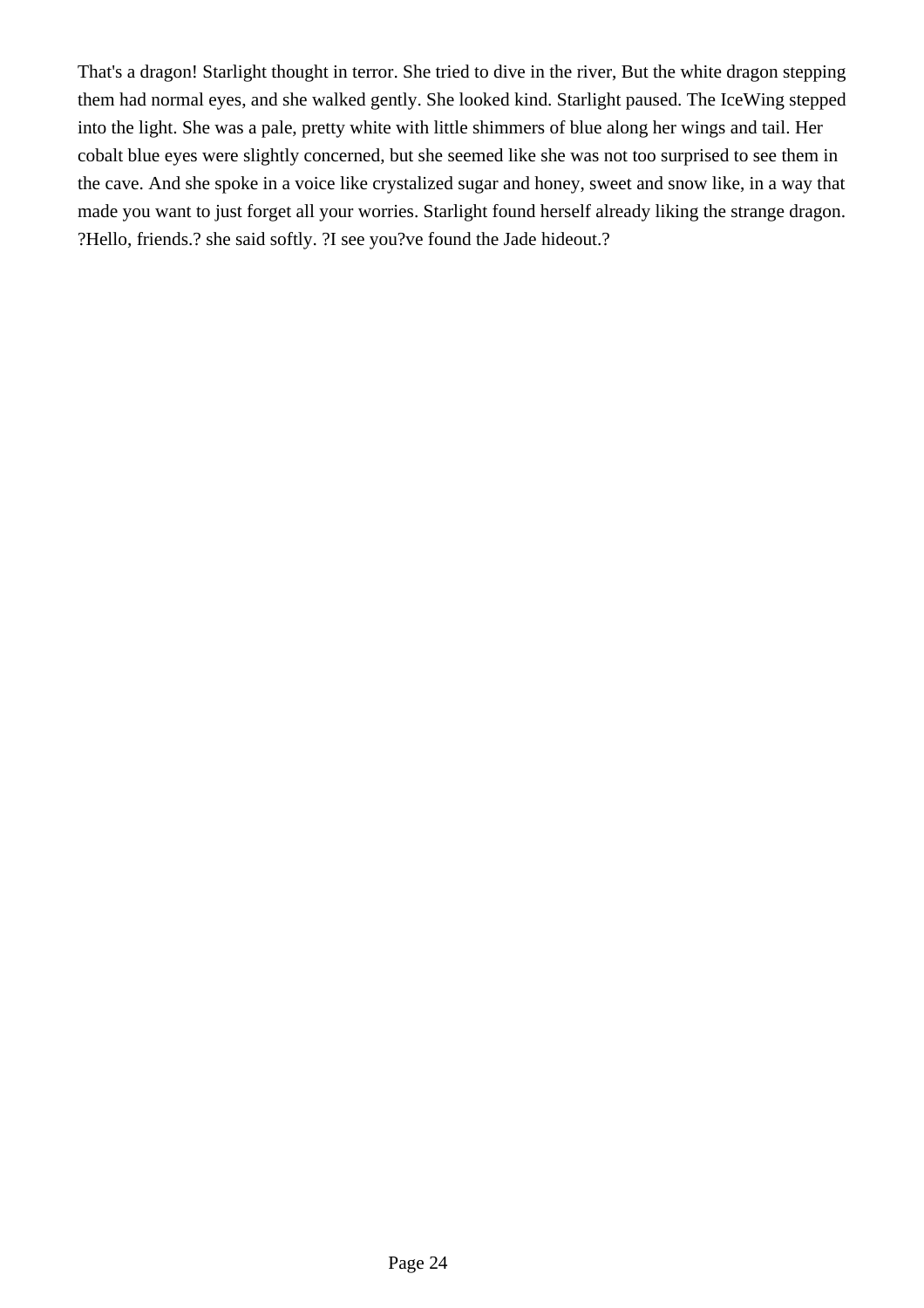Starlight?s jaw dropped. ?Who-who are you? And what?s the Jade?? ?I?m Chalcedony. I know it?s kind of a mouthful. And you just found the Jade. Well, I?m part of the Jade, which is part of the Gemstone, anyway. Your lucky Sunburst isn?t here. She would go absolutely ballistic if she found you in here.? Chalcedony said conversanialy. ?Who?s Sunburst?? Snowshoe asked in interest. ?She?s a SkyWing in the Jade.? Chalcedony explained. ?Who is everyone in the Jade?? Starlight asked. ?Let?s see.? The IceWing said thoughtfully. ?Me, Sunburst, Lilypad, the girls, Hurricane, Shadowflight, Reed, and Dingo the boys.? she listed ?Oh, here they are now!? she said brightly. Six dragons thumped down behind them. There was a absolutely furious looking red-orange SkyWing with her colors swirling out in a spiral pattern, like bursts of fire, a brown, sweet looking Mudwing with a white flowered necklace that had little green leaves still attached, a SeaWing of a foamy, flamboyant sea green color with blue swishes like paint streaks across his back, a black and blue Nightwing with a pair of gold chains on his horns, another brown and amber MudWing with bracelets of green and brown reeds on his wrists, and finally a SandWing with sand colored scales and brown dots matched with a ghastly bleeding scar on his side. Once they were all safely inside, the SkyWing opened her mouth to shout. Noticing this, Chalcedony said, ?Why don?t we introduce ourselves first.? ?Chalcedony, you know good and well that these dragonets should not be here.? Sunburst growled, bristling. ?And they do not need to know anything about us or the Jade. We should just kill them right now.? ?No!? Chalcedony cried. ?They are just dragonets! Queen Glory is after them! They need a place to hide, and I think we should help them.? ?They are just dragonets, Sunburst.? Lilypad said gently. ?And It is kind of the point of the Jade to help dragons.? ?Idiot furbrains. Eclipse was never this stupid. Why did she have to die instead of one of you dopes?? Sunburst muttered furiously. Hibiscus looked shocked. ?She doesn?t mean that.? Lilypad assured the RainWing. ?Come on.? Whispered Chalcedony. ?I?ll show you the other caves.? ?What?s in the other caves?? Starlight whispered back. ?One is a sleeping cave, and the other? well, you will see.? ?Not me.? Falcon announced. ?I?m staying here. I?m tired and I can see the tour later.? ?I guess we?ll stay too. Falcon could bring down the cave with his yelling if we are not here to supervise him.? Tiger Shark said apologetically. The others nodded in agreement. ?Relatable.? Dingo smirked, with a sideways glance at Sunburst. She glared back. ?Alright then.? Chalcedony said. ?Come on.? When she showed her the sleeping cave, Starlight was mildly impressed. It was a small but sweet room, with seven little moss cots and an intricately woven vine carpet. The walls were covered in tapestries of glowing yellow flowers that smelled like if you took a dream and mixed it with sugar and happiness and sprinkled it on everything. It was easy to tell who's cot was who's. But what surprised Starlight was the photo next to Sunburst?s bed. It was a portrait of a blood red SkyWing with curved horns and a long snout. On the far side, there was a beautiful life sized carving of a NightWing with a knowing expression on her delicate snout. ?Ah, that?s Eclipse. She died a few months ago. Too bad, she was quite smart?? Chalcedony said, catching Starlight looking at it. She was purple and black, with gold spirals on her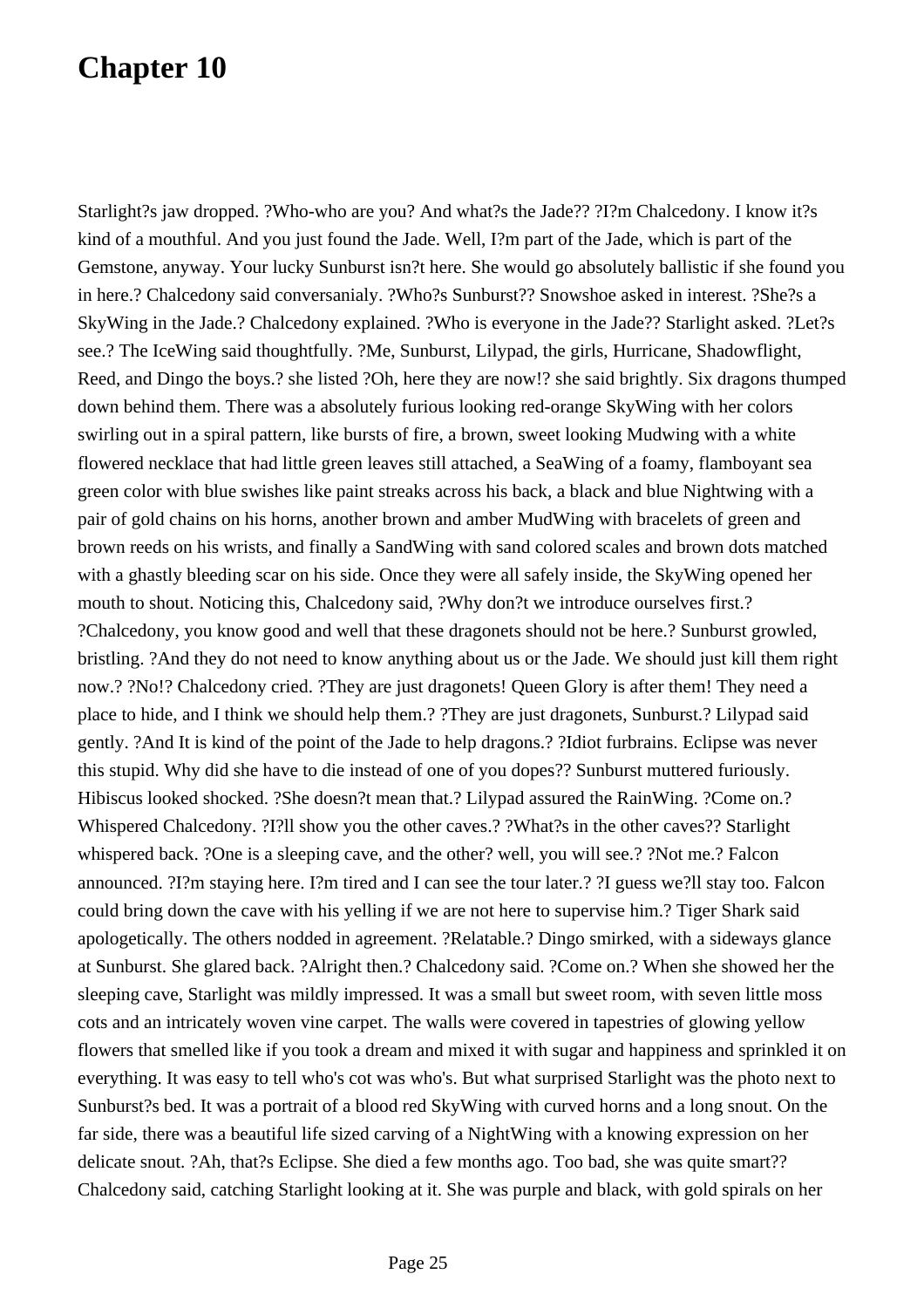horns and a necklace with a moon on it, and the statue was made of dark marble and it had moonstones eyes. Yet, there was something? off, about it. yes it was beautiful, and yes it was just a statue, but something about it was a little eerie and empty like. Chalcedony stepped up to it and looked at it for a moment before she carefully took the moon charm off of the carving's necklace. She then led them out of the room to the main cave. She stepped over the waterfall leading to the stream and slipped behind it. There was a flat rocky wall behind, and it was so unextraordinary it took Starlight a moment to notice a deep circular groove in the stone. It looked natural, but Starlight knew that it was not. Chalcedony inserted the moon in the groove, and lightly pushed against the wall. Then the wall swung open. A blast of cold air came rushing out as the door opened. Inside there was a long, well lit hallway with wreathes of lilac, periwinkle, and aquamarine pointed flowers that looked like they were dripping with ice decorating the hall walls. Icicles were strung from the ceiling like banners, and the floor was covered with glass. When they reached the cave, Starlight gasped. The room was throbbingly chilly, with more wreaths of flowers lining the walls, and the floor was dusted with drifts of soft white snow. Small snowflakes fell in thin flurries in the room, coming from the ceiling that was dripping with icicles. The snow spiraled around in chilly precipitation that felt soft against Starlight?s scales as they fell, but were ferociously cold in that piercing way like freezing needles on your scales. Snow clumped around Starlight?s talons as she walked, numbing her claws and becoming tight ice chunks under her feet. She barely noticed what she was looking at as she battled the cold room and freezing snow. When she wiped the frozen rain out of her face and cleared a spot to sit with her tail, she saw what they were here for. At the end, there was a throne made of ice. It had a polar bear fur blanket casually laid over the side and a stuffed fox fur cushion on the bottom. Draped across the throne was a stunningly beautiful IceWing. She was light blue, with white snowflake patterns on her scales and dark blue sprinkled scales under her wings. Her eyes were a strange pinkish blue and she had a crown of soft pink flowers with tiny diamonds in the center wrapped around her horns and the top of her head. Her tail curled gracefully over the throne, the spikes hovering just about the floor as she curved her neck to watch the snow fall. She was old, but she looked younger than she was, and she held herself like a queen. The regal aperance was punctured only by the IceWing's expression. She looked happy and she smiled at them, as she ran her claws on the snow piling on the armrests of her seat. Starlight had never seen somebody so queenlike look like she was thoroughly enjoying herself. Even Gory, who, prior to her red eyes, had never looked this happy. Chalcedony bowed to her when she entered and Starlight followed suit. ?You may rise.? The Icewing said in a kind but firm voice. ?This is Neige. She is the leader of the Gemstones and is visiting the Jade right now.? Chalcedony explained. ?The Gemstones is our peace movement, and there are five branches. The Jade, the Saphire, the Ruby, the Diamond, and the Emerald. Neige usually stays in the Diamond but she is here for now. And we all kind of worship her. We call her Queen Elegant, and she is the ruler of the world to us.? ?I always tell them they are a bit over the top. Queen Elegant is a bit too much.? Neige said dryly. She adjusted her long slender tail and started again. ?Elegant is fine. And Chalcedony, we agreed never to call me Neige anymore.? ?Yes, Queen Elegant.? Chalcedony said. Elegant gave her a reproachful look. The IceWing did not seem to notice. ?Have the others returned?? Elegant asked. ?Yes. they have.? Chalcedony answered her. ?Great. Let's go and hear their report.? Elegant rose from her seat and stepped gracefully down through the snow. Chalcedony followed her, watching Elegant closely. Once they were back in the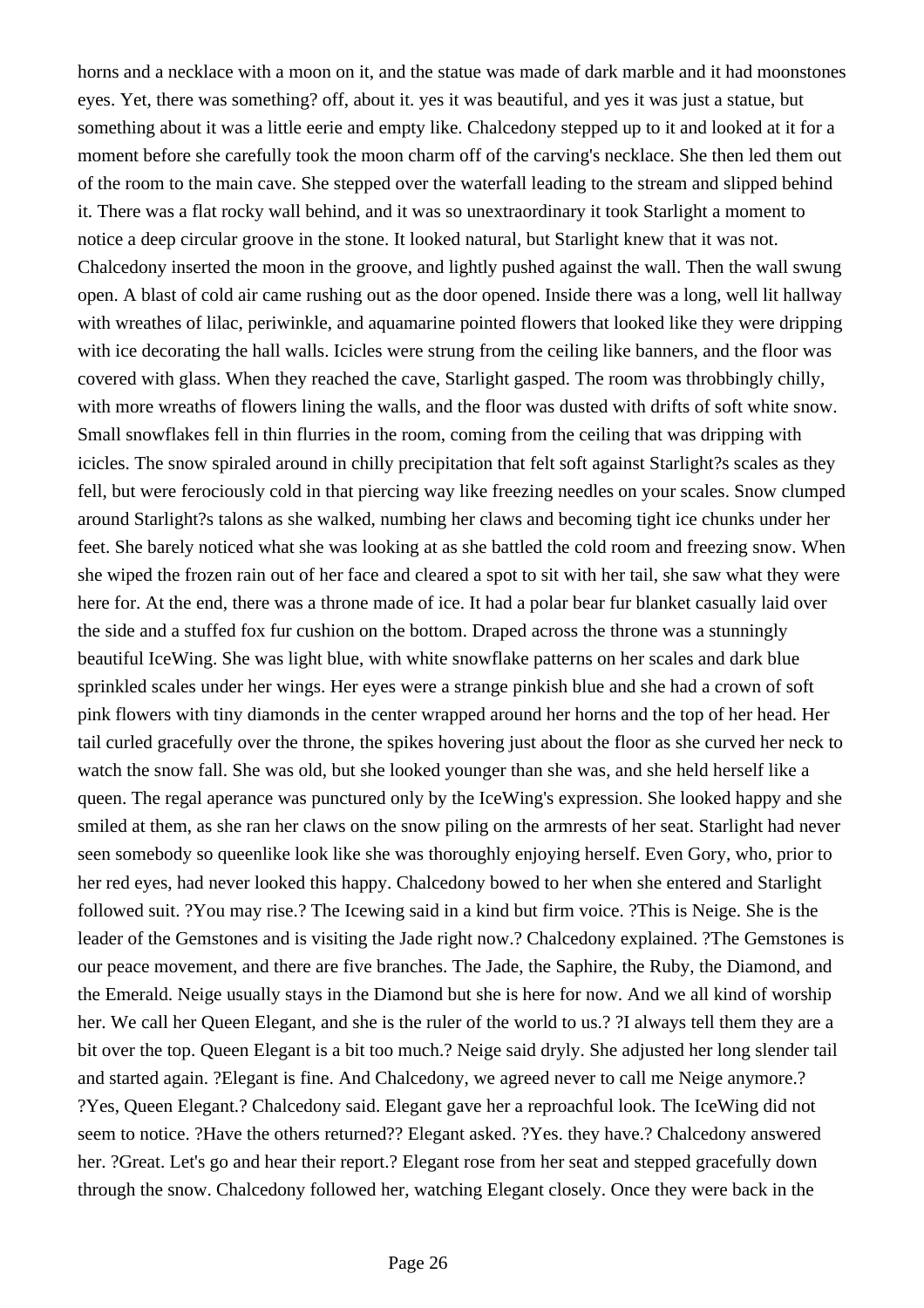main cave, Starlight?s friends waved, but only Copper noticed their new IceWing companion at first. is that?? He yelped, seeing the beautiful blue dragoness. ?This is-? Chalcedony started, but Elegant interrupted. ?I am Queen Elegant. At least, that's what everyone calls me. You may refer to me as Elegant. I am the leader of the Gemstones, and I am staying here at the Jade for the moment.? Elegant regally swept her tail around her talons and looked around with her pink-blue eyes. Falcon studied his talons, unconcerned, but everybody else's mouths dropped open. Except for Mirage?s, of course, because she was never surprised by anything. Hibiscus stepped up to her and studied her for a moment, before intently trying to match her colors and arranging her frill to look like icicles. her eyes popped to the same color as Elegant?s, and her scales to blue. ?Impressive.? Elegant murmured, looking approvingly at the RainWing?s scales. ?Who might you be? And them?? asked her, glancing at the winglet. ?Oh, I?m Hibiscus and this is Falcon, Copper, Tiger Shark, Snowshoe, and Mirage, and I think you already know Starlight.? She answered quickly. ?So I do?? Elegant responded, tilting her head to each dragon in a silent hello. ?Well, Chalcedony, go get the others and let?s hear the report.? She sat down and looked expectantly at the IceWing. ?Er, of course Queen Elegant.? Chalcedony hurried away to the sleeping cave. ?So- you started the Gemstones?? Snowshoe asked disbelievingly. ?I did.? Elegant responded simply. ?Wow.? gasped Snowshoe. ?That is so cool! What do you like to do?? ?I spend most of my time running the Gemstones, but I like painting and playing instruments.? ?Do you have any instruments here?? Hibiscus burst out. Elegant blinked at her. ?Yes. in the storage bin in the corner. Why?? But Hibiscus had already rushed over and grabbed an object from it before dashing away to behind the waterfall. ?What was that about?? Tiger shark asked Starlight. She shrugged ?No idea. But I?m about to find out.? Starlight briskly walked to the waterfall. She tapped the rock with her claw before she slid in, expecting to see her RainWing friend. Hibiscus wasn?t there. Starlight glanced at the open doorway and slipped inside. As she stepped through the hallway dotted with flower wreaths and chandeliers of diamonds and fire encased in glass flowers, she started to hear a sweet little ringing tune. As she got closer to the snow cave, the song grew louder. When she stepped inside, she saw Hibiscus sitting in the corner. In her talons she delicately held a long wooden object. It was slim at the top with a wider base. There were stings strung over the wood, and Hibiscus was gently plucking them with her claw. Pale purple and frosted pink swirled around on her scales. Her face was in total concentration as she played the instrument. The sound it made was like an orange, Starlight loved it, and it was sweet but tangy at the same time. The music reminded Starlight of water falling and birds chirping. Hibiscus was singing softly under her breath. Starlight could just make out a little bit, scattered words- She paused. ?Uh? am I interrupting you?? Starlight asked uncertainty. Hibiscus looked blankly before turning away. ?Ok, well, we can talk about this after I hear the report?? Starlight said, confused. Hibiscus still stayed quiet. She looked in concern at the RainWing. And then, Hibiscus dropped the instrument. It landed with a thud on the rock floor dusted with snow. The gently molded wood splintered into three pieces, and the strings snapped with a dull twang. Hibiscus stood up, and shoved the pieces aside with her tail. And when she turned, Starlight was looking into the glowing red eyes of Queen Glory.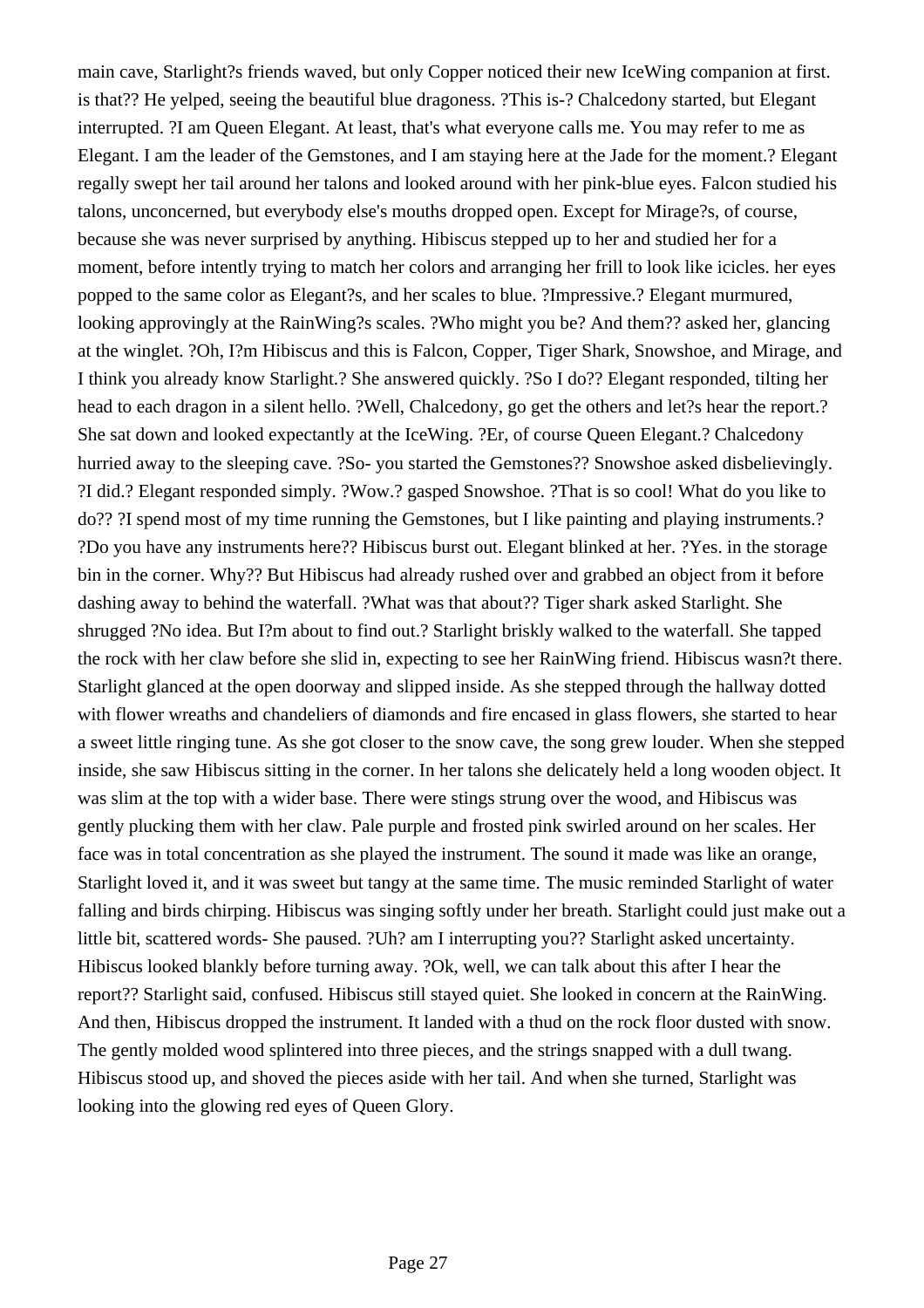Starlight let out a shriek and stumbled back. She scrambled to her claws and pressed up against the wall, kicking snow up in thick, wet clouds of frost. Her claws scrabbled on the damp rock, sliding as she tried to scurry to the door. She scrambled around and was almost there when- In one step, Hibiscus strode over and with a flick of her tail, a mound of snow fell in front of the doorway, blocking the exit. Starlight let out a helpless moan and flapped her wings as she tried to stay upright. She pressed up to the wall again and twitched her tail, sending flakes of freezing snow spiraling up into the air, like sharp raindrops. Hibiscus was now facing the other wall, letting her talons sink into the piercing cold snow. Starlight said still, letting the flurrying snow pelt her in cold droplets and the snow on her tail and talons sit and numb her scales. Starlight, realizing her chance, took a deep breath and thought for a moment, before she filled her mind with an open doorway. She then turned to the snow-covered entryway and opened her talons. In one swift motion, the snow exploded around the doorway and flew up into the air, particles flying everywhere. She looked around, expecting to see Hibiscus turning around, but- she was still there, standing silently. With trembling claws, she crept over to the RainWing and gently tapped her wing. And suddenly, Hibiscus disintegrated, like snow just falling away. Starlight suppressed the urge to scream. The snow fell serenely to the ground and blended into the snow already on the stone floor. Starlight, too horrified to make a sound, turned on her heel and rushed out the door. She stumbled out to behind the waterfall and- straight into Hibiscus. The little RainWing toppled over, confused. She sat up and pushed her glasses back on her face and stood up. ?What was THAT about? Did I miss something? Why do you look surprised? And happy? What is going on? Are we on the moons or something? I?m so confused.? In one swoop, Starlight flung herself onto the RainWing, hugging her fiercely. ?Awww, I love you too! You're my best friend!? Hibiscus said. ?Also, they finished the report, and guess what! The Diamond is coming! Exiting!? ?They ARE?? Starlight yelped. ?Yep. right- Now!? Talons thumped on a rock nearby. Starlight vaulted out from behind the waterfall. All of the Jade and Starlight?s friends were watching as five very sparkly and impressive-looking dragons landed in the cave. There were two IceWings, a SeaWing, a SkyWing, and a RainWing. Huh. Starlight thought. She had not expected a RainWing. ?Apparently, the Diamond is only for the possibly royal, very rich, pretty, and totally snooty fancy dragons.? Hibiscus informed her, her voice regal and prompt. The two IceWings were female, and both were bored and uninterested looking. They looked almost the same, a frosted white-blue color and dripping with diamonds and sapphires used for necklaces, earrings, bracelets, and headbands. They were beautiful in a glassy way, like snow, it was pretty but got boring so quickly. The SkyWing was male, and he was devastatingly handsome. He was a ruby red, and he had gold chain mail matched with the ruby and amber chains that wrapped around his horns, forearms, tail, and wings. He had orange eyes, and he used them to study his ruby-tipped black painted claws that gleamed with gold rings. The SeaWing was also male, and he was so obviously, ridiculously descended from Whirlpool that Starlight needn't hear his voice to know exactly what it sounded like. He was dark green with pea-green on his back, like Whirlpool, but he had managed to skim off the weird eyes. He had pearls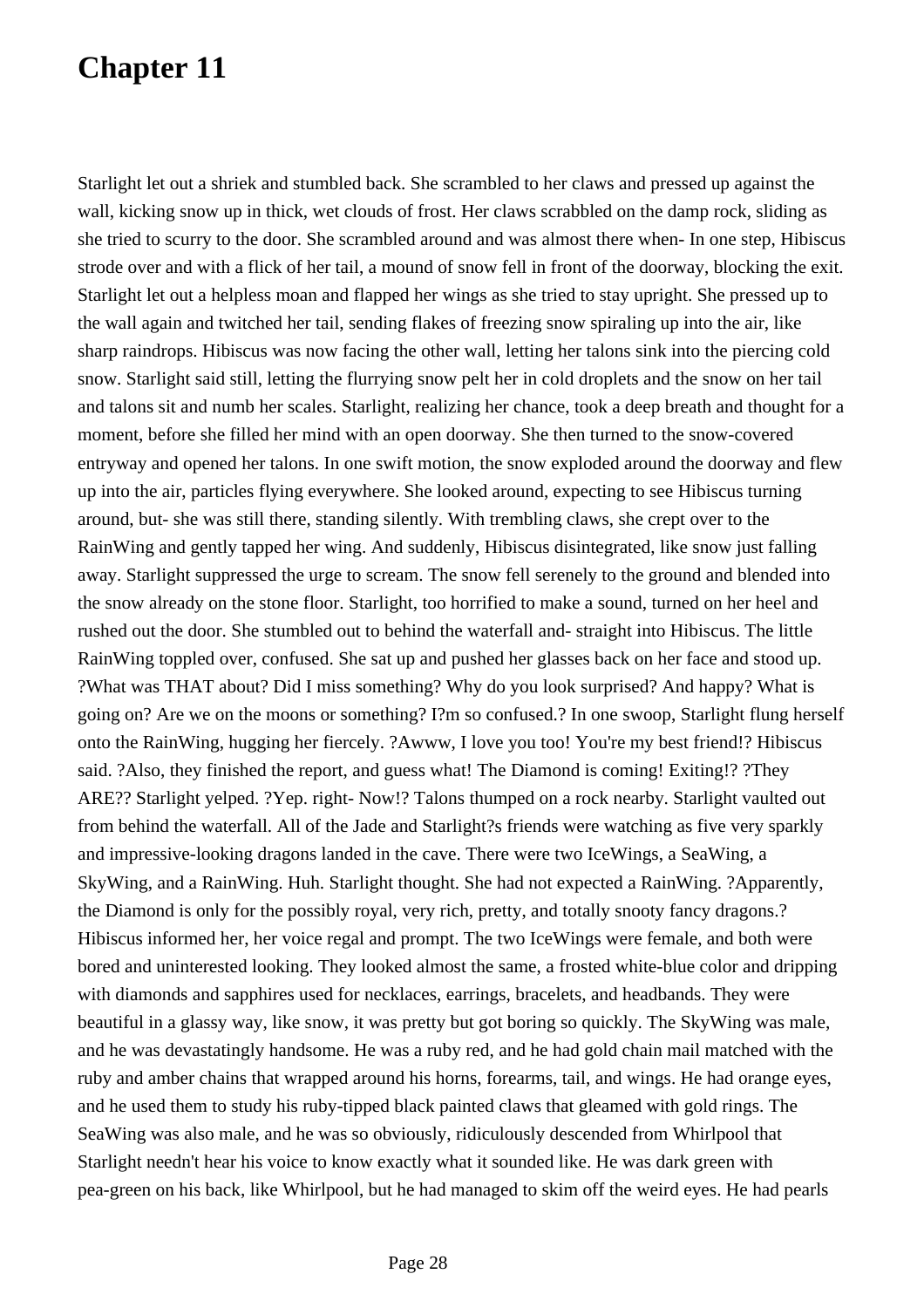dangling from almost everywhere on his body, and emeralds were embedded in his scales. Gold chains woven all over him, and he had a crown of shells completed with a cape of blue silk that rested around his neck, over his shoulders, and down his spine. He looked ridiculous like he was trying so hard to look expensive, and he was succeeding, but it came at the price of his own self-dignity. Starlight noticed that the IceWing pair was slowly inching away from him. What really surprised Starlight, however, was the Rainwing. She was old and absolutely dripping with wealth. There was an annoying snort from behind them.?Introduce yourselves to our visitors.? Sunburst said icily. ?Crystal.? Sniffed the first IceWing, the one with the light blue eyes. ?Kyanite,? The other one said. She had dark blue eyes. ?Realgar.? the SkyWing said, without looking up from his claws. ?Whirlpool the second.? The SeaWing oozed. Starlight almost laughed out loud. ?But I am really Maw Sit Sit. So you understand why I go by Whirlpool the second. Nothing personal.? Starlight stared at him. ?Guess.? the RainWing said. Startled, Starlight studied the dragon. She was a Rainbow of colors, and she had white dragon claw petal flowers all over her body. Opals were embedded in her scales and strung over her wings. The jewels were all over her too, on her bracelet and her pendant. The RainWing opened her wings to display a row of opals woven into her scales. ?Opal?? Starlight guessed. ?No no, it?s?? She stopped and frowned slightly. ?Yes, it is Opal.? Starlight snickered. ?And I am the only RainWing in all of the Gemstones!? Opal said dramatically, opening her wings and tossing her head. ?I used to be a Queen! I was actually Royalty! But then I left to join the Diamond, and they practically forgot about me.? Opal studied her talons. ?Too bad, so sad. I?m here now.? Opal, Crystal, Kyanite, Realgar, even Maw Sit Sit? all gemstones. Elegant stepped up and frowned. ?Where is Citrine?? She asked. ?Right there.? Opal said, pointing to the door. A SandWing was standing at the cave entrance. She was a lemon yellow (unusual!) and She had Citrine jewels and gold chains wrapped around her horns, legs, and wings. White silk was wrapped around a gold twisted bracelet on her arm, but most of the silk was frayed and ripped. A white silk sling that looked like it was torn from something was tied around her neck and it had a smooth-surfaced object inside. The SandWing set the sling down and the silk slid away from the thing inside. Citrine gently pushed it into the middle of the room and peeled off the last protective layer of silk clinging to the round object. It was an egg. But, surprisingly, it was not a sandy-colored egg. The egg trembled slightly in Citrine?s claws. She rested her claws on it, and the light hit it. The smooth, round, slightly cracked egg was a pale, silvery-white blue that shimmered like ice when the light gleamed on it. This was the egg of an IceWing.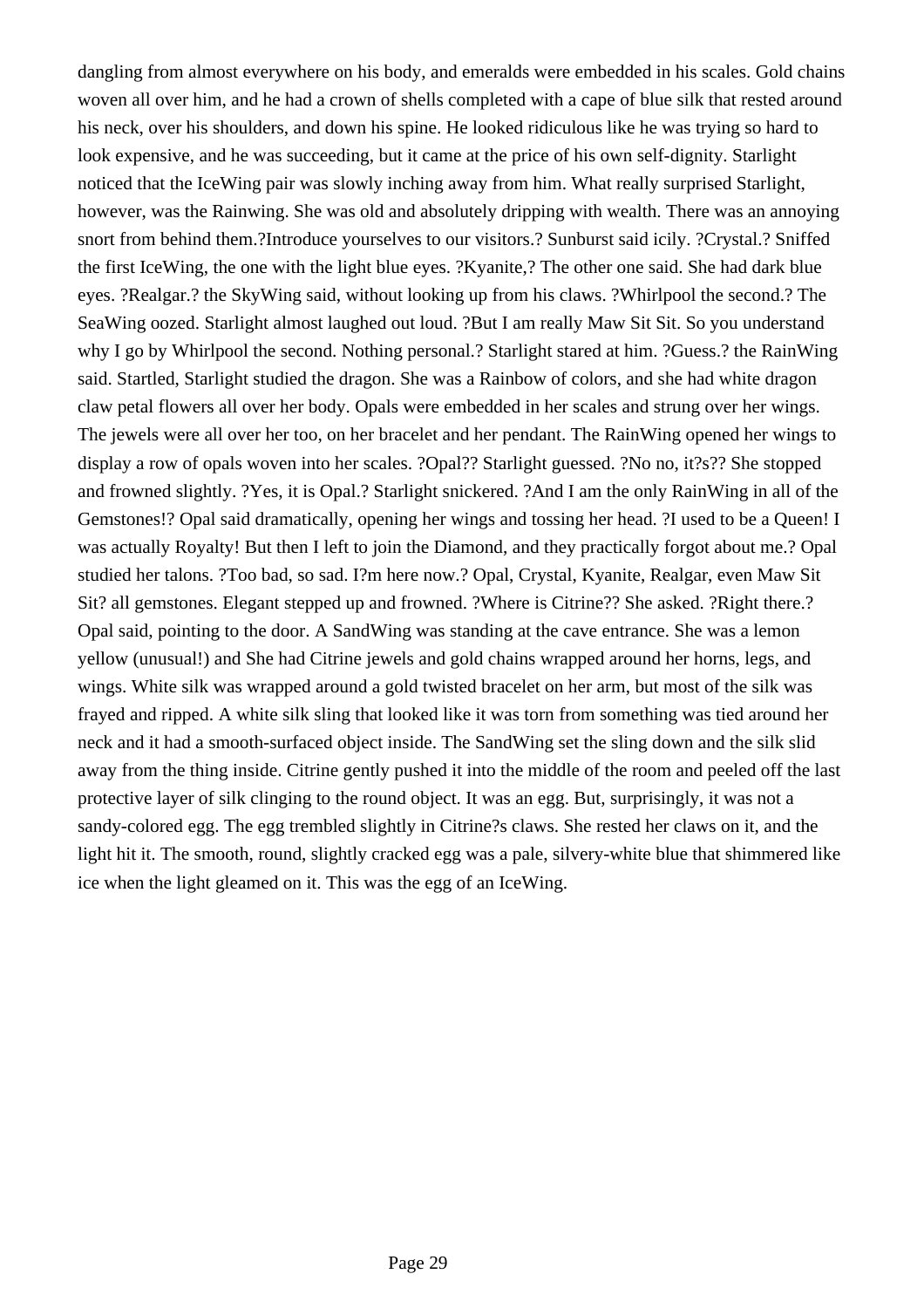WHAT in the WORLD of Pyrrhia is THAT?? Sunburst shrieked. ?PLEASE tell me that is one of YOUR? She looked at Kyanite and Crystal, ?Eggs! And if it?s not, SO HELP ME I will STRANGLE you and that brat inside! Well? IS IT?? nether IceWing spoke. Crystal raised her eyebrows at Kyanite, who shook her head. ?Oh, for QUEEN RUBY?S SAKE who?s egg is that? Don?t tell me you found it in some random place on the continent!? Sunburst howled. ``That's kind of exactly what happened,? Citrine said quietly. ?So you mean to tell me that this egg is some RANDOM dragon's egg from some RANDOM place and you have NO idea where it came from? What is WRONG with you? Some dragons are so stupid!? ?Well I?m sorry but it is staying here.? Citrine snapped. ?NO! Absolutely NOT I will not have some random dragonet ruining my life!? Sunburst growled. ?Well I'm so sorry to ruin your life because this is all about YOU but this egg is going NOWHERE.,? the SandWing said in a final voice. Sunburst stomped around, hissing and snorting fire, before she grumbled, ?I?m going to bed.? and then she angrily stamped to the sleeping cave. Starlight curled up next to the egg and rested a claw on it. It was bitingly cold. Tiger Shark and Hibiscus curled up next to her, flopping their wings over her back. Starlight felt her eyelids drooping. In just a moment or two, she was fast asleep, and all her troubles had faded away.

The next morning, she awoke to the smell of cooking fish and roasting birds. She looked up to see most of the adult dragons, but not any of the IceWings of SeaWings, crowded around a table and they took turns bursting a pile of fish and assorted birds with flames. In a few moments, they were called over to pick food. Starlight took a sleek, gray silverfish and a bright blue parrot between her claws and began to eat. The fish was a little burned, and the bird was a bit underdone, but she did not complain. It was still something, and Starlight had been STARVING. After breakfast was done, She sighed and walked over to the river. she dipped her head and drank from it, then she tilted her wings and felt the water brush on her wings and tail. A little sound came from across the stream. A little urg hmm hworg and a little tapping and cracking sound. Starlight looked up to see the egg from last night splintering and breaking apart. She hopped across the water and cupped her claws around the egg. When her scales brushed it, the egg chipped more and a little claw poked out. Nervus, Starlight waited as more of the egg broke and fell apart. ?No! Wait for Citrine! I've never seen a hatching before?? Starlight said, covering the cracks with her claws. A Tip of a wing burst through and Starlight poked it back in with her claw. ?Bruuble?? squeaked the egg. ?Chripply? and a little dragonet tumbled out. She had enormous indigo eyes and grayish-white scales with shots of pale blue. her tiny wings were all white, and she had a little band of indigo scales that circled the end of her tail and a longer, thinner ring around her collar bone. She blinked her huge, innocent eyes and poked her serrated white talon at Starlight's nose. ?Hurrmmphy.? She wheedled. ?Bregumph.? ?What is it, little dragon?? asked Starlight. ?Dragoon!? The IceWing flung her tail out and smacked Starlight in the face. ?Hey!? She shouted. ?Ouch!? ?Burble Ouch.? The baby said serenely. ?What do you want?? Starlight asked. Delighted, The dragonet gleefully said, ?Hunree? She clapped her talons and flailed her wings. ?HUNREE? She shouted in her squeaky voice. ?I think she?s hungry Starlight.? Hibiscus said,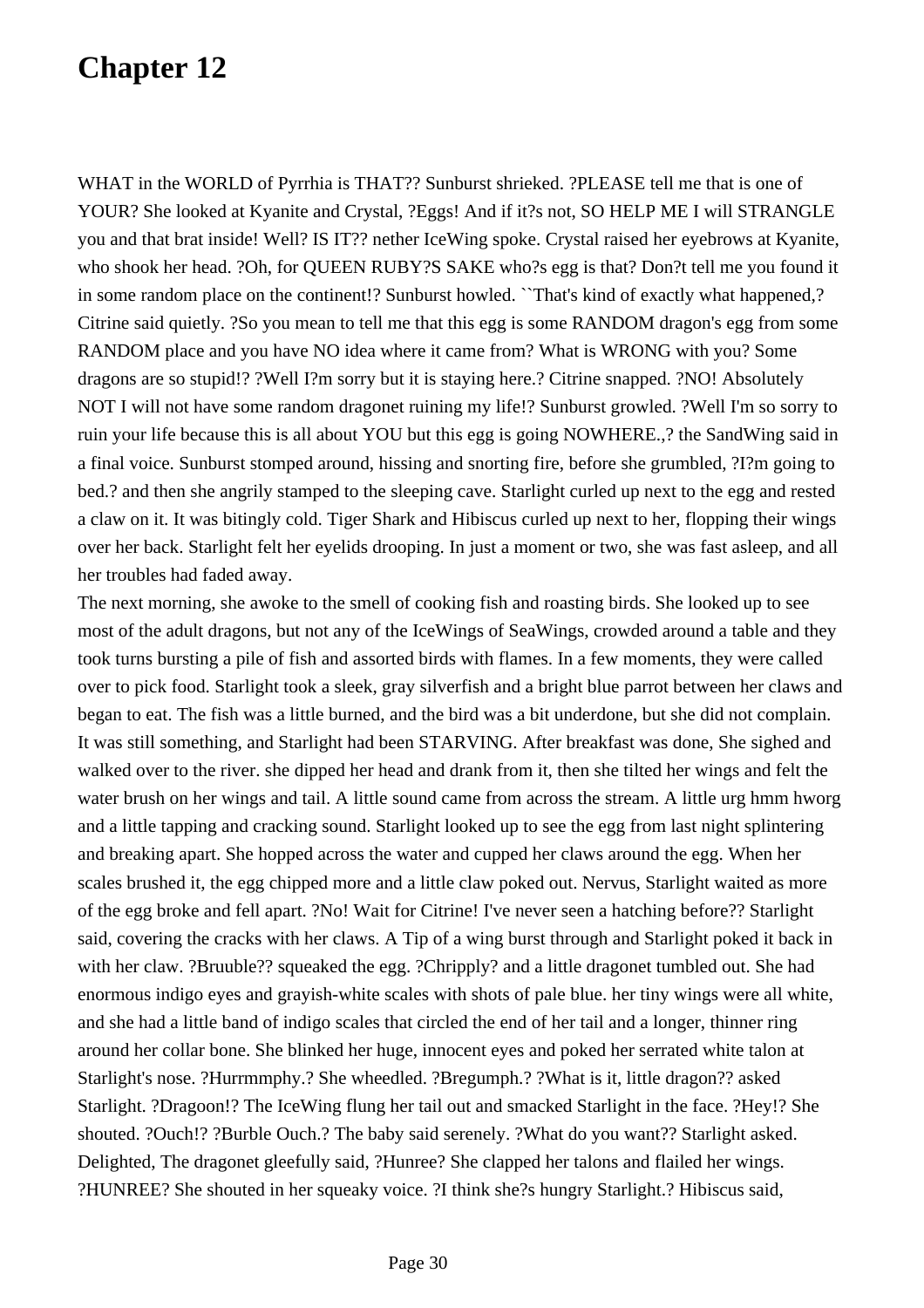laughing as she stepped up behind her. The little IceWing tilted her head. ?Strariht. Me so HUNREE!? whined. ?Oh, dear. I think that?s her saying STARLIGHT FEED ME! I?m Hibiscus little one.? Hibiscus said, reaching out a talon. The dragonet took her claw and tried to gnaw on it. ?Hebicus. Me hunree.? The dragonet said woefully. ?I think there are two things I need to do. Get this loud baby some food, and name her.? Starlight said, hugging the dragonet to her chest. ?I see my dragonet hatched.? Said a voice behind them. It was Citrine. ?You would ?t mind keeping her, would you? It would be great. And by all means, name her.? ?Sure.? Hibiscus said happily. ?I was thinking? Harp. Like the seal. So cute and innocent.? Starrlight said, ?Aww, I LOVE it!? Hibiscus said, jumping up and down. Harp reached out for Starlight to pick her up. ?Strariht. Hebicus. I want ood. Because me so Hunree.? Hibiscus laughed and picked up a fish from the pile of food. ?Here.? Hibiscus said. Harp hungrily munched on the fish. When she was done, Starlight set the tiny IceWing down so she could find something to contain Harp. She brought back a few vines and a leaf. Carefully she made a little pouch-harness that fitted to her chest. She set Harp inside and the dragonet snuggled up. She snatched Starlight?s talon and whispered, ?Me still hunree.? ?Here you go.? Starlight produced a long strip of hard, cooked apple and gave it to Harp. She immediately began munching on it. ?The Diamond just left.? Chalcedony said, stepping up to them. ?And? The Lost is coming.? ?The Lost?? Starlight echoed, confused. ?The 6th branch.? Chalcedony explained. ?You will understand when they get here.? Starlight stroked Harp?s nose thoughtfully. ?Hmm. Interesting.? ?Why are they called the lost?? But Chalcedony was already gone. It was not until past nightfall that the Lost had arrived at the Jade. Starlight was quite bored sitting with her friends by the stream as they waited. Tiger shark and Copper were tossing fish bones as a game, and Falcon kept turning his gold medallion over in his claws as he kept glancing at the door. Mirage was mouthing something over and over again as she lay down in the streambed, and Hibiscus was asleep with her glasses ajar, while Harp snored on top of her. Starlight was thinking like mad. What was the Lost? Why were they coming? WHEN were they coming? This is so weird! Why would they take so long? Maybe they live far away?? A tap on rock made them all sit up. ?Ah, you're here!? Reed said, bustling over. Hurricane nodded politely and Shadowflight hurried over as well to greet them. When they stepped away, Starlight saw four very strange dragons. She gasped when she noticed that they were not dragons that she had ever seen before. Mirage drew in a sharp, hissing breath. One was a crisp, dark red with scales of dusty yellow scales on his wings and tail. Scatterings of orange and black also dotted his body. A white silk scarf was tied around his ankle, and a rusty gold chain with a wood circle was slung around his neck. The wood was carved, and it had a large heart on it. His wings, however, we're absolutely crazy. There were four, and each one looked a bit like a bee wing. There was a thin stinger on the tip of his tail. The one next to him was bright, forest green with tiny brown scales around her, and the tip of her snout was brown like it had been dipped in mud, as was all her feet. Her wings were huge and shaped like leaves, and a few pouches labeled, ?Seeds,? ?Leaves,? and ?Bark? were tied under her wings. She looked slightly nervus. Starlight noticed she had the white silk on her ankle too. The last two had the same, huge butterfly shaped four wings and long antenna, but they were different colors. The first, male, was a light, soft pink color with pale, slightly blue, green wings and little circles of lavender and white around his tail, legs, and snout. He had a light green and lavender silk strand that was tied around his wings. The second, a female, was a dark midnight blue with buried scales of tangerine and lighter blue and yellow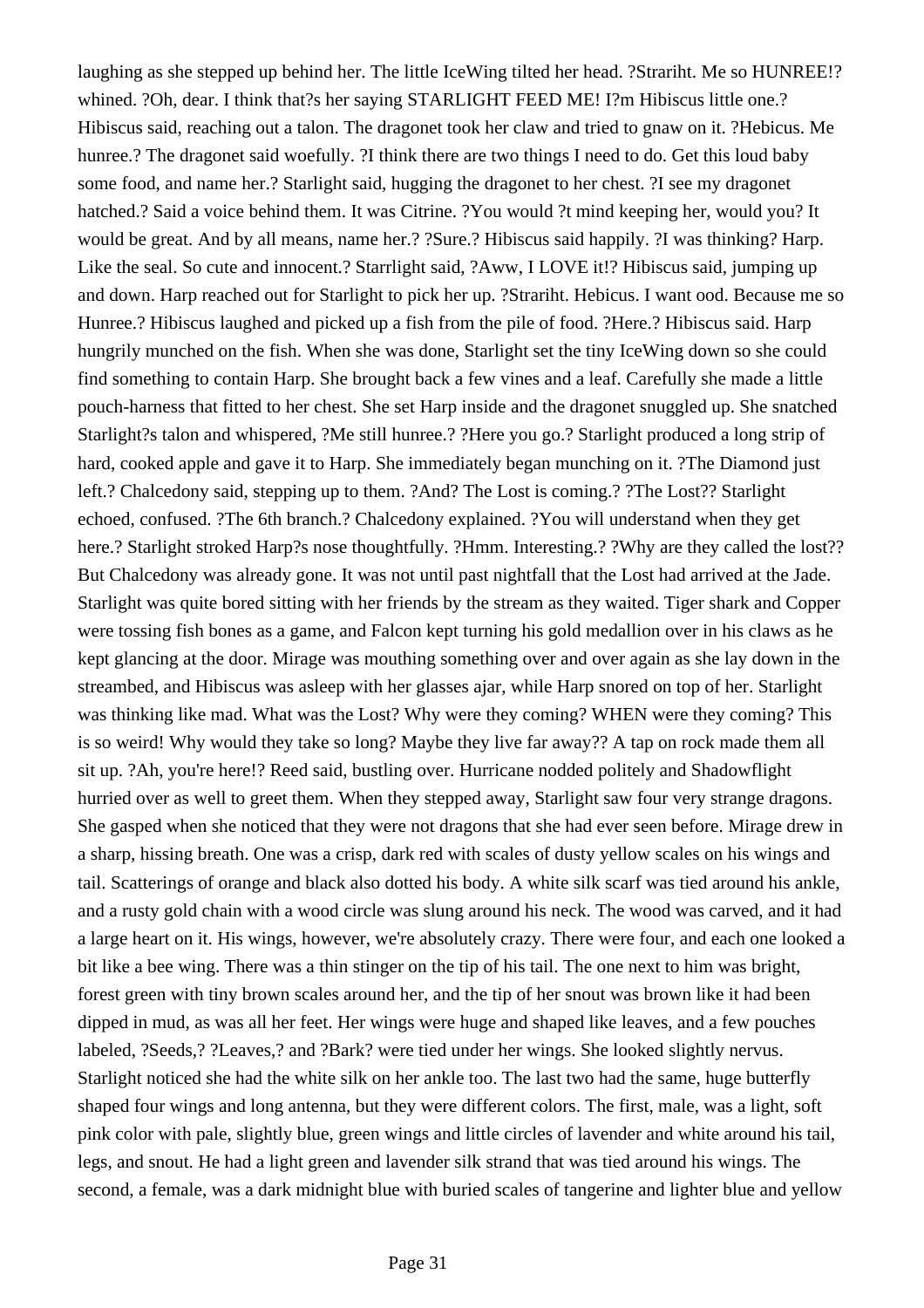around her wings and a long line of dark purple along her tail. She had an earring with an amethyst from it, as well as an orange silk scarf around her neck and on her shoulders. Both were wearing the silk scarves, and Starlight noticed that the words The lost was scrawled on the bands. ?This is Beetle, Maple, Rhipheus, and Queen.? said Lilypad. ?Beetle is a HiveWing, Maple is a LeafWing, and Rhipheus and Queen are SilkWings. And they are the members of the Gemstones from the lost continent.?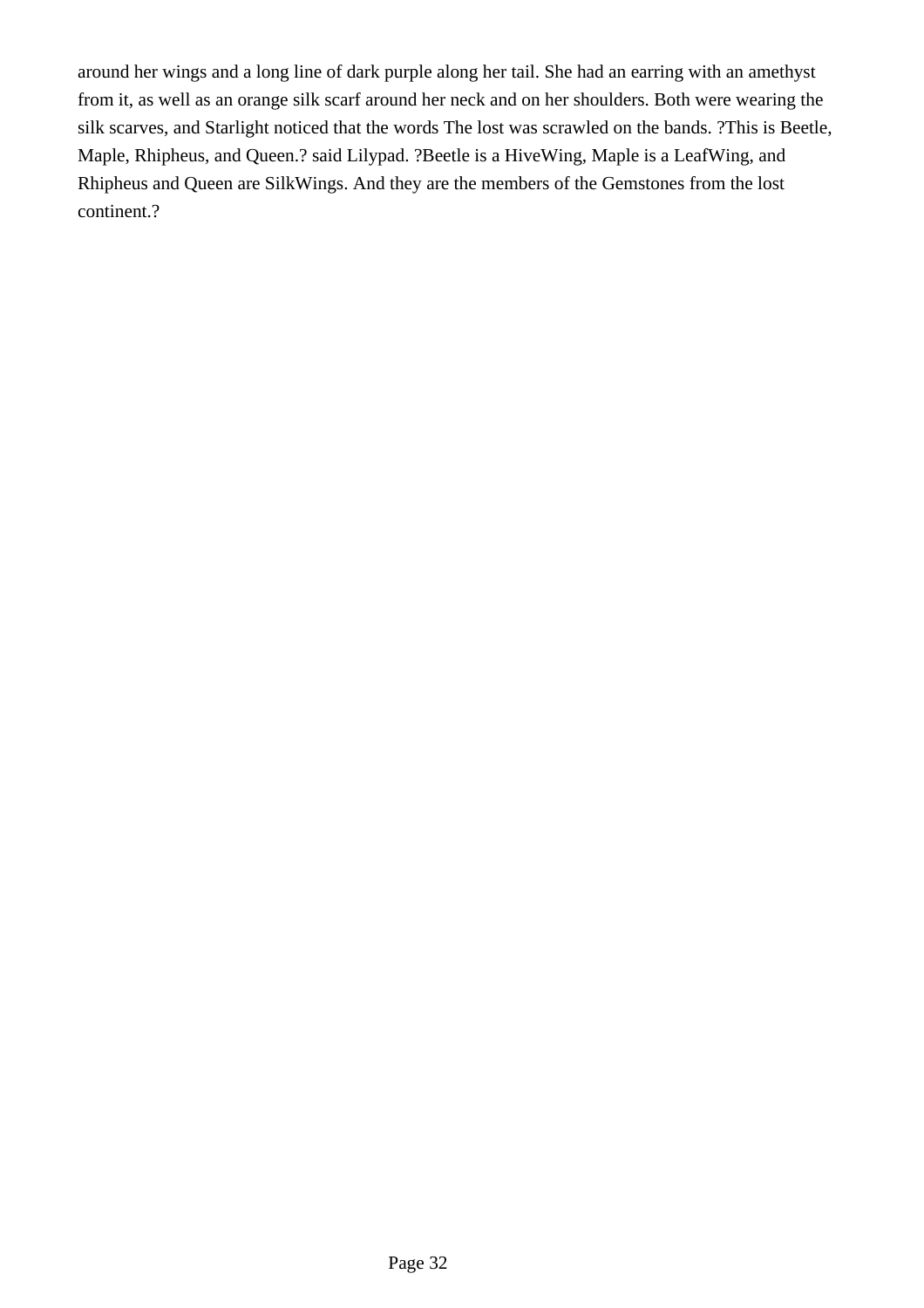Queen nodded. ?We are! And it is JUST delightful, Pantala could NEVER! And the Queens here are lovely, (Not to be confused with my name, I?m named after a Queen butterfly)no mind-controlling her subjects at all!? Hmm. She must not know about the Glory fiasco. Even so, that?s not Glory's fault. ?Yes. Just wonderful.? Maple said nervously. ?Pantala was a lot less friendly to my kind.? She bit her talon in a terrified fashion. ?I?m quite lucky, to be honest.? ?Yes.? Said Beetle contentedly. ?I cannot be controlled by the queen. I would be dead if I had not come here.? ?Wow.? Said Copper. ?Tough deal.? ?You could say that.? Smirked Rhipheus. ?I ran because the queen is a jerk and SilkWings are mistreated and Pantala kinda just fell to the dogs when she became queen.? ?I ran because Queen Wasp killed my family. She treats us like we are some semi-precious thing. Useful, but totally underrated and just something pretty to use for the hard work. She thinks we are just pretty servants that can be tossed around like we don?t have feelings. She has to be stopped.? Queen said angrily. ?Wow.? Starlight said. ?That?s horrible? ?THANK you,? Queen said. ?And NOBODY cares! It?s insane! Like, Sister, If you can treat us like garbage, then all that shows is that YOU won?t lift a talon to do anything because it?s easier to sit and let us suffer.? ?She sounds like a total vulture.? Starlight observed. ?More like something a vulture would eat.? Snorted Rhipheus. Starlight liked the SilkWings already. ?Wait, so this Queen Wasp is the queen of HiveWings AND SilkWings?? asked Hibiscus. ?Yep,? Queen said ruefully. ?Honestly, We need our own queen. I would volunteer myself, except Queen Queen would sound SUPER weird.? Queen answered. ?Huh. I guess it would.? Hibiscus said thoughtfully. ?What about you?? Falcon asked Maple. ?Don?t you have a queen?? ?Yes,? said Maple. ?Queen Sequoia. We live in the poison jungle where Queen Wasp has no idea. Queen Sequoia is amazing.? ?Interesting.? Said Tiger Shark. ?So, how did you get here?? Asked Starlight. ?We flew.? Beetle said simply. ?Oh wow! That?s amazing!? Hibiscus said in awe. ?I know, right?? Giggled Queen. ?I never thought we could do it! But here we are.? ?So you are called the Lost, correct? Because you come from the Lost

continent?? Copper asked. ?Yep.? Said Maple. ?Well, It is really called Pantala, but the Lost is more secretive.? Beetle reasons. Suddenly, something gently pulled on Starlight?s tail. ?Starlight,? Hissed a voice in her ear. ?Starlight come here!? ?Excuse me,? Starlight said and turned. It was Mirage. ?Come on!? The SandWing took Starlight?s talon and pulled her away. ?I had a prophecy.? She said. ?Really?? gasped Starlight. ?How?? ?Prophecy now questions later.? Mirage breathed in and said, ?I hope this doesn't scare you?? And then she spoke, like words flowing out like a waterfall.

?A darkness has risen from ashes

A darkness has come from afar

Darkness is closer than anyone thinks

And yet still further than the stars

A secret hides just out of sight A secret hides within your scales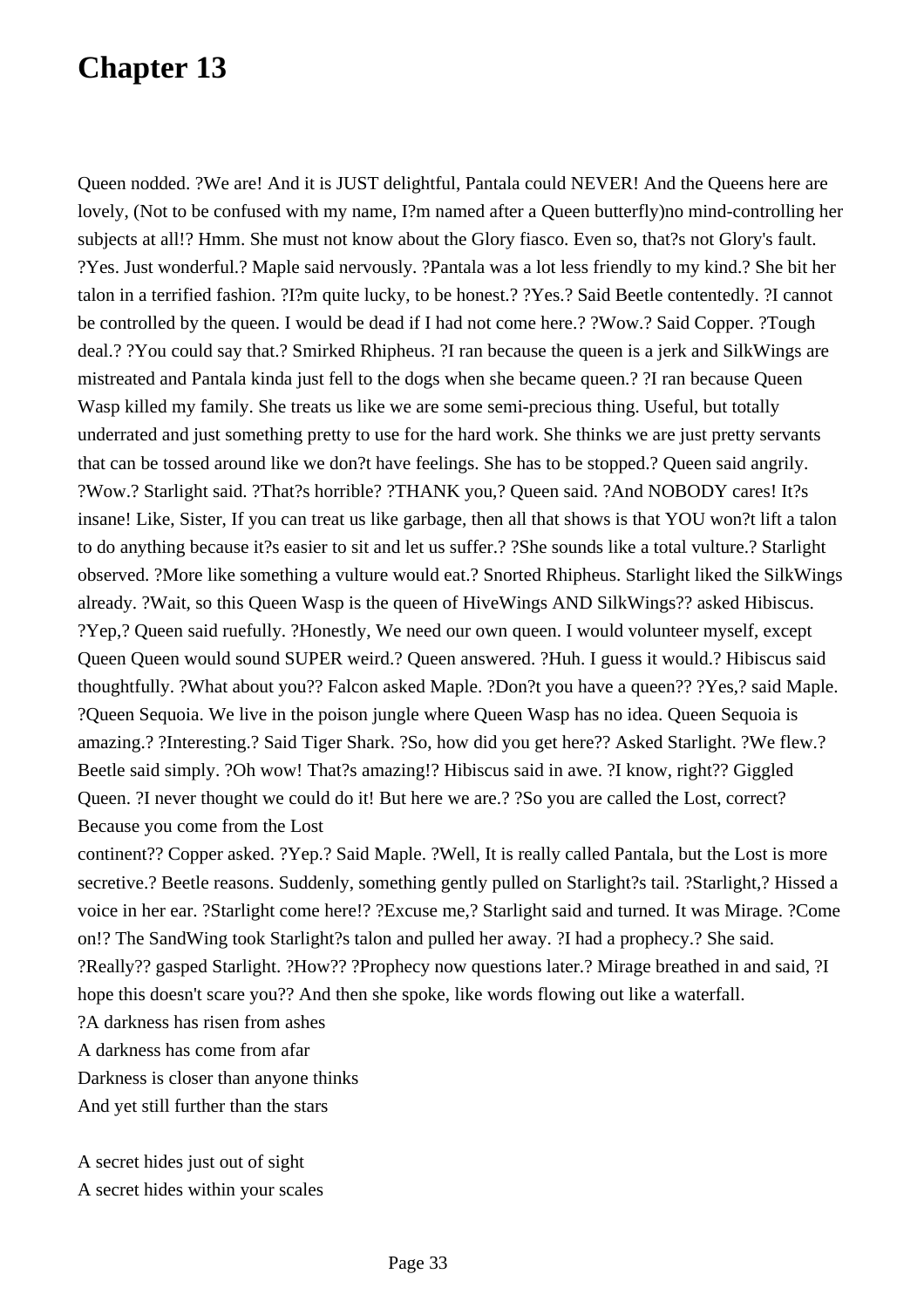#### But cannot quite be unveiled

New dragons will come but few can you trust For evil is deep in their souls So beware the dragon of silver and magic So beware the one in the cloak

And face the great evil with torches of fire And after will follow the light Pyrrhia will drown in waves of destruction Unless the secret is safe out of sight?

Mirage stopped. ?Wow.? Starlight said in awe. ?That?s it. I was hoping you could help me figure out what it means.? Mirage said. ?Sure!? Said Starlight. ?A darkness has come from afar? New dragons will come but few can you trust For evil is deep in their souls? Is that the Lost? I mean, they come from afar? and they are new?? ?I think so.? Said Mirage gravely. ?But we can deal with that later. What really worries me is? So beware the dragon of silver and magic. Starlight? I think that?s you.? ?What?? Starlight exclaimed. She looked at her silver talons and shivered. ?But? why?? She asked. ?I have no idea. But it also said to beware the one in the cloak, I have no idea what that means. And? darkness risen from ashes, that was weird too? And A secret hides just out of sight A secret hides within your scales A secret bursting out for light But cannot quite be unveiled? We need to find this secret, but keep it away from everyone else, because Pyrrhia will drown in waves of destruction Unless the secret is safe out of sight? this is SO confusing!? ?I have no idea about the secret, but? I think I know what the darkness risen from ashes is.? Starlight said hesitantly. ?Realy?? Mirage said skeptically. ?Yes? I kind of know that Morrowseer is still alive? on the volcano. So, could he be the darkness risen from ashes? It WOULD make sense.? Mirage blinked a few times. ?We need to talk about this later.? She said and turned around. ?Wait. I have one more question?? ?No.? Mirage snapped and walked away. ?It is time to go to sleep,? Chalcedony called. Starlight nodded and lay down, not bothering to move to somewhere more comfortable. And when she slept, a little voice said, ?Hello Starlight.?

?What do you want?? She asked blearily. ?To give you a message,? Morrowseer said. ?What?? She asked. Morrowseer smiled. ?Oh, idiot girl. Don?t you know? I have delivered a prophecy.? ?What?? Starlight said again. ?But Mirage just gave a prophecy.? ?What is hers is mine.? Morrowseer rumbled. Starlight stared at him. ?I?m inside her. I am her. I see her thoughts. She can never be free from me. That prophecy is as much mine as hers. And, Dragonet, how else would she give a prophecy? She is a SandWing, after all.? ?She had NightWing powers.? Starlight said fiercely. ?It is HER prophecy. And how can you control her? She is my friend and I know her.? ?I don?t control her per se. I just push her. I am there. Always. I see her thoughts, speak into her mind, shove her in the direction I want. But she can never tell anyone about me.? Morrowseer grinned a sinister, spiders up your spine smile. ?Why, You may ask. On the price of his life.? Morrowseer held up a scroll. On it was painted a portrait of a male SandWing. He was handsome but nervous looking like he thought that he could not possibly be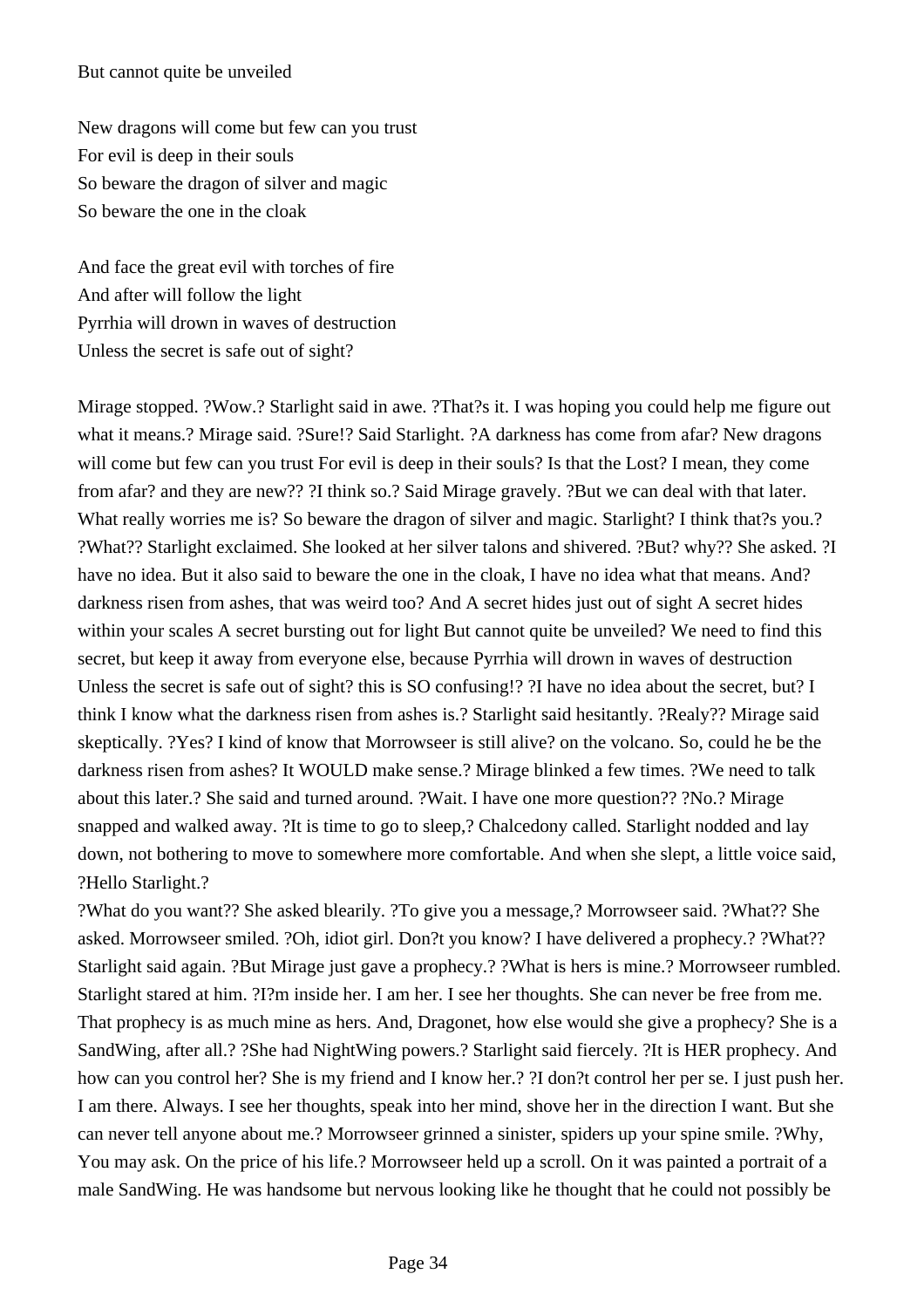chosen to be painted. He was big and strong, with a necklace of gold around his neck. ?Who is he?? wondered aloud. ?That is for you to ask and you to find out, My niece.? Starlight shivered and glanced up. ?What did you say?? ?My favorite part of this conversation.? Morrowseer rolled up the scroll and swept out his talons. ?Secretkeeper. Moon?s mother. My apparent mate. I am Moon?s father. Your mother, Allsight, is Secretkeeper?s sister. Secretkeeper?s daughter is Moon who is your cousin. Witch loops back to me being Moon?s father. Henceforth, I am your uncle.? Starlight felt like she was being stabbed in the chest. She KNEW that Morrowseer was Moon?s father. So how had she not known that he was her uncle? It made sense. She liked things that made sense. But this was true and made sense but STILL how was it true? Starlight clutched her head. ?I will allow you to ask me one question,? Morrowseer said suddenly. Hmm, Starlight thought. One question. Should she ask about the prophecy? Yes, definitely. But what part? Maybe the part of beware the dragon of silver and magic? Or Pyrriah will drown in waves of destruction? Or? Darkness is closer than anyone thinks and yet still further than the stars? That was the part that made no sense? but she really wanted to know what the secret was. But time was ticking. ?Ok. It says in the prophecy A darkness is closer than anyone thinks and yet still further than the stars. What is that about?? ?Ahh. How do you not realize? It's me, my darling. Darkness risen from ashes? me. The great evil? me. Darkness is closer than anyone thinks and yet still further than the stars? I am closer because I am talking to you. I am alive when they think of me as dead. But still, I am so far away from you, from my revenge, from destroying what should be destroyed. Can?t you see? I am what the prophecy is about. The ?One in the Cloak? The ?dragon of silver and magic? The ?New dragons will come? are all minor worries compared to me. And if I get them on my side, I will dominate the entire world. And here is the fun part. You think you have a choice. You think you can slip away from me. You think that I will let you waltz on out and try to defeat me. But I won?t. You think that the good guys always win, and so you must prevail! But you can?t. You chose not to follow me. I gave you your chance. And you said no. But don?t worry. I WILL best you in the end. You WILL be on my side soon. You can?t hide from me, Starlight. You can?t run away from me. I am here. And you can?t stop me. Nothing can. Not even the scraping claws of immediate death.?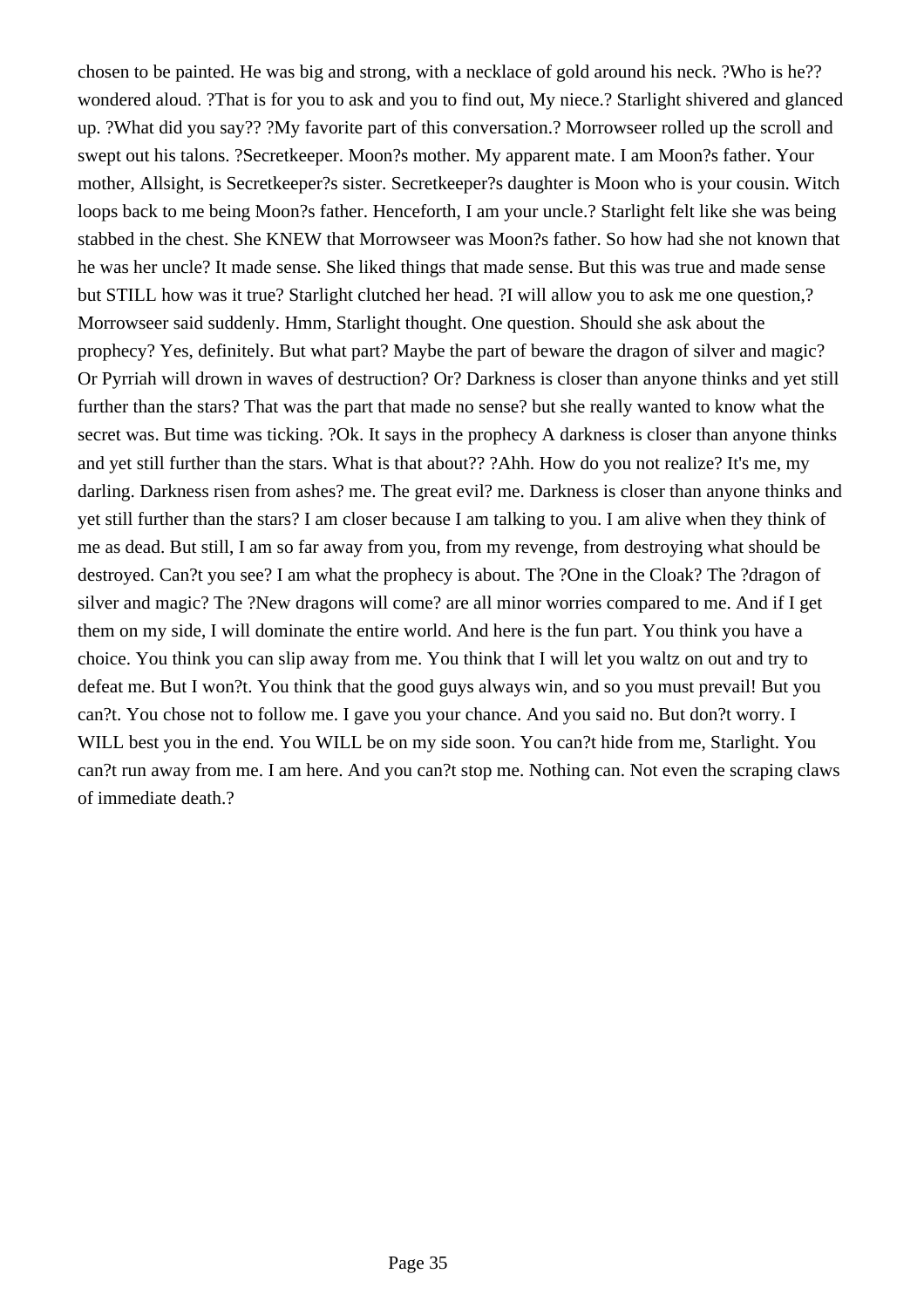Starlight stumbled back. And then she was awake, panting, and terrified out of her wits. ?Are you ok? You look like my pet sloth Tangerine when that panther scared her one time.? Hibiscus said. ?You have a sloth?? Starlight asked, yawning. ?Oh yes. I got her a few years ago. She LOVES tangerines. And she is so sweet! And adorable. I mean, SO adorable! Even more adorable than Glory?s sloth, Silver.? ?Oh, that reminds me. How is Glory? Is she back to normal?? ?Oh! Chalcedony told me before. So now she is not, sadly. She can?t be normal until she finds you. But we know how it's happening! So you know that spike bracelet she has, well it has this serum in the spikes that poke her, and it controls her to be evil. So, if we can take the bracelet, we can take the evil!? ?That's great.? Starlight said sleepily. ?You had a dream, didn't you?? Hibiscus said suddenly. ?Yes. Why?? Starlight asked. ?Tell me about it NOW!? Her friend yelped. ?Well there was this prophecy? and he said it's about him? and he said he can rule the world?? her words tumbled out and jumbled together. ?Start from the beginning,? Hibiscus ordered. And so Starlight told her. She told her everything. ?And I don?t know what to do!? She finished. Hibiscus pushed her glasses up her nose and said thoughtfully, ?So why don?t you just do nothing? You are not the one who has to save the world. Someone else can do it.? ?But I am the only Animus! I am the only one who gets dreams visited. I am the only one Queen Glory wants! It?s me, Hibiscus, and I have to fix it!? ?But you don?t have to do it alone.? The RainWing said gently. Starlight pulled her wing away. ?I?m leaving in a few.? ?And we are coming too.? said a voice behind her. Mirage, Snowshoe, Copper, Tiger Shark, and Falcon were standing behind her. ?You need us.? ?Guys! You can?t come!? hissed Starlight. ?Did you not just hear me? You need us, you goof.? Tiger Shark smirked. Starlight sputtered and stammered before, ?Fine.? Starlight said. ?But Hibiscus, you stay here.? Hibiscus?s face fell as she had just been crushed by a pound of rocks. ?But? Why?? she asked. ?Because you are loud and overly happy and we need someone to stay here. It's going to be you.? Snapped Falcon. Starlight winced at the shock and sadness on the RainWing?s face. ?Ignore him. He?s just a bully. We will be back soon.? Starlight said, wrapping her wings around her friend. ?Bye.? but as Starlight left, she felt a horrible responsibility for the crushed, dejected look on Hibiscus?s face.

As quickly as possible, Starlight had scribbled a note to Chalcedony and left it on the floor for her to find before she and her friends were out for the count and flying away at top speed. After carefully exiting the hideout and replacing the moss, they were aloft. In the air, Falcon asked, ?Where exactly are we going?? ?To see Queen Thorn. She is the only one we can trust now. Snowfall won?t care, Glory is under a spell, Coral can?t always be trusted, and I do not know Moorhen or Ruby very well. So we see Thorn.? ?Fair enough,? Copper said with a shrug. A long while later, after countless games of ?Who can fly the longest without fainting? they had finally reached the edge of SandWing territory. ?Here we are! Come on, not much further to Thorn!? But only a few moments in, disaster struck. A scream tore through the air. Starlight turned, only to see Snowshoe writhing under the pin of a SandWing. Three others were with her. As soon as they saw Starlight and the rest of the gang, they did not waste time attacking. Copper and Tiger Shark rushed forward to fight. Snowshoe screamed again,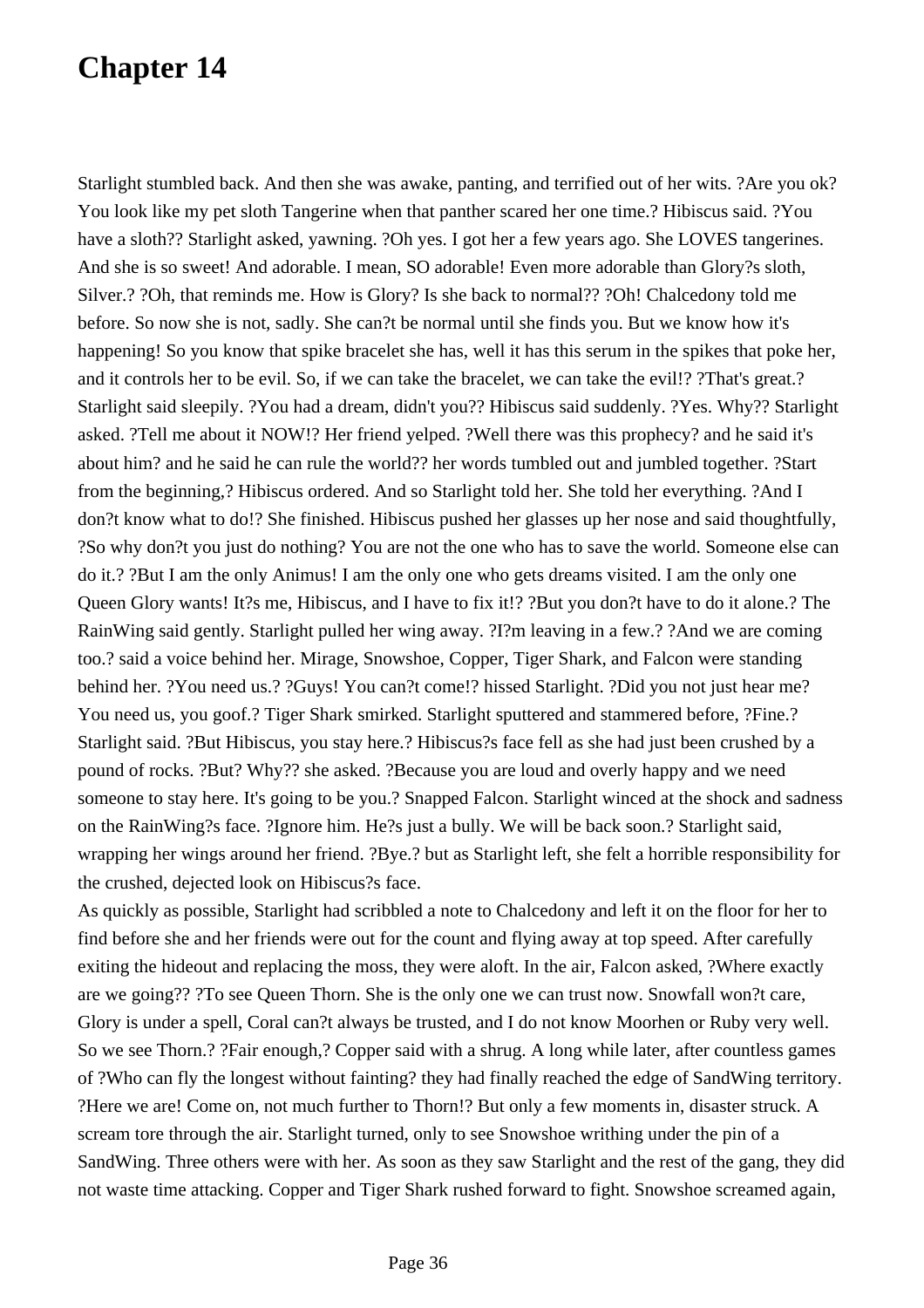and Starlight saw that the SandWing?s claws were digging into her neck as she clawed at his wings. SandWing bit her on the tail and slashed her nose. Blue blood spattered onto the sand. Tiger Shark was wrestling with two SandWings in midair, fighting. He kicked his legs at the one to his left and slashed ferociously at the other. But where was the fourth? Copper had started helping the SeaWing, and the fourth SandWing was nowhere to be found. As Snowshoe hissed and breathed frost breath, missing every time, she suddenly looked up. ?Look out!? screamed the IceWing, her voice muffled and terrified. Starlight was too scared to turn around. But she saw what happened right in front of her. Tiger Shark shot like a bullet away from his fight and grappled with the fourth SandWing. She had been creeping along, trying to stab Starlight from behind. Copper was now pinned to the ground as well as Snowshoe and Mirage. Falcon and Tiger Shark fought, a raging battle overhead. Falcon was breathing fire at the SandWing, and the burning flames licked the edge of her wing. She cried out and breathed her own fire at Tiger Shark, and it hit him on the tail. His tail burned and blacked at the tip, but no further damage was done. But there was no party to be had. Falcon got the full blast of fire in his face. He roared in agony. After the fire burned out, his scales on one side of his royal face were blackened and burned. Copper gasped and cried out as Falcon fell from the sky, having fainted. He landed in a heap of red scales on the sand. Mirage said nothing, but her eyes were the eyes of a terrified dragonet. But then, out of the blue, The SandWing pinning Snowshoe swung his tail around and stabbed her right through her wing. The scream was like nothing Starlight had ever heard before. ?Help me!? The IceWing cried as blood poured out of her neck and the spot she had been stabbed. Tears streamed down her scales and poison spread along her wing. Then the SandWing stuck again. Her other wing was stabbed in the same way, and her shout was so loud it hurt Starlight?s ears. And that was enough for Starlight. She opened her wings and with an angry burst of power, the sky went dark. A streak of lightning flashed behind Starlight. Her talons stretched out, and then everything went quiet. The sky flashed dangerously again, and then, as though they had died of natural accords, all of the four SandWings all dropped to the ground, dead.

Snowshoe was hurt the worst of all. That was pretty obvious. But Starlight had no idea how bad it was until she opened her wings. A dark, black, seeping hole was torn in each of Snowshoe?s wings. ?I know that I can?t fly anymore.? She said hollowly. ?Nothing can heal that much damage.? She looked away. It punctured Starlight's heart to see the poisoned, burned, holes in her friend?s wings. I clawed her chest to see the injuries and the pain and the long-dragged-out suffering her Clawmates experience. I almost cut off her ability to breathe to know what had happened today. Hibiscus had been stabbed in the back by her friends. Everyone had been injured. Falcon?s face was ruined. Tiger Shark's tail was broken. Copper and Mirage were scratched but traumatized. And worse of all, Snowshoe would never fly again. And it was all Stalight?s fault.

Snowshoe did not speak with anyone as they all walked along the sand. They had agreed that if Snowshoe could not fly, nobody would fly. And so they walked. For miles of desert and burning, sinking ground, they walked. Snowshoe got slower with each step. The heat and the weight of her injuries were almost too much for her to carry on her weak shoulders. At one point, as they were reaching the place where they could find Queen Thorn, Snowshoe fainted altogether and had to be carried to lie in an oasis so she could wake up. Each time Starlight looked at the IceWing, she wanted to tear off her own wings and give them to Snowshoe, to rip away Snowshoe?s pain and lay it on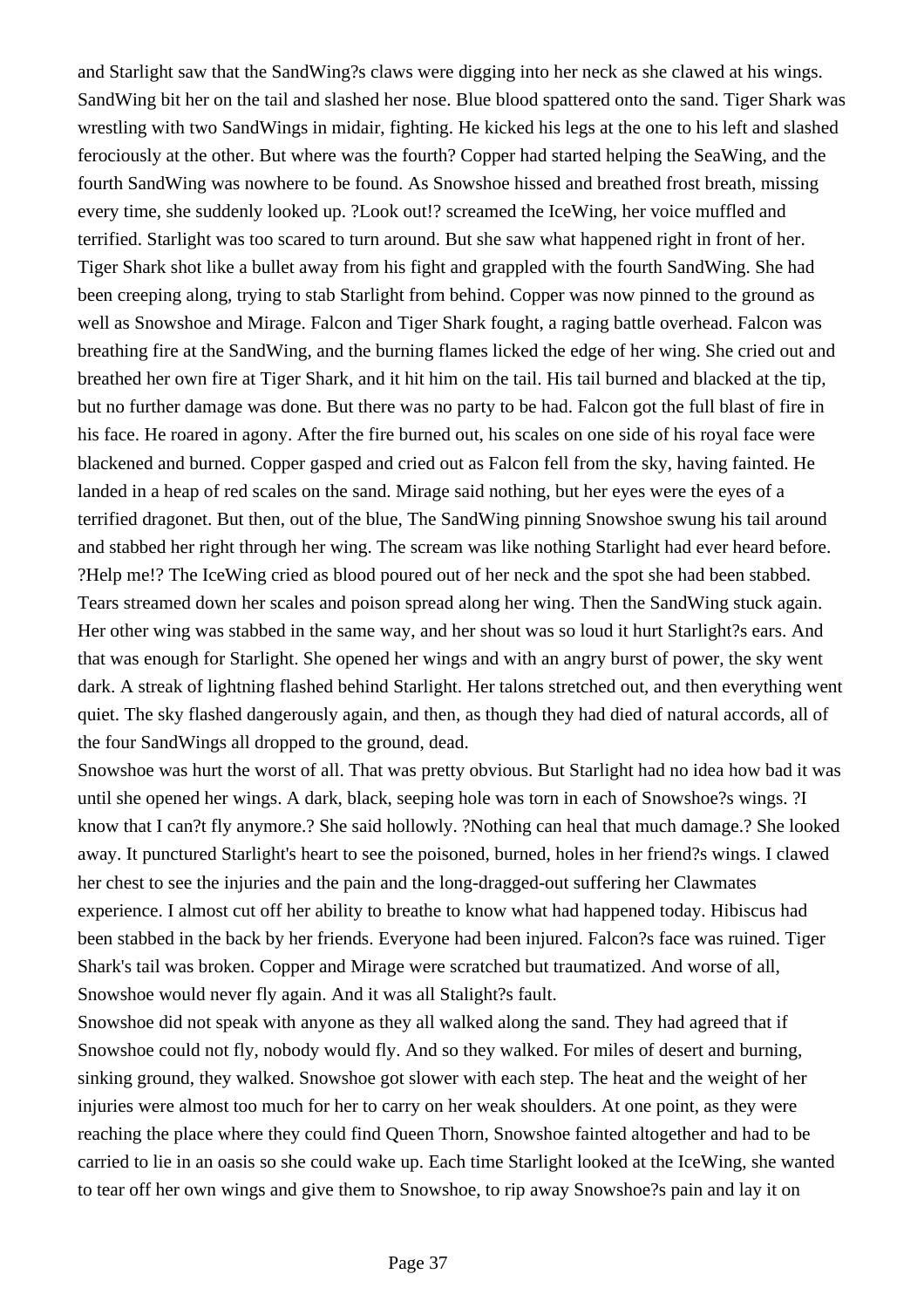herself, to stab holes in her own body to atone for Snowshoe?s pain. She wanted to give her own tail to Shark, to yank off her own scales and lay them on Falcon?s face. Every time they stopped to sleep, Starlight would have nightmares about it and have to wake up and hide beneath Tiger Shark?s wings and sob. Oh, how she wished Hibiscus was here. The RainWing could always make Starlight feel better about anything. But instead, Hibiscus was alone and miserable in a dark cave without her friends. It was a true miracle when they reached the SandWing palace and they deposited Snowshoe off to the healers. Starlight was itching to talk to Queen Thorn, to talk to anyone about anything that was not related to the flight or Snowshoe. Mirage was the only SandWing, and she could easily have gotten them into the palace. Too bad she did not talk. Starlight ran over what she would say to get them in in her head one last time before she rapped on the gate. A Sandwing with a medallion of copper and a broken horn opened the gate. ?Are you here to see Queen Thorn?? He asked. ?Yes.? Said Starlight timidly. ?Come In then, and wait in the throne room.? He ordered. Huh. Thought Starlight. That was easier than I thought. Starlight and her friends stepped inside the gates and walked down a path of sandstone to the actual castle doors. ?What happened to you, pretty boy?? asked the guard at the gate. ?Nothing.? snapped Falcon. ?Is that IceWing with you?? she asked. Starlight spotted Snowshoe being carried on a stretcher across the courtyard. ?Um. Yes.? Copper said. ?Why?? ?What happened to her?? The guard asked. Nobody answered her. ?Come in then,? the SandWing said as the gates opened. As they stepped inside, Starlight heard the guard whisper to another, ?I wonder if that IceWing was involved in the kidnapping of Queen Snowfall?s egg.? Starlight felt like the color had drained from her scales. When had an IceWing princess been kidnapped? And in her egg? Starlight shoved away the thought rising in her brain. No way. She told herself. In the throne room, Thorn was waiting for them. ?Make it snappy. I have things to do.? She said. Taking a deep breath, Starlight blurted, ?Queen Glory is under a spell and she is trying to kill us. She was chasing us and we were hiding and we really need help to take her bracelet so she will go back to normal!? Not to mention Morrowseer is back, and who knows what he might do. ?Will you help us?? Tiger Shark pleaded. ?It would mean a lot, not to mention save the world.? Copper added. The Sandwing Queen flicked her forked tongue through her teeth, as though thinking. And then Thorn?s eyes flashed, Starlight?s hope started to crumble away. ?We really need your help. We have no idea who else to turn to.? Starlight begged. Thorn scraped one claw on her throne?s arm and stayed silent. As she looked at them, her eyes nowhere close to kind, a bad feeling crept over Starlight?s body. As she opened her mouth to speak again, speech from the Queen startled her.?I see. Well, you have come to the right place to escape her.? Thorn said. But her tone made Starlight shiver. Starlight was starting to get creeped out. She tugged on Mirage?s tail and jerked her head to the door. Mirage gently poked Falcon with her tail and drew a square in the sand. She pointed to it, and then to her. Falcon understood and turned to pass the message to Tiger Shark. But before the SeaWing could let Copper know, ?That?s great. Because we need somewhere to stay before we hit the road again. I mean, we just were hiding out at Jade Mountain, and then we left, so it would be nice to rest up before we head to the volcano.? Copper said casually. Everyone snapped their necks to glare at Copper. ?What?? He asked. Thorn raised her eyebrows and rearranged her wings. ?Volcano, you say?? as Starlight was starting to panic, ?Oh, um, he meant that we are going to go see an exhibit of old volcano clutter for school after Glory goes back to normal! Haha, That?s what he meant, we have to leave after a while to get back to school.? Tiger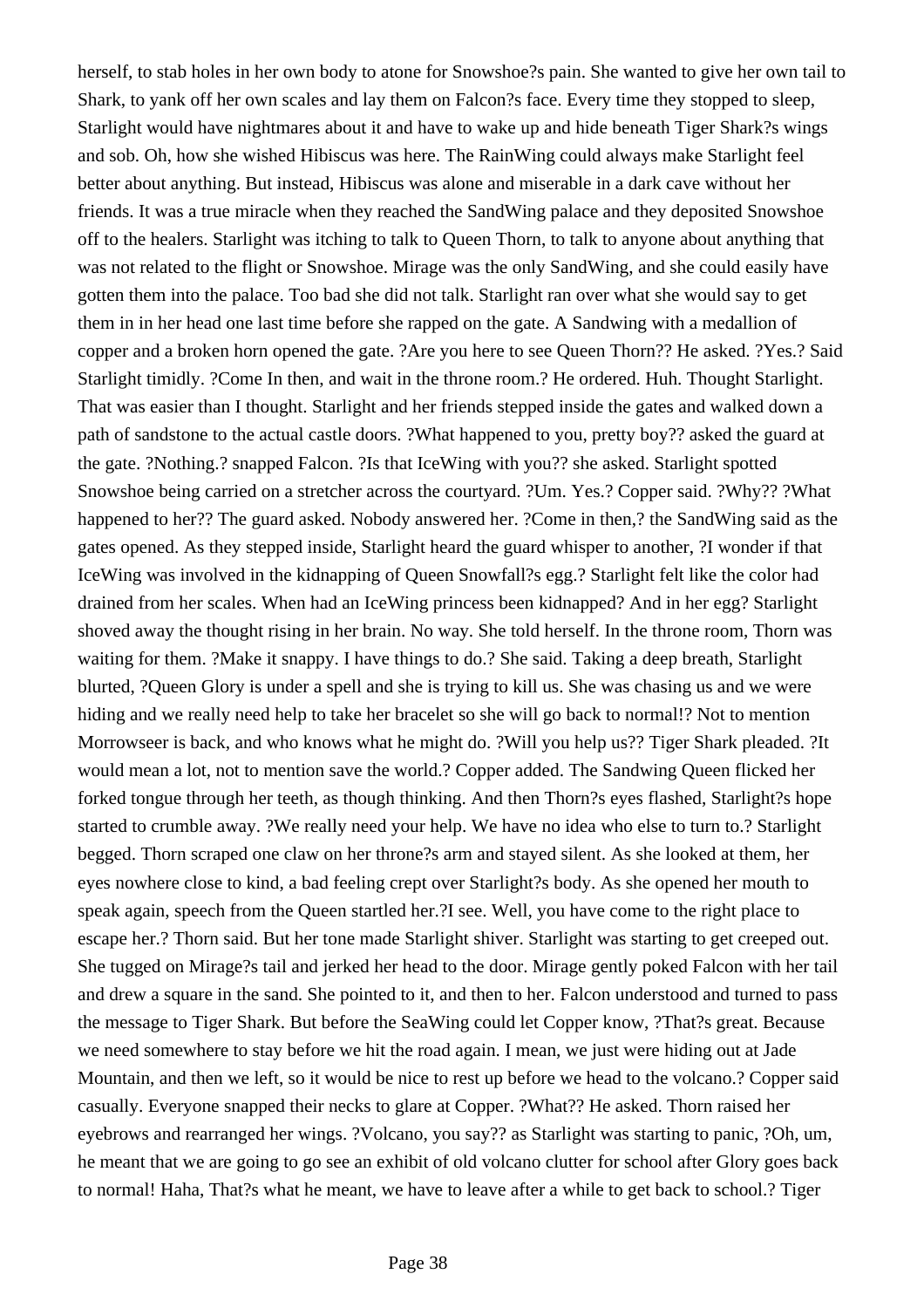Shark interjected quickly. Thorn?s eyes were stony as she looked at him. ?No, I wasn't. We are going the actual volcano.? Copper told him, confused. ?Shut up!? Falcon hissed to him. ?You know what!? Starlight said loudly. ?I think we better go. Sorry to bother you, your majesty.? Starlight kicked Copper in the arm and mentioned to the others that they were leaving. But before she could even turn around, a hiss came from behind them.?Oh, but you must stay here.? the SandWing Queen ordered. ?Why?? Starlight asked tentatively, turning around. Thorn smirked and said nothing. Starlight was dying to get out, but the doors were closed. She inched closer to a window but she got a sinister glare from another guard. ?Why?? She asked again, Thinking like mad for a way to escape. ?Because, darling, Glory is out to get you!? Thorn cackled unexpectedly wickedly. ?Too bad I got you first.? Starlight felt talons grab her arm in a terrifying death grip. Panic flooded her friend?s eyes as SandWings leaped from every corner and snatched up the group's wrists, keeping them in place. Starlight thought fear might drag her to the ground as Thorn stood up and seemed to grow bigger before their eyes. And then, Thorn?s eyes turned red. Every speck of humanity drained from her face as she flicked her poisonous tail. It was Glory all over again. They had come here for help. But instead, they were going to die.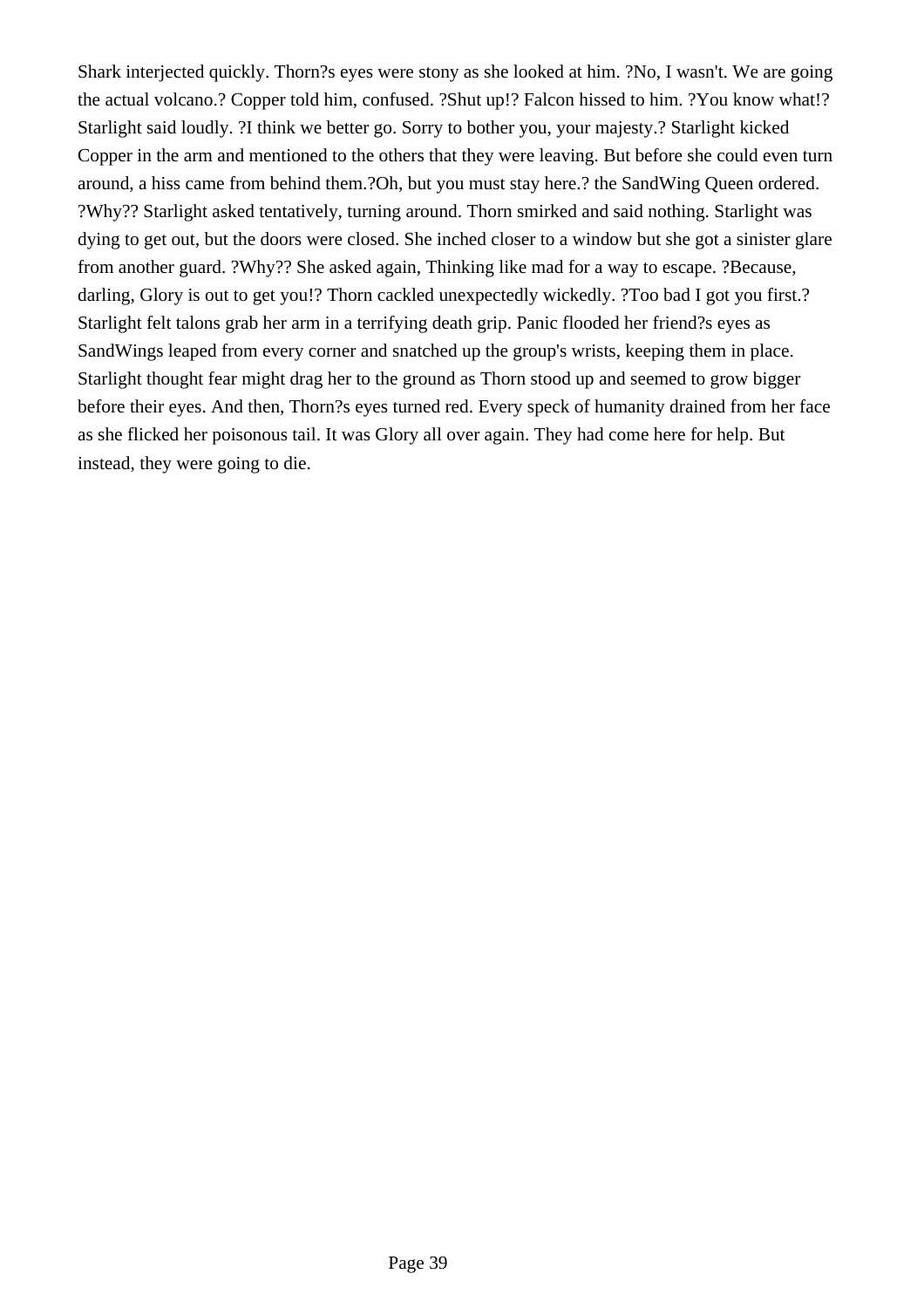Starlight tried to scream, but her mouth refused to open. Oh, wait. She was already screaming. Thorn took one step towards them, her tail barb quivering above her head, like it was lying in wait, prepared to stab and kill at a moment's notice. The SandWing Queen threw back her head and cackled again, an evil, eerie laugh. That?s when Starlight had an idea. She flicked her gaze to Mirage for just a split second, and then hurriedly glanced back at the Queen. Queen Thorn swiveled her head back to face them and squinted her eyes. ?I see your little brain working in there, tiny star dragon. But whatever plan you are thinking of trying will never work, you little brat-AEHHHHHHHH!? Thorn?s words suddenly turned into a piercing shriek. Starlight winked at Mirage, who, being the one nobody notices, had snuck up behind the Queen and stabbed her venomous tail barb right into the vulnerable spot on her tail. Thorn?s eyes flickered back to black for a moment, a second before she reared back and snatched Mirage up by the throat. Terror flashed on Mirage?s face. Queen Thorn?s tongue flashed between her teeth as she hissed in anger at the SandWing. Starlight?s mind was filled with rage. A fire flickered in her eyes. She glared at the guards holding her. ?Out of my way.? She growled. The guards, annoyingly but expectedly, did not move. ?I SAID,? Starlight hissed. ?Out. Of. My. WAY!? Starlight flicked one of her talons in a casual but anger-powered way, and both of the SandWings were thrown back into the wall by an invisible force. She could hear a snap as bones cracked and broke against the sandstone walls. Starlight prowled closer to the Queen and her friend, the floor shaking beneath her talons. Thorn was now toying with Mirage?s wings, letting her claws 'accidentally? scratch them, and swaying her poisonous tail closer to Mirage?s face. Starlight could not- would not let any of her friends be hurt again. Burning hot chains suddenly burst from the ground, snaking their way along the Queen?s body and slipping around her neck. ?Let her go.? Snarled Starlight. The Queen dropped Mirage and the SandWing collapsed in a heap on the floor. The chains sunk and loosened. Starlight turned, mentioned to her friends, and the doors burst open. Sunlight flowed inside. She could see that Mirage was on her feet, and so Starlight marched out of the palace and into the courtyard. Every SandWing who tried to stop them or even looked at them threateningly was flung back by Starlight?s magic. She was done with dragons doing this. She was over it. If dragons tried to stop her, they would find out the hard way that she was not to be messed with. She had a purpose and a place to be-and that place was the IceWing palace. ?What?? All her friends had said when she had mentioned it later when they were out of the

SandWing kingdom. ?We will surely freeze to death!? ?No, we won?t, I am an animus, remember? And I just saved all of your BUTTS. We need to see Queen Snowfall. She might be the only one who can help us.? Starlight said defiantly. Copper shrugged, and Tiger Shark nodded. ?Are you sure?? Falcon asked roughly. ?That sounds like a bad idea.? ?Feel free to stay here, then.? Starlight snapped. ?Let's just go.? Tiger Shark said with a sigh. ?Arguing gets us nowhere.? And that was when the SkyWings attacked. Starlight instinctively threw her wings over her head. But? The SkyWings did not try to fight. Instead, two of the largest SkyWings, a male with scales so violently red they were almost purple, and a female with dark orange scales and a few missing claws swooped down- and grabbed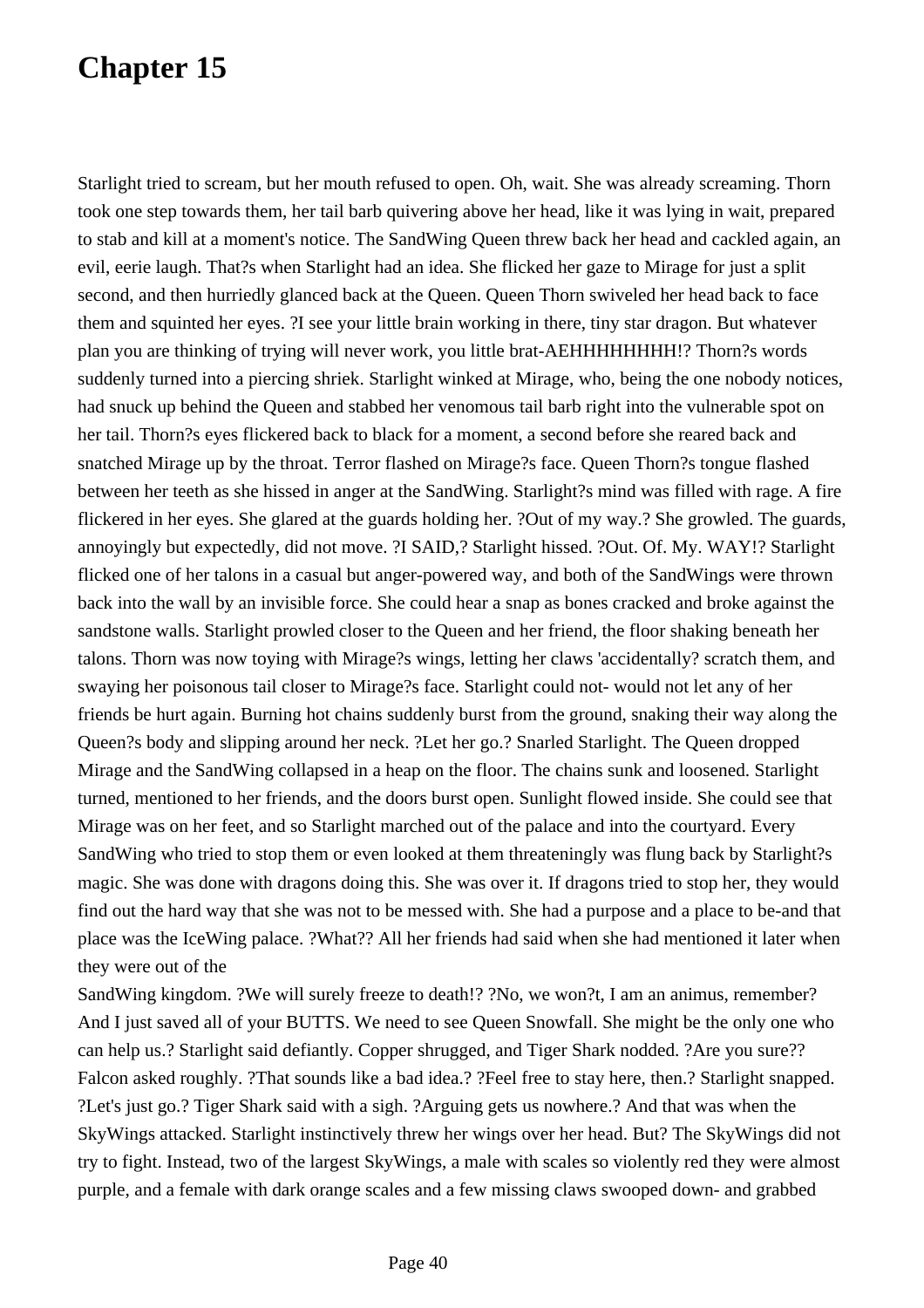Copper by the arm. ?This MudWing is coming with us." The male rumbled. ?What?? gasped Starlight, ?Don?t make us repeat it. He is COMING with US.? The female snapped. Without another word, the two leaped off the ground into the sky, bringing Copper with them.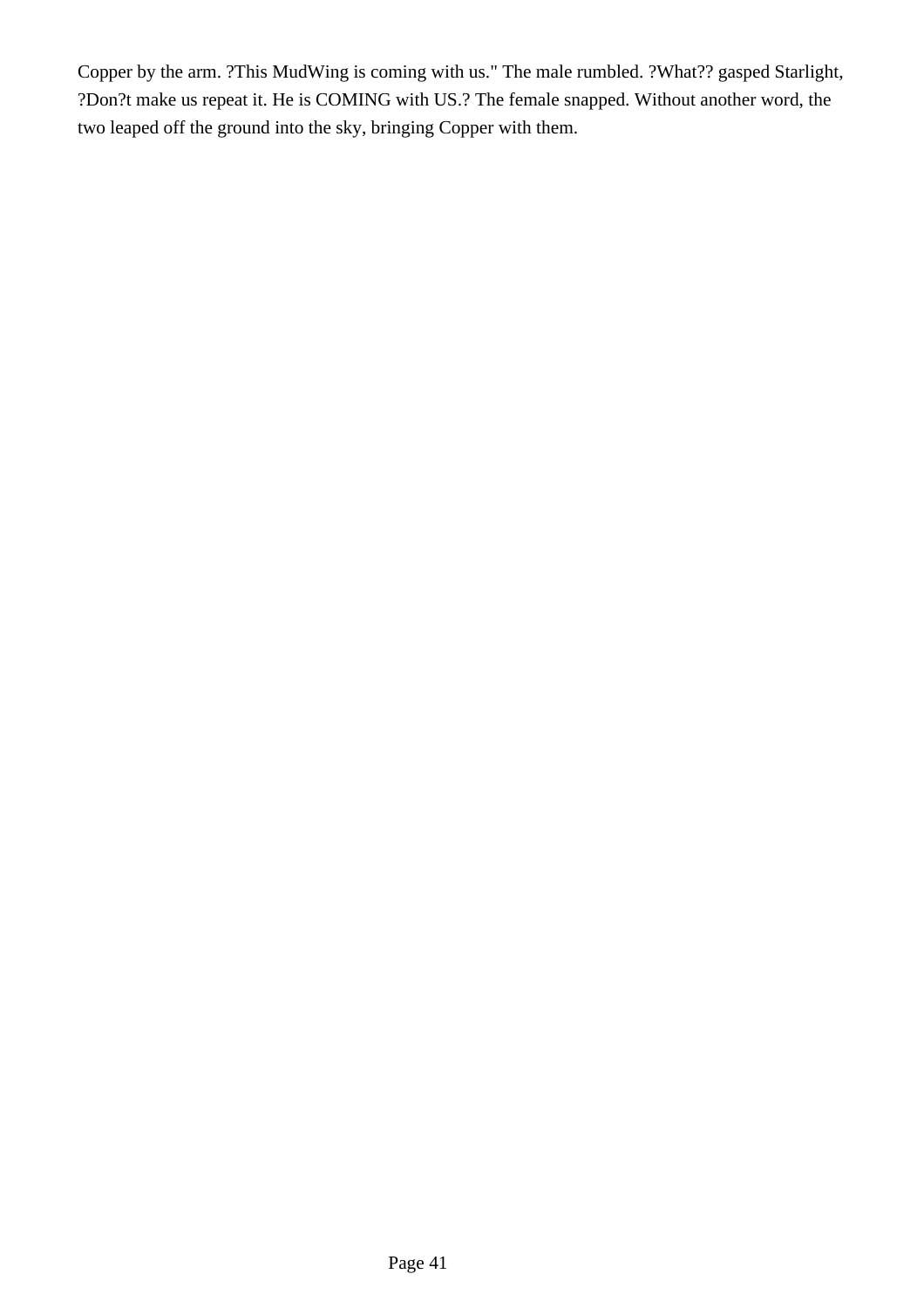The trek to the Ice Kingdom was not very fun. With the only Starlight, Tiger Shark, Mirage, and Falcon left in their group things tended to be a little less fun. Starlight was worried sick about Snowshoe and Copper, and she missed Hibiscus dearly. It had been such a long time since they leftthree weeks? Was it really that long? When they finally got to the border of the Ice Kingdom, Starlight was so depressed she considered just going home. But no. She had to do this. She had to find Queen Snowfall and make everything right. It was all up to her. ?Ok guys. I made bracelets that will protect us from the cold, that way we won?t freeze to death before we make it to the palace.? Starlight said, handing each of them a bracelet made from a blade of grass. The grass was made into a loop and tied into a knot to keep it together. On each bracelet, there was another blade of grass to reinforce the bracelet. ?It's not very flattering, but ok.? Falcon said dryly, looking at the lopsided knot and dying grass. ?It?s the best I could do, ok? And it will protect us. That?s what matters.? Starlight said defensively. ?It?s great, Starlight. Thanks.? Tiger Shark said kindly. When all four of them had their bracelet on their wrists, the group set off again. As they trudged through snow and battled the falling snowflakes they barely noticed when night fell. All that mattered at the moment was finding the IceWing castle and getting help. It was around midnight when they finally reached the palace. ?It?s a lot more? how do I say this? bland? Then I expected.? Tiger Shark said when they were at the gates. ?I mean, don't get me wrong, it looks nice, but it's so? white.? ?Agreed,? said Falcon. ?The SkyWing palace is so much prettier. Even though she was surprised by Falcon agreeing with anything anyone said, Starlight ignored them and cleared her throat one of the guards looked up. ?Eh?? He asked sleepily. ?We need to see Queen Snowfall. Like now. It?s urgent.? Starlight said quickly. ?Alrighty then.? The guard said. With a yawn, he opened the gates. ?That was easy.? Starlight whispered to Mirage. When they entered the gates, another IceWing rushed up to them. She had light blue scales with little freckles of pearly white and dark blue along with her wings and nose. ?I?m Blizzard, and I?ll take you to the Queen.? She said in a friendly manner. ?Just follow me.? Starlight and her group quickly trudged through the snow after her, stumbling in the ice mounds and tripping over piles of frozen rain. Once they were inside the palace, it was almost a relief to be on solid ground. Pristine walls of ice, carpets of polar bear fur, wreaths of holly and snowdrops, and crystal chandeliers were everywhere. Every step sent a clinking echo around the large hallways. When they entered the throne room, Starlight bit back a gasp. The ceiling suddenly slanted up into an elegant dome, and the icy floor exploded with snowflakes. Inside the ice, there seemed to be snow falling, like it was a mirror of the snowing world outside. Blue and white banners cascaded around the room from the walls, rippling in the chilly breeze. But the main focus was the huge throne right in the middle of the back wall. A sparkling chandelier hung above it and flowers dusted the armrests and seat. And sitting on it was the most beautiful IceWing Starlight had ever seen. She was wintery white, with shimmers of ice blue on each scale. The inside of her wings was a pale sunset pink-orange-yellow when the light shone through it. A small tiara set with opals was on her head. As soon as she was close enough Starlight crouched into a low bow. ?You may rise.? The Queen said gently. ?These dragons need your help, your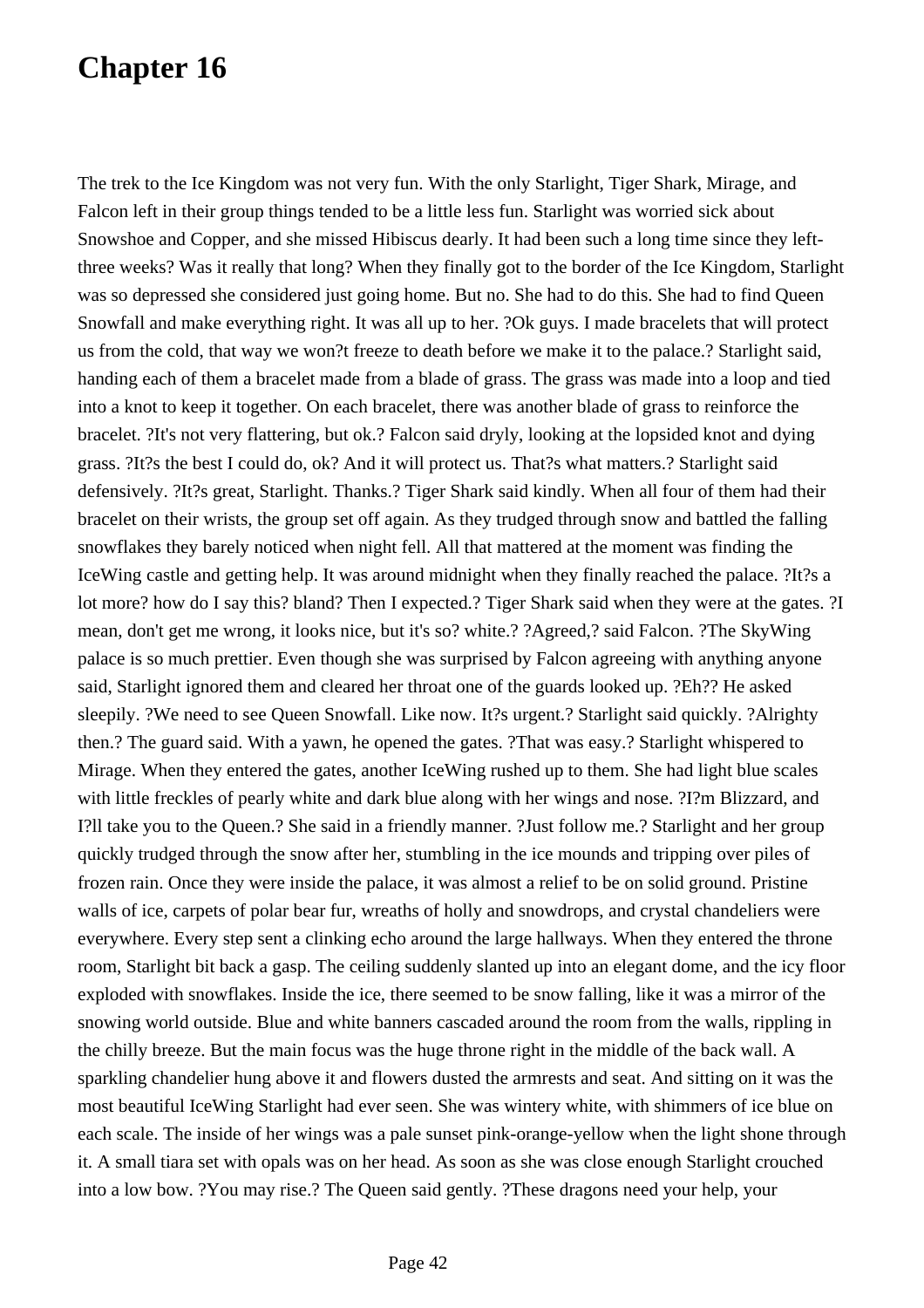majesty.? Blizzard told the Snowfall. ?What is it you need?? She asked kindly. Starlight looked up, a deep breath, and told her everything. Queen Snowfall did not interrupt, she just listened and nodded and gasped. ?And we really needed to tell someone and we need some help, and somewhere to stay, before we figure out what to do.? Starlight finished. To her surprise, the IceWing Queen said, ?You may stay here as long as you need.? ? Realy?? asked Tiger Shark, relieved. ?Of course.? Queen Snowfall said firmly. ? I am not one to turn away dragons in need. You may stay as long as you need, and make yourselves at home. Blizzard, prepare the guest rooms.? ? Thank you so much, your majesty.? Starlight said, meaning it with her whole heart. ?You are so welcome, Starlight.? Snowfall said with a smile. Now, go look around a bit, but stay in this area, and do not enter any rooms with guards at the entrance. If the door is open and no one is guarding it, you are welcome to go in and explore.? The IceWing Queen instructed. Starlight bowed again and then scurried out of the room to check around. She discovered the library, the kitchen, and the guest rooms. But as she was trying to find her way back, she found herself to be lost. ?Oh, for moon's sake!? She cried in annoyance. Starlight wandered around for a moment or two when she found a room with the door open and no guards outside. She slipped into the room to find a bedroom. There was a jewelry cabinet, a window seat, and some fancy rugs. But what she noticed first was that the bed was moved aside to reveal a large hole in the floor. When Starlight came over to inspect it she realized that it was really a long tunneling passageway. Curiosity taking over her, Starlight looked around and then entered the tunnel.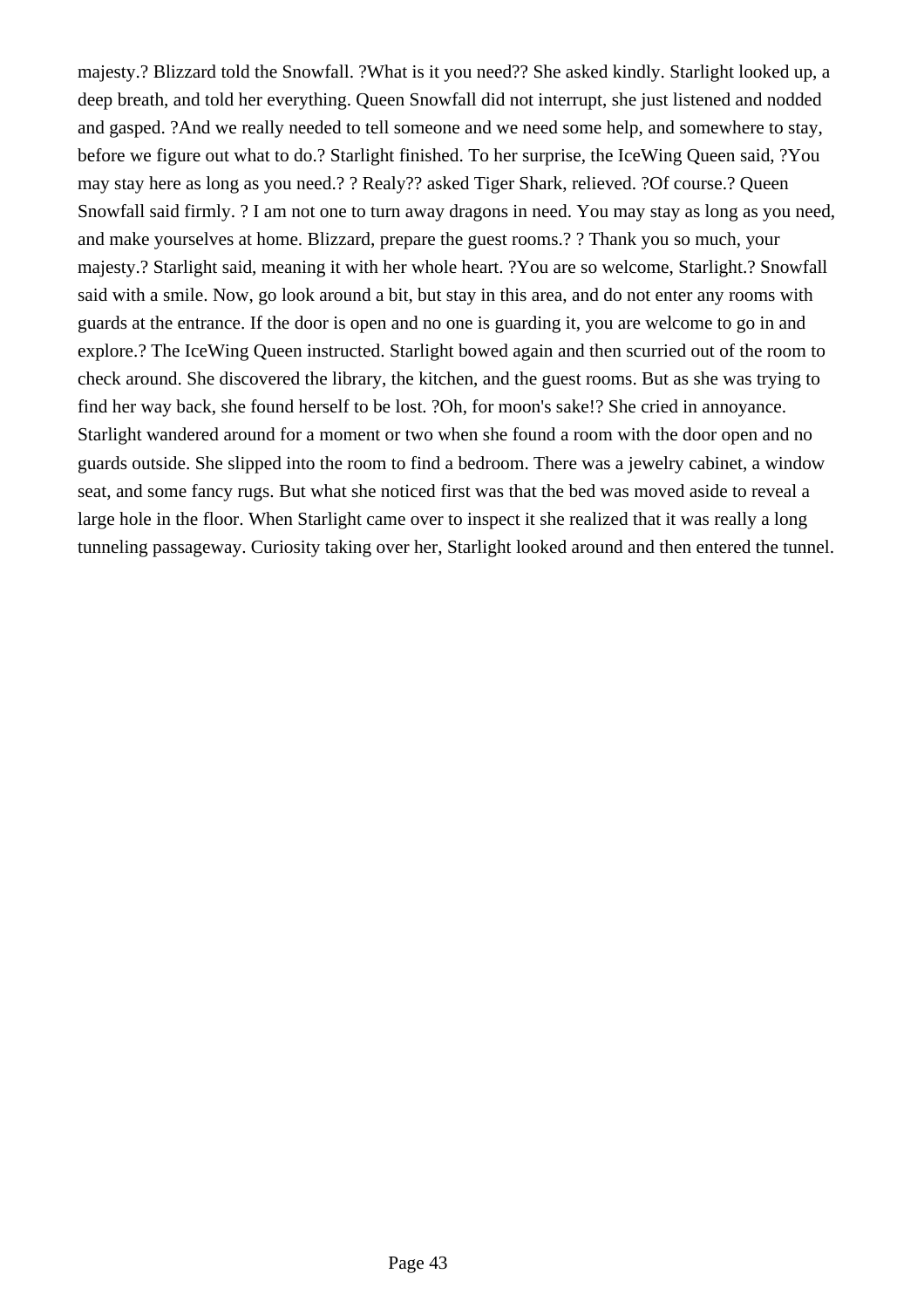After she entered the tunnel, Starlight quickly realized that she should definitely not be here. But she kept going anyway, and soon the passageway emptied into a cave. The cave was huge and seemed to be a hallway that curled inward into a tight spiral. On the walls, there were thousands of little groves to hold things. Many were labeled things like Truth and Harmony and Beauty and Sight. But the one that really caught Starlight?s attention was a grove labeled Ashes, which had a scroll bound with a dusty gray ribbon. Starlight gingerly slid the scroll out and unrolled it. She gasped audibly when she saw what it said. Quietly, she read it aloud.

?Cloaked in starlight she waits in the wings Being the dragon who thinks she is free She has more power than she believes She fights more battles than she can see

Dragon of rainbows and dragon of light She does not know the nearing night From tears and pain and suffering she comes To save the lives of those she loves

The one in the riptide, caught between two He has a major path to choose His decision relies on the sea and the tide A great storm is coming, there is nowhere to hide

No words leave her mouth, her thoughts not her own She?s sinking in quicksand, dying alone Illusions on dessert and illusions on ice She can only survive if she pays a great price

On the wings of a bird, he soars in the clouds He only stays up by not looking down But his failures, his coldness are bringing him to A decision he makes that would split him in two

Up high in the mountains, he waits all alone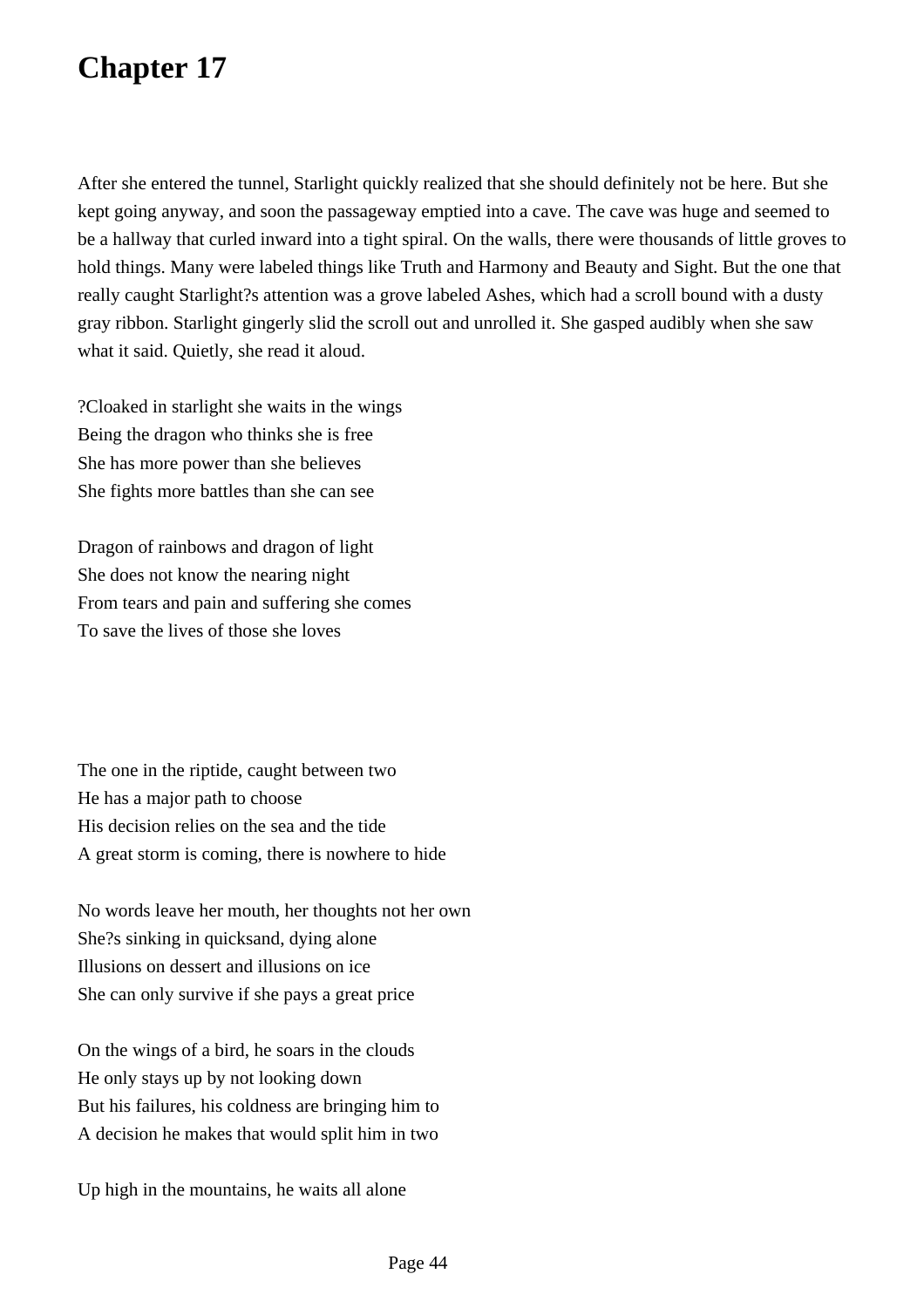He learns from his misery, he?s ready to fight He won?t rest till he?s won, though he fights on his own

Pain eats up her body, but she won?t give up now She tried too hard to hide from the spell But as pressure and lies bury her beneath the sand She can?t get up, but she?ll hang on till she can?

When she finished reading, Starlight dropped the scroll to the ground. That was another prophecy. But this one was about her and her friends. And it was from over three thousand years ago.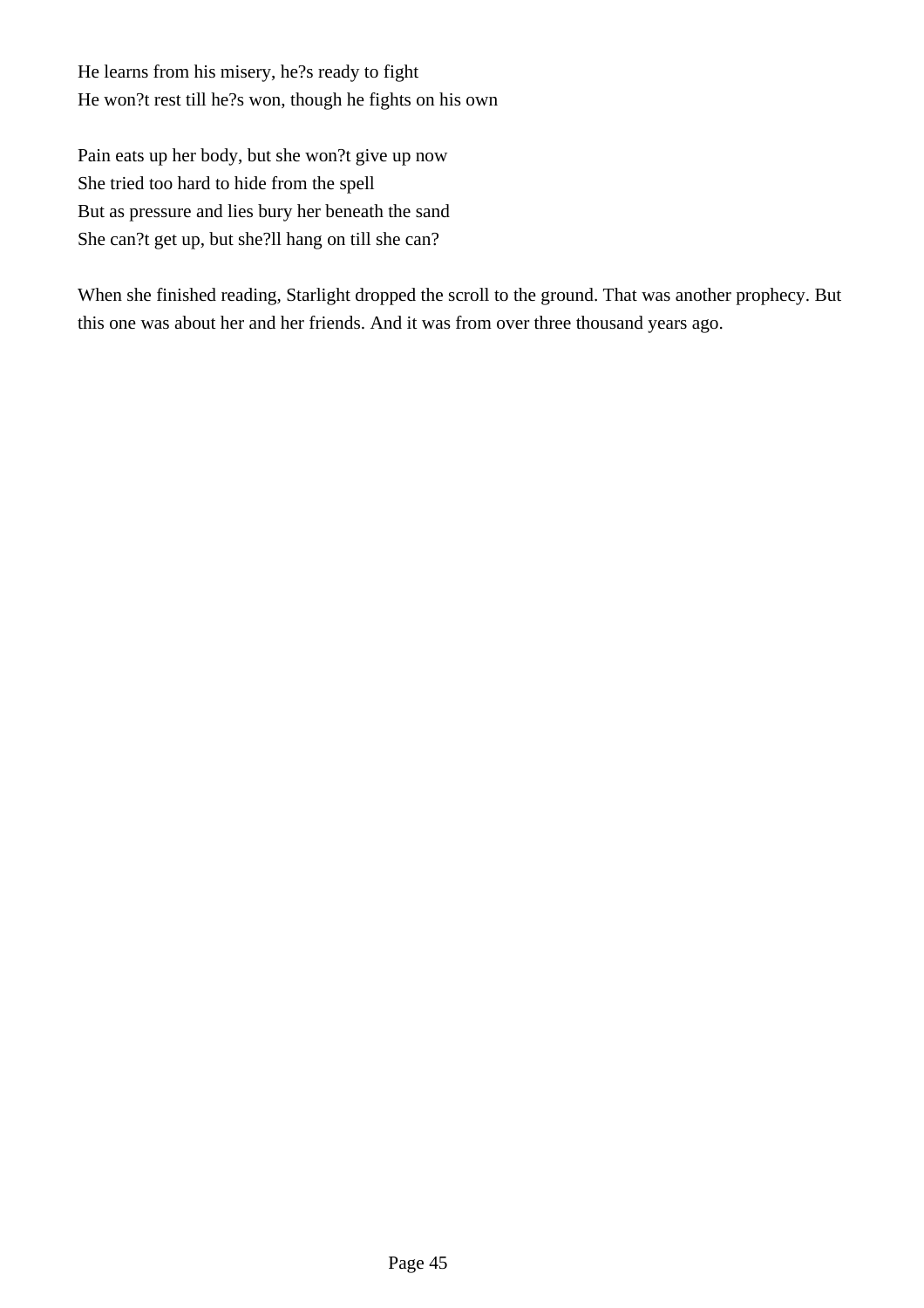Starlight paced back and forth, thinking about the prophecy. She almost decided to leave, but in the end, she decided to go deeper into the cave. She wanted to know more about this place. So she kept on. She noticed that the cave got thinner and thinner as it spiraled in, and Starlight had to tuck her wings in to fit. When she finally reached the center, she was surprised. There was not a single groove in the wall like there was everywhere else. There was only a tall object covered in a white fur cloth. Starlight reached out and pulled off the cloth. And She screamed when she saw what it was. Underneath there was a mirror. But the mirror was not like any mirror Starlight had ever seen before. Because when she looked into its glass, she was looking into the reflection of the unmistakable face, body, and eyes of none other than Morrowseer.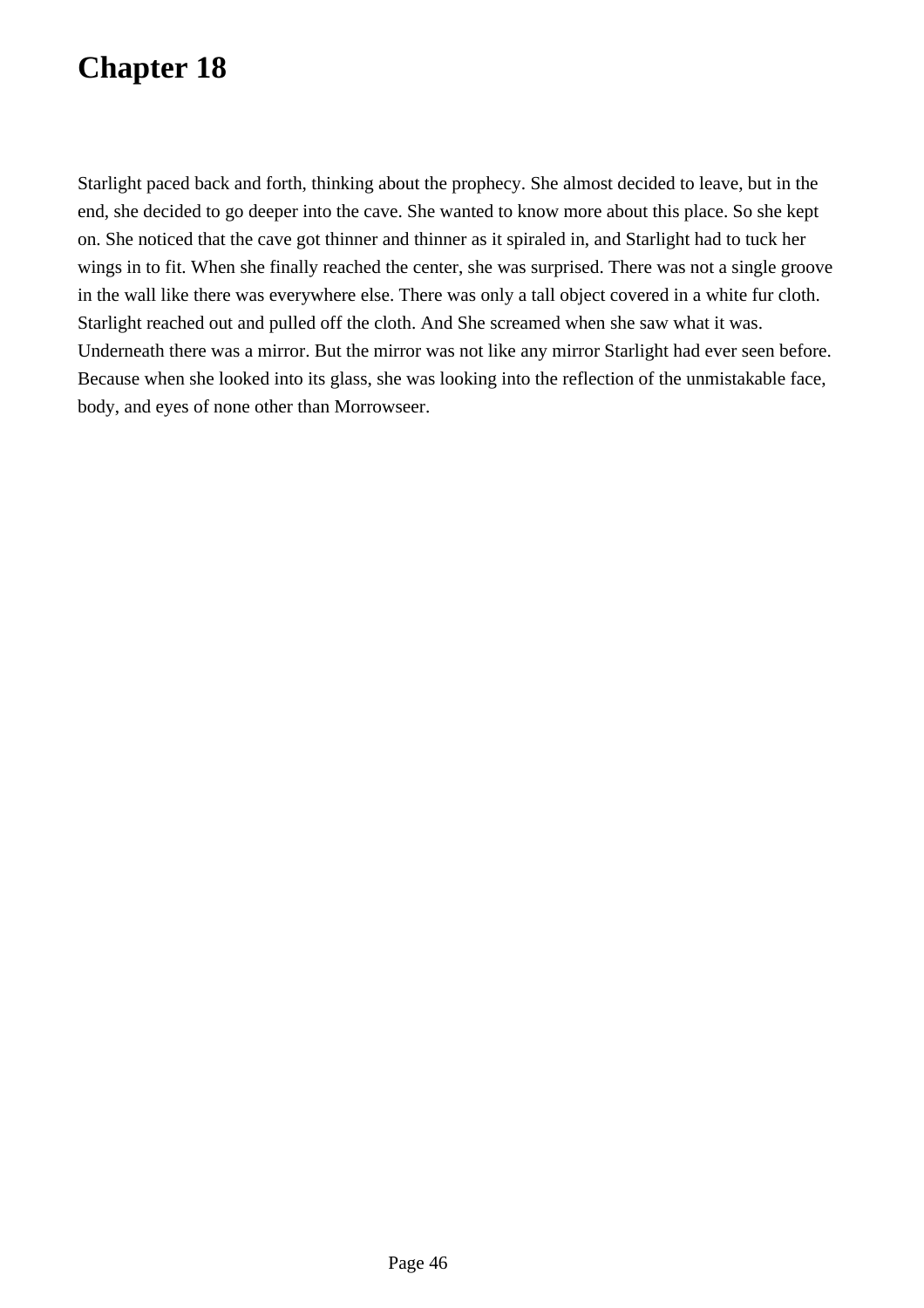Morrowseer was sitting on the volcano, talking aloud. ?I have such a brilliant plan.? He said triumphantly, glancing down at the scroll beneath his talons. ?It all starts with me having animus magic. And now that I have it, I know exactly what to do. So first, I get whoever I want on my side. I already have the best Queens- Glory and Thorn. I have all the SandWings and all the RainWings, which is perfect. And even though she does not know it, I have Moonwatcher as well. And of course, I have you.? He glanced up at his companion. ?And then I need the dragonets of destiny. With them, I will have such amazing leverage. I will get so many more dragons on my side, and then, once they are mine and I have their minds in my talons, I can kill those stupid prophecy dragonets! Wonderful. And then I can get my claws on their things. I know what they have. I want it, so I?m taking it. Isn?t that splendid? Then I can deal with those little bugs from Jade Mountain. Oh, I have so many ideas! But the best part is how it ends.? He grinned an unhinged, evil, terrifying grin. ?There are two options. We control them all, or we burn this world to the ground.? Morrowseer smiled again, rolling his scroll back up. ? So. What do you think, Starlight??